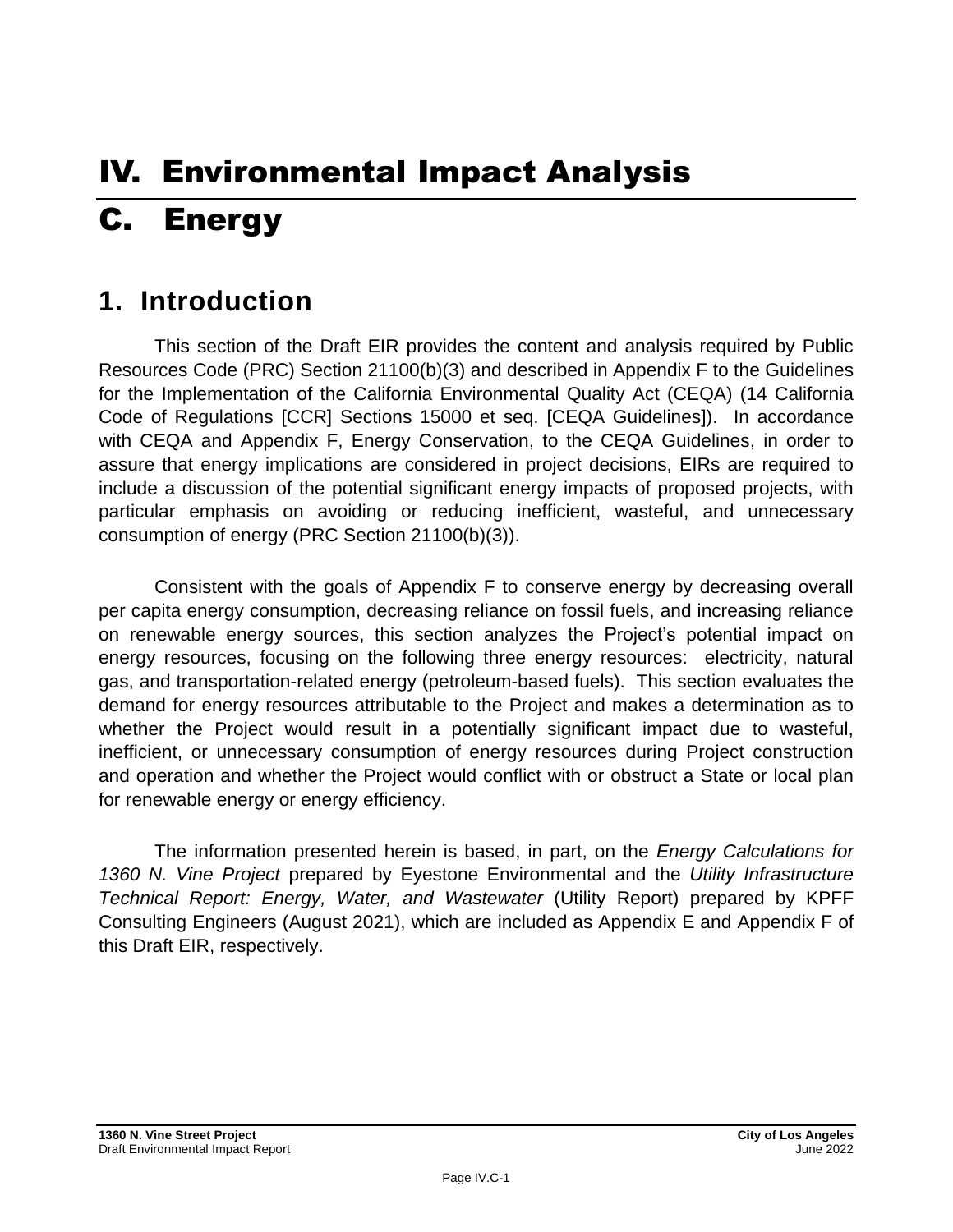# **2. Environmental Setting**

# **a. Regulatory Framework**

(1) Federal

First established by Congress in 1975, the Corporate Average Fuel Economy (CAFE) standards reduce energy consumption by increasing the fuel economy of cars and light trucks. The National Highway Traffic Safety Administration (NHTSA) and U.S. Environmental Protection Agency (USEPA) jointly administer the CAFE standards. Congress has specified that CAFE standards must be set at the "maximum feasible level" with consideration given for: (1) technological feasibility; (2) economic practicality; (3) effect of other standards on fuel economy; and (4) need for the nation to conserve energy.<sup>1</sup>

### *(a) Energy Independence and Security Act*

The Energy Independence and Security Act of 2007 (EISA) facilitates the reduction of national GHG emissions by requiring the following:

- Increasing the supply of alternative fuel sources by setting a mandatory Renewable Fuel Standard (RFS) that requires fuel producers to use at least 36 billion gallons of biofuel in 2022;
- Prescribing or revising standards affecting regional efficiency for heating and cooling products, procedures for new or amended standards, energy conservation, energy efficiency labeling for consumer electronic products, residential boiler efficiency, electric motor efficiency, and home appliances;
- Requiring approximately 25 percent greater efficiency for light bulbs by phasing out incandescent light bulbs between 2012 and 2014; requiring approximately 200 percent greater efficiency for light bulbs, or similar energy savings, by 2020; and
- While superseded by the USEPA and NHTSA actions described above, (i) establishing miles per gallon targets for cars and light trucks and (ii) directing the NHTSA to establish a fuel economy program for medium- and heavy-duty trucks and create a separate fuel economy standard for trucks.

*<sup>1</sup> For more information on the CAFE standards, refer to www.nhtsa.gov/laws-regulations/corporate-averagefuel-economy, accessed October 25, 2021.*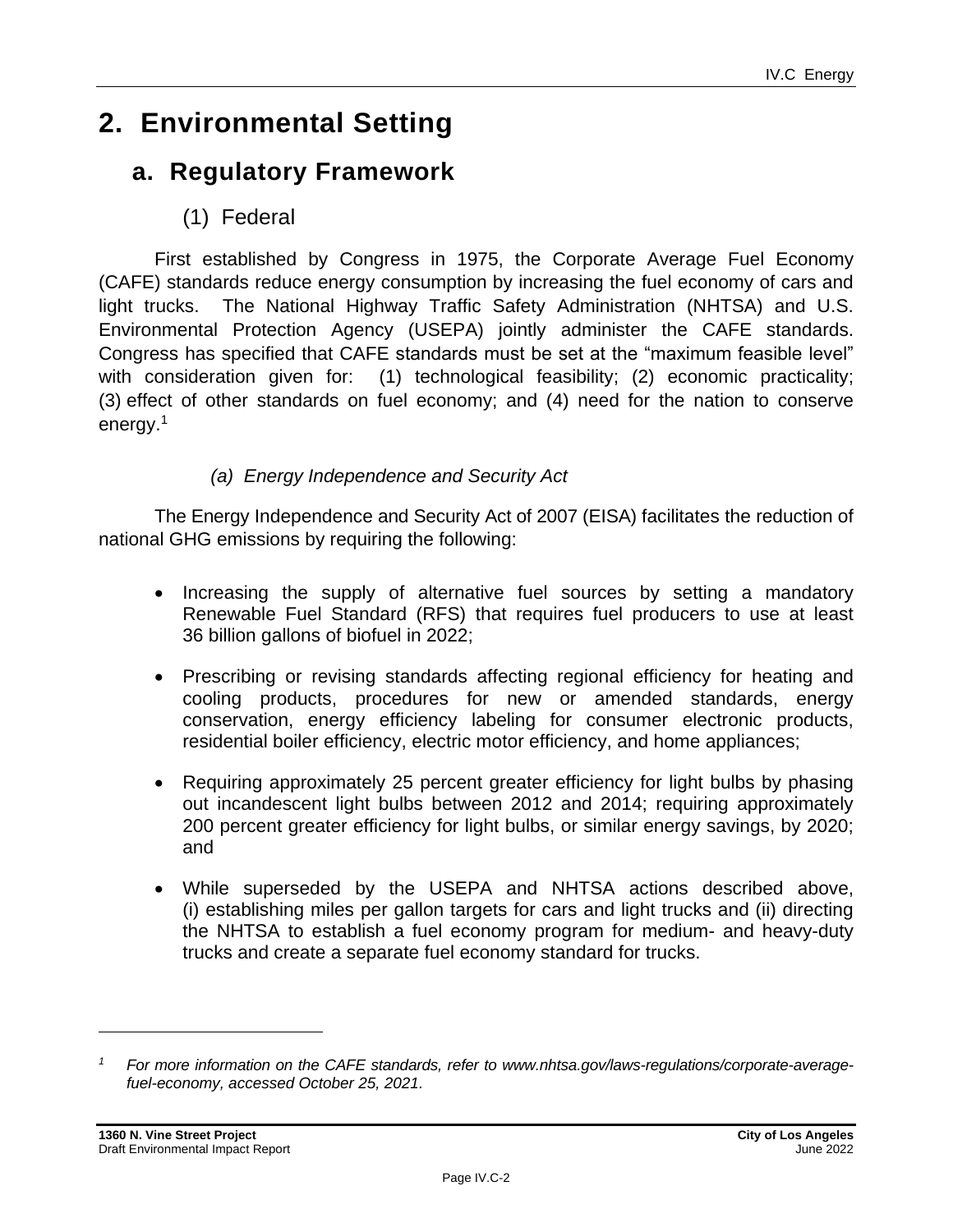Additional provisions of EISA address energy savings in government and public institutions, promote research for alternative energy, additional research in carbon capture, international energy programs, and the creation of "green jobs."<sup>2</sup>

(2) State

#### *(a) California Building Standards Code (Title 24)*

#### *(i) California Building Energy Efficiency Standards (Title 24, Part 6)*

The California Building Energy Efficiency Standards for Residential and Nonresidential Buildings (California Code of Regulations [CCR], Title 24, Part 6) were adopted to ensure that building construction and system design and installation achieve energy efficiency and preserve outdoor and indoor environmental quality.

On May 9, 2018, the CEC adopted the 2019 Title 24 Standards, which will go into effect on January 1, 2020. The 2019 standards continue to improve upon the previous (2016) Title 24 standards for new construction of, and additions and alterations to, residential and non-residential buildings. $3$  The 2019 Title 24 Standards ensure that builders use the most energy efficient and energy conserving technologies and construction practices. As described in the 2019 Title 24 Standards, the standards represent "challenging but achievable design and construction practices" that represent "a major step towards meeting the Zero Net Energy (ZNE) goal." Single-family homes built with the 2019 Title 24 Standards are projected to use approximately 7 percent less energy due to energy efficiency measures versus those built under the 2016 standards. Once the mandated rooftop solar electricity generation is factored in, homes built under the 2019 standards will use about 53 percent less energy than those under the 2016 standards. Nonresidential buildings are projected to use approximately 30 percent less energy due mainly to lighting upgrades.<sup>4</sup> Compliance with Title 24 is enforced through the building permit process.

*<sup>2</sup> A green job, as defined by the United States Department of Labor, is a job in business that produces goods or provides services that benefit the environment or conserve natural resources. BLS, Measuring Green Jobs, www.bls.gov/green/#definition, accessed May 17, 2021.*

*<sup>3</sup> CEC, 2019 Building Energy Efficiency Standards.*

*<sup>4</sup> CEC, News Release: Energy Commission Adopts Standards Requiring Solar Systems for New Homes, First in Nation, May 9, 2018, www.energy.ca.gov/news/2018-05/energy-commission-adopts-standardsrequiring-solar-systems-new-homes-first, accessed September 1, 2021.*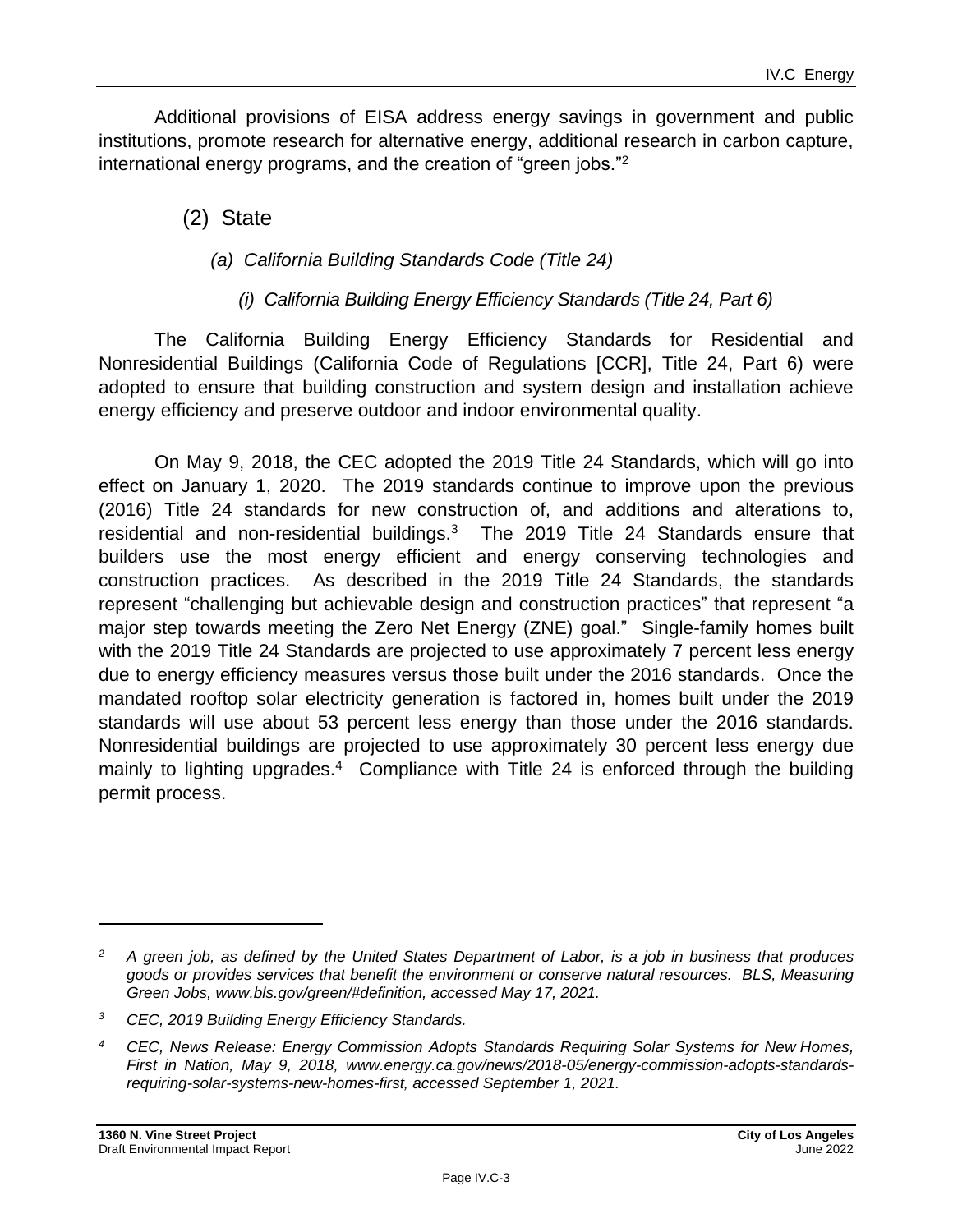#### *(ii) California Green Building Standards (Title 24, Part 11)*

The California Green Building Standards Code (CCR, Title 24, Part 11), commonly referred to as the CALGreen Code, went into effect on January 1, 2017. The 2019 CALGreen Code, which went into effect January 1, 2020, includes mandatory measures for non-residential development related to site development; energy efficiency; water efficiency and conservation; material conservation and resource efficiency; and environmental quality.<sup>5</sup> Most mandatory measure changes in the 2019 CALGreen Code from the previous 2016 CALGreen Code are related to the definitions and to the clarification or addition of referenced manuals, handbooks, and standards. For new multi-family dwelling units, the residential mandatory measures were revised to provide additional electric vehicle charging space requirements, including quantity, location, size, single EV space, multiple EV spaces, and identification.<sup>6</sup> For nonresidential mandatory measures, the table (Table 5.106.5.3.3) identifying the number of required EV charging spaces has been revised in its entirety.<sup>7</sup> Compliance with the 2019 CALGreen Code is enforced through the building permit process.

#### *(b) California's Renewable Portfolio Standard*

First established in 2002 under Senate Bill (SB) 1078, California's Renewable Portfolio Standards (RPS) require retail sellers of electric services to increase procurement from eligible renewable energy resources to 33 percent of total retail sales by 2020. $8$  The California Public Utilities Commission (CPUC) and the California Energy Commission (CEC) jointly implement the RPS program. The CPUC's responsibilities include: (1) determining annual procurement targets and enforcing compliance; (2) reviewing and approving each investor-owned utility's renewable energy procurement plan; (3) reviewing contracts for RPS-eligible energy; and (4) establishing the standard terms and conditions used in contracts for eligible renewable energy. $9$  The CEC's responsibilities include: (1) certifying renewable facilities as eligible for the RPS; and (2) designing and implementing a tracking and verification system to ensure that renewable energy output is

*<sup>5</sup> California Building Standards Commission, 2019 Green Building Standards Code.*

*<sup>6</sup> California Building Standards Commission, 2019 California Green Building Standards Code, California Code of Regulations, Title 24, Part 11, Chapter 4—Residential Mandatory Measures, effective January 1, 2020.*

*<sup>7</sup> California Building Standards Commission, 2019 California Green Building Standards Code, California Code of Regulations, Title 24, Part 11, Chapter 5—Nonresidential Mandatory Measures, effective January 1, 2020.*

*<sup>8</sup> CPUC, California Renewables Portfolio Standard (RPS), www.cpuc.ca.gov/RPS\_Homepage/, accessed July 24, 2020.*

*<sup>9</sup> CPUC, California Renewables Portfolio Standard (RPS), www.cpuc.ca.gov/RPS\_Homepage/, accessed July 24, 2020.*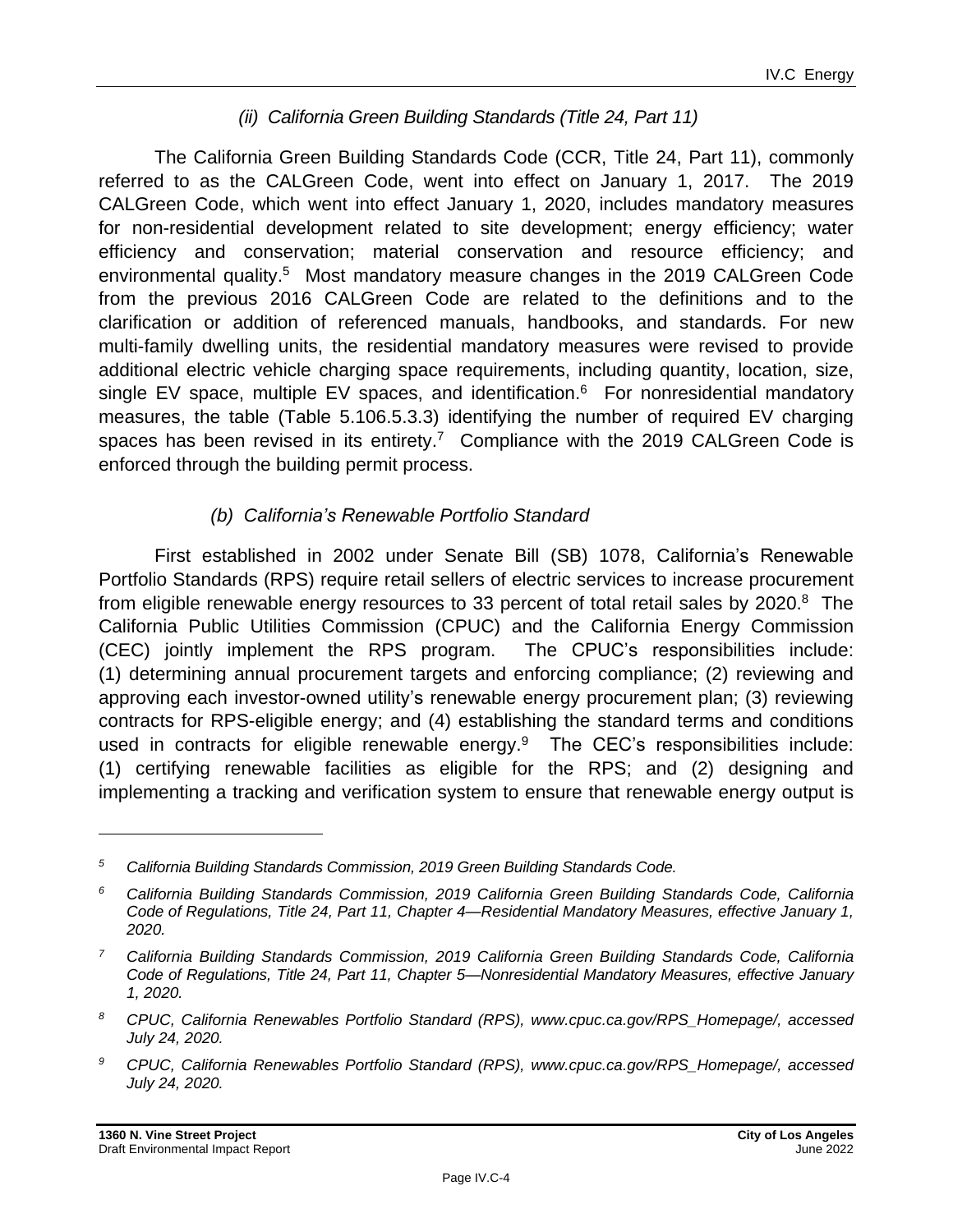counted only once for the purpose of the RPS and verifying retail product claims in California or other states.

#### *(c) Senate Bill 350*

SB 350, signed October 7, 2015, is the Clean Energy and Pollution Reduction Act of 2015. SB 350 is the implementation of some of the goals of Executive Order B-30-15, issued in April 2015, which established a new statewide policy goal to reduce greenhouse gas (GHG) emissions 40 percent below their 1990 levels by 2030. The objectives of SB 350 are: (1) to increase the procurement of electricity from renewable sources from 33 percent to 50 percent; and (2) to double the energy efficiency savings in electricity and natural gas final end uses of retail customers through energy efficiency and conservation by 2030. 10

#### *(d) Senate Bill 100*

SB 100, signed September 10, 2018, is the 100 Percent Clean Energy Act of 2018. SB 100 updates the goals of California's Renewable Portfolio Standard and SB 350, as discussed above, to the following: achieve a 50-percent renewable resources target by December 31, 2026, and achieve a 60-percent target by December 31, 2030. SB 100 also requires that eligible renewable energy resources and zero-carbon resources supply 100 percent of retail sales of electricity to California end-use customers and 100 percent of electricity procured to serve all state agencies by December 31, 2045.<sup>11</sup>

#### *(e) Assembly Bill 1493 (AB 1493)/Pavley Regulations*

AB 1493 (commonly referred to as CARB's Pavley regulations) was the first legislation to regulate GHG emissions from new passenger vehicles. Under this legislation, CARB adopted regulations to reduce GHG emissions from non-commercial passenger vehicles (cars and light-duty trucks) for model years 2009–2016.<sup>12</sup> It is expected that the Pavley regulations would reduce GHG emissions from California's passenger vehicles by about 30 percent in 2016, while improving fuel efficiency and reducing motorists' costs.<sup>13</sup> While the main purpose is to reduce GHG emissions, the Pavley regulations would also

*<sup>10</sup> SB 350 (2015–2016 Reg, Session) Stats 2015, ch. 547.*

*<sup>11</sup> SB 100 (2017–2018 Reg. Session) Stats 2018, ch. 312.*

*<sup>12</sup> CARB, California's Greenhouse Gas Vehicle Emission Standards under Assembly Bill 1493 of 2002 (Pavley), ww2.arb.ca.gov/californias-greenhouse-gas-vehicle-emission-standards-under-assembly-bill-1493- 2002-pavley, accessed July 9, 2021.*

*<sup>13</sup> CARB, California's Greenhouse Gas Vehicle Emission Standards under Assembly Bill 1493 of 2002 (Pavley), ww2.arb.ca.gov/californias-greenhouse-gas-vehicle-emission-standards-under-assembly-bill-1493- 2002-pavley, accessed July 9, 2021.*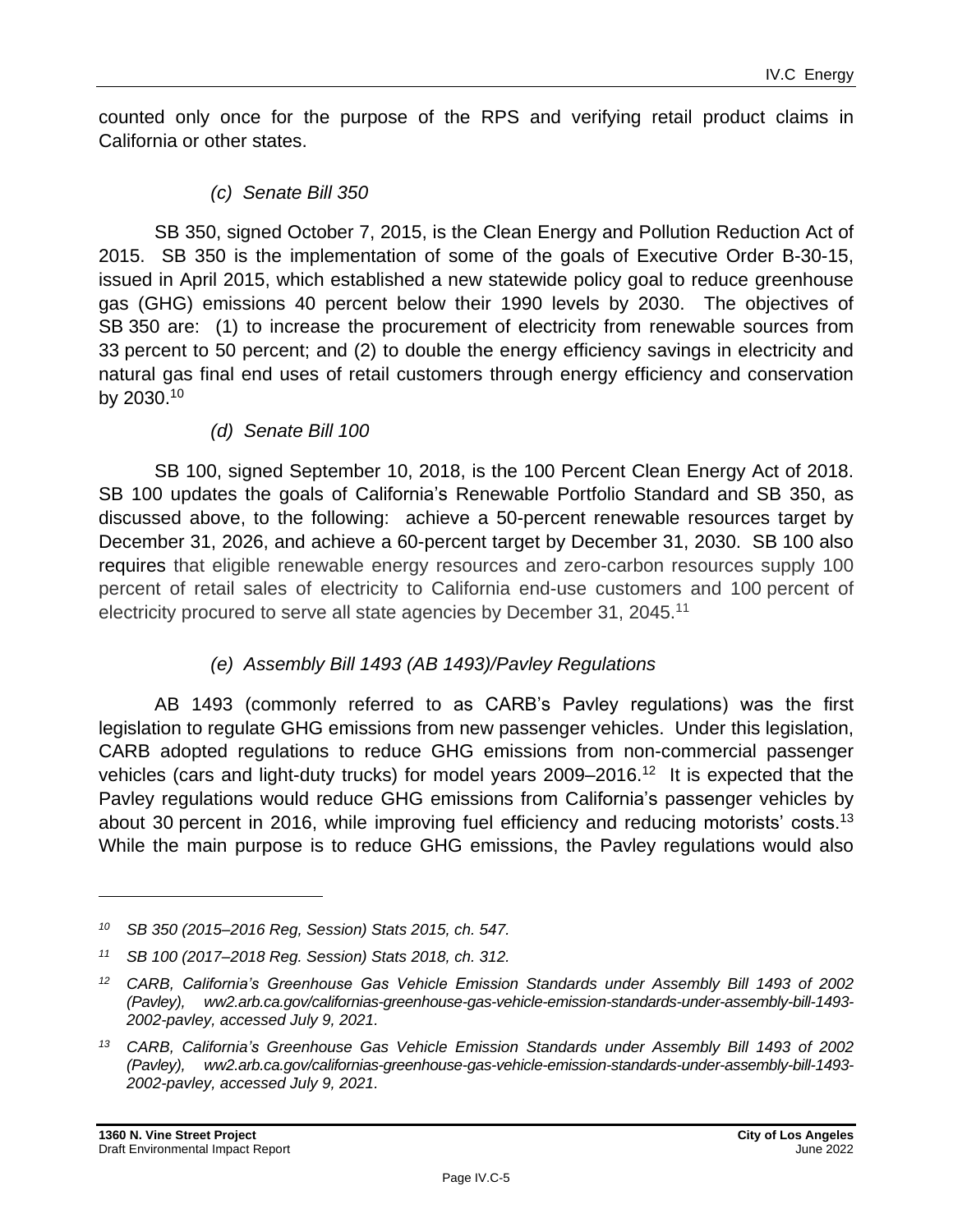result in better fuel efficiency. In comparison to the Federal CAFE standard of 35 miles per gallon (mpg), the California average fuel economy would be 43 mpg in 2020.<sup>14</sup>

#### *(f) California Air Resources Board Advanced Clean Cars Program*

Closely associated with the Pavley regulations, the Advanced Clean Cars emissions-control program was approved by CARB in 2012.<sup>15</sup> The program combines the control of smog, soot, and GHGs with requirements for greater numbers of zero-emission vehicles for model years 2015–2025.<sup>16</sup> The components of the Advanced Clean Cars program include the Low-Emission Vehicle (LEV) regulations that reduce criteria pollutants and GHG emissions from light- and medium-duty vehicles, and the Zero-Emission Vehicle (ZEV) regulation, which requires manufacturers to produce an increasing number of pure ZEVs (meaning battery electric and fuel cell electric vehicles), with provisions to also produce plug-in hybrid electric vehicles (PHEV) in the 2018 through 2025 model years.<sup>17</sup> In March 2017, CARB voted unanimously to continue with the vehicle GHG emission standards and the ZEV program for cars and light trucks sold in California through 2025.<sup>18</sup>

#### *(g) Sustainable Communities Strategy (SB 375)*

The Sustainable Communities and Climate Protection Act of 2008, or SB 375, coordinates land use planning, regional transportation plans, and funding priorities to help California meet the GHG reduction mandates established in AB 32. SB 375 specifically requires each Metropolitan Planning Organization (MPO) to prepare a "sustainable communities strategy" (SCS) as part of its Regional Transportation Plan (RTP), which is required by the state and federal government, that will achieve GHG emission reduction targets set by CARB for the years 2020 and 2035 by reducing vehicle-miles traveled (VMT) from light duty vehicles through the development of more compact, complete and efficient communities. 19

*<sup>14</sup> CARB, Addendum to February 25 Technical Assessment, Comparison of Greenhouse Gas Reductions for the United States and Canada under ARB Regulations and Proposed 2011–2015 Model Year Fuel Economy Standards, May 8, 2008.*

*<sup>15</sup> CARB, Clean Cars, ww2.arb.ca.gov/our-work/topics/clean-cars, accessed July 9, 2021.*

*<sup>16</sup> CARB, Clean Cars, ww2.arb.ca.gov/our-work/topics/clean-cars, accessed July 9, 2021.*

*<sup>17</sup> CARB, Clean Cars, ww2.arb.ca.gov/our-work/topics/clean-cars, accessed July 9, 2021.*

*<sup>18</sup> CARB, News Release, CARB finds vehicle standards are achievable and cost-effective, ww2.arb.ca.gov/ news/carb-finds-vehicle-standards-are-achievable-and-cost-effective, accessed July 9, 2021.*

*<sup>19</sup> CARB, Sustainable Communities, ww2.arb.ca.gov/our-work/topics/sustainable-communities, accessed October 25, 2021.*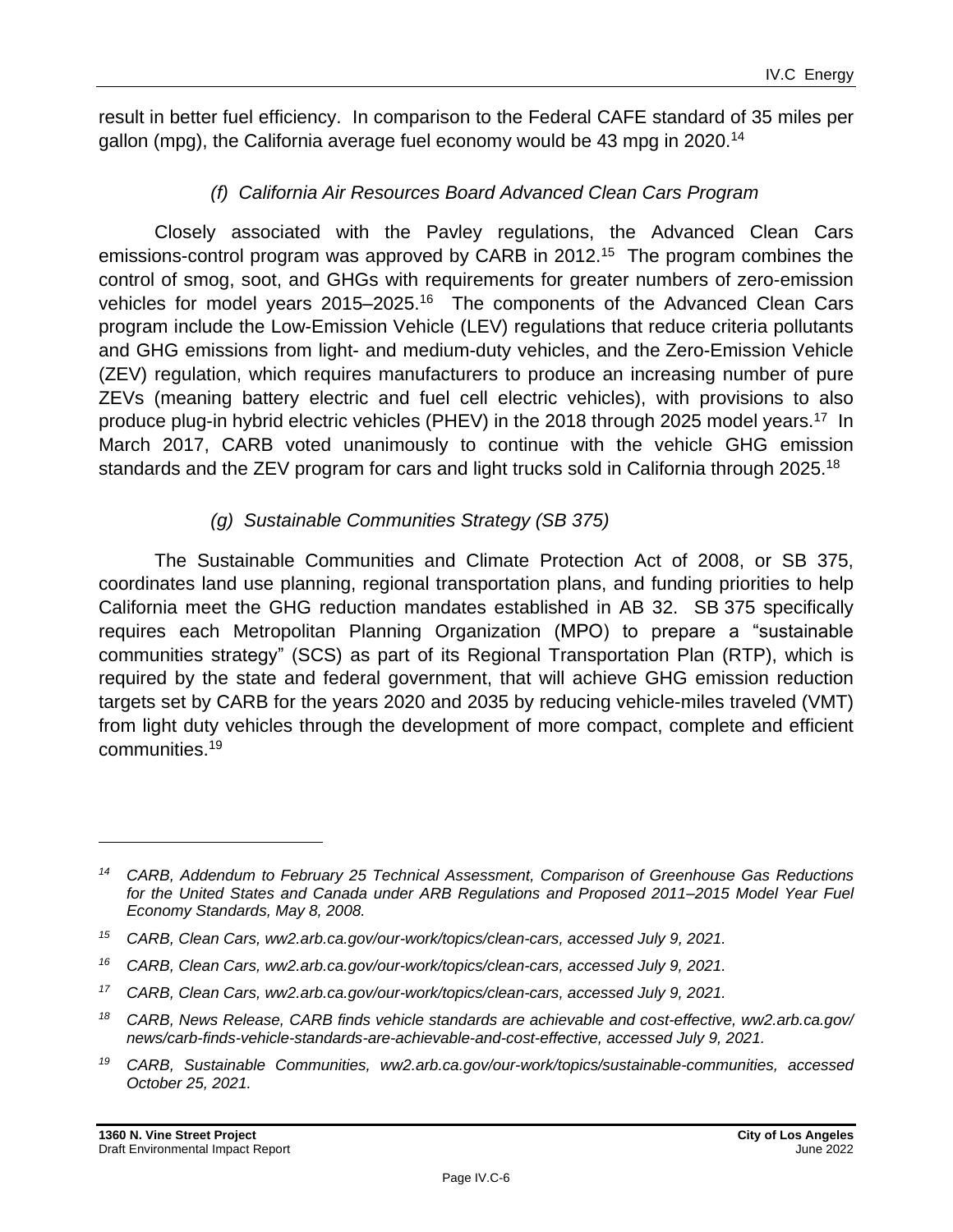The Project Site is located within the planning jurisdiction of the Southern California Association of Governments (SCAG). SCAG's first-ever SCS was included in the 2012– 2035 Regional Transportation Plan/Sustainable Communities Strategy (2012–2035 RTP/ SCS), which was adopted by SCAG in April 2012. The goals and policies of the SCS that reduce VMT (and result in corresponding decreases in transportation-related fuel consumption) focus on transportation and land use planning that include building infill projects, locating residents closer to where they work and play, and designing communities so there is access to high quality transit service. Specific goals include, actively encourage and create incentives for energy efficiency, where possible (Goal 7) and encourage land use and growth patterns that facilitate transit and active transportation (Goal 8). These goals would serve to reduce transportation fuel usage. SCAG has since adopted the 2016–2040 Regional Transportation Plan/Sustainable Communities Strategy (2016–2040 RTP/SCS) and the 2020–2045 RTP/SCS.<sup>20,21</sup> With respect to goals and policies regarding energy, these updated plans are substantially consistent with the 2012–2035 RTP/SCS. See further discussion below.

### *(h) Senate Bill 1389*

SB 1389 (PRC Sections 25300–25323) requires the development of an integrated plan for electricity, natural gas, and transportation fuels. The CEC must adopt and transmit to the Governor and Legislature an Integrated Energy Policy Report (IEPR) every two years. In 2018, the CEC decided to write the Integrated Energy Policy Report in two volumes. Volume I, which was published on August 1, 2018, highlights the implementation of California's innovative policies and the role they have played in establishing a clean energy economy. Volume II, which was adopted February 20, 2019, provides more detail on several key energy issues and will encompass new analyses.<sup>22</sup> The IEPR contains measures such as decarbonizing buildings, doubling energy efficiency savings, increasing flexibility in the electrical system to integrate more renewable energy, and reduce petroleum use in cars and trucks by up to 50 percent.

# (3) Regional

As discussed in Section IV.G, Land Use, of this Draft EIR, SCAG's 2020–2045 RTP/SCS presents a long-term transportation vision through the year 2045 for the six-county region of Imperial, Los Angeles, Orange, Riverside, San Bernardino, and Ventura Counties. The core vision of the 2020–2045 RTP/SCS is to build upon and expand land use and transportation strategies to increase mobility options and achieve a

*<sup>20</sup> SCAG, 2016–2040 RTP/SCS, dated April 2016.*

*<sup>21</sup> SCAG, Connect SoCal, 2020–2045 RTP/SCS, adopted September 2020.*

*<sup>22</sup> CEC, 2018 Integrated Energy Policy Report, Volume I, August 2018.*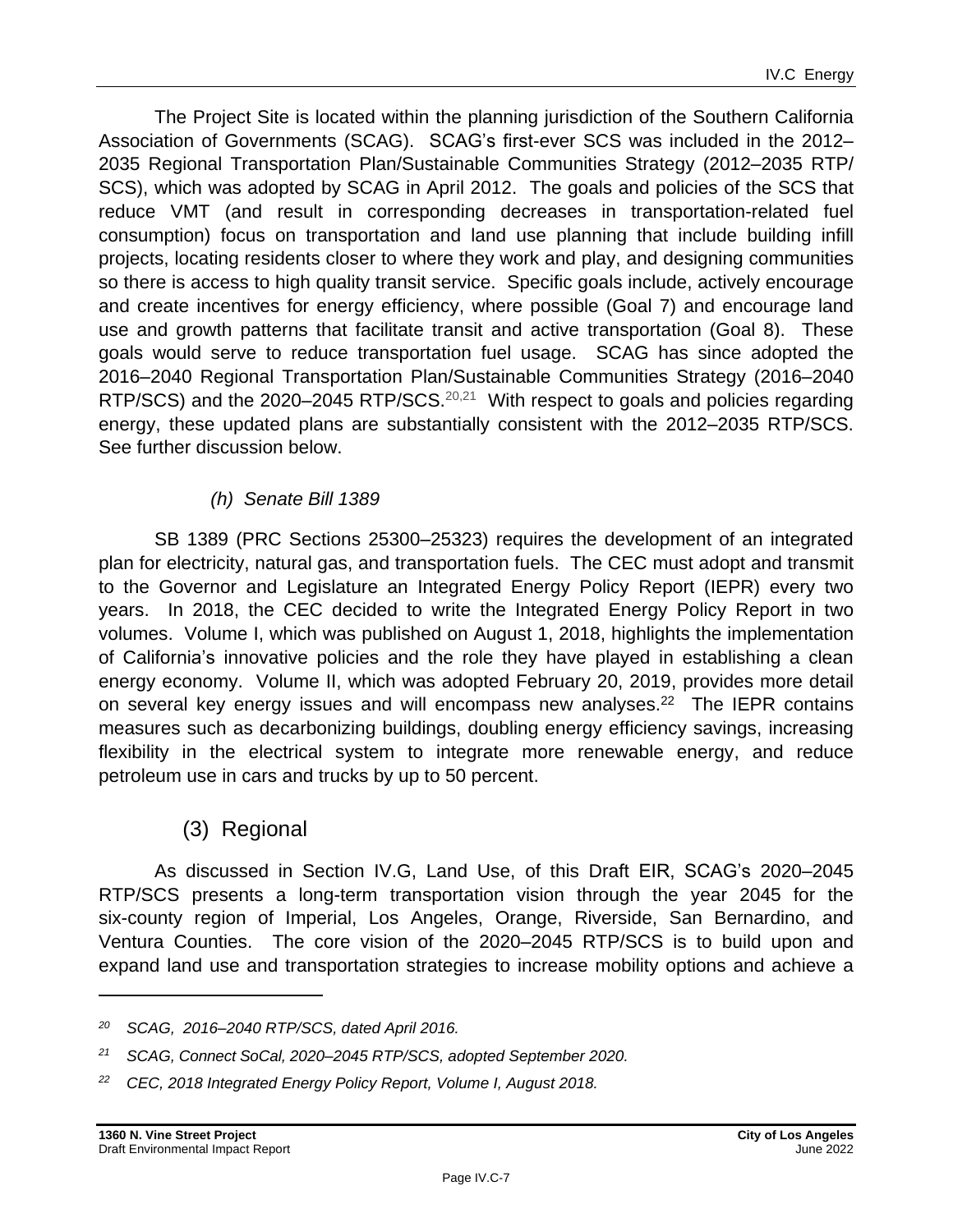more sustainable growth pattern. The 2020–2045 RTP/SCS identifies High-Quality Transit Areas (HQTAs) and Transit Priority Areas (TPAs). HQTAs are described as corridorfocused Priority Growth Areas (PGAs) that are within 0.5 mile of an existing or planned transit stop or bus transit corridor with 15-minute or less service frequency during peak commute hours. TPAs are described as PGAs that are within 0.5 mile of existing or planned major transit stops. The Project Site is located within an HQTA as designated by the 2020–2045 RTP/SCS.<sup>23</sup>

The 2020–2045 RTP/SCS outlines a vision for the region that incorporates a range of best practices for increasing transportation choices, reducing dependence on personal automobiles, further improving air quality and encouraging growth in walkable, mixed-use communities with ready access to transit infrastructure and employment. More and varied housing types and employment opportunities would be located in and near job centers, transit stations and walkable neighborhoods where goods and services are easily accessible via shorter trips. To support shorter trips, people would have the choice of using neighborhood bike networks, car share or micro-mobility services like shared bicycles or scooters. For longer commutes, people would have expanded regional transit services and more employer incentives to carpool or vanpool. Other longer trips would be supported by on-demand services such as microtransit, carshare, and citywide partnerships with ride hailing services. For those that choose to drive, hotspots of congestion would be less difficult to navigate due to cordon pricing, and using an electric vehicle will be easier thanks to an expanded regional charging network.

The 2020–2045 RTP/SCS states that the SCAG region was home to about 18.8 million people in 2016 and currently includes approximately 6.0 million homes and 8.4 million jobs.<sup>24</sup> By 2045, the integrated growth forecast projects that these figures will increase by 3.7 million people, with nearly 1.6 million more homes and 1.6 million more jobs. Priority Growth Areas (e.g., HQTAs and TPAs) will account for less than four percent of regional total land but are projected to accommodate 64 percent of future household growth and 74 percent of employment growth between 2020 and 2045. The 2020–2045 RTP/SCS overall land use pattern reinforces the trend of focusing new housing and employment in the region's HQTAs. HQTAs are a cornerstone of land use planning best practice in the SCAG region because they concentrate roadway repair investments, leverage transit and active transportation investments, reduce regional life cycle infrastructure costs, improve accessibility, create local jobs, and have the potential to improve public health and housing affordability. The 2020–2045 RTP/SCS is expected to

*<sup>23</sup> SCAG, 2020–2045 Regional Transportation Plan/Sustainable Communities Strategy, adopted September 2020, Exhibit 3.4 and Exhibit 3.7.*

*<sup>24</sup> 2020–2045 RTP/SCS population growth forecast methodology includes data for years 2000, 2010, 2016, and 2045.*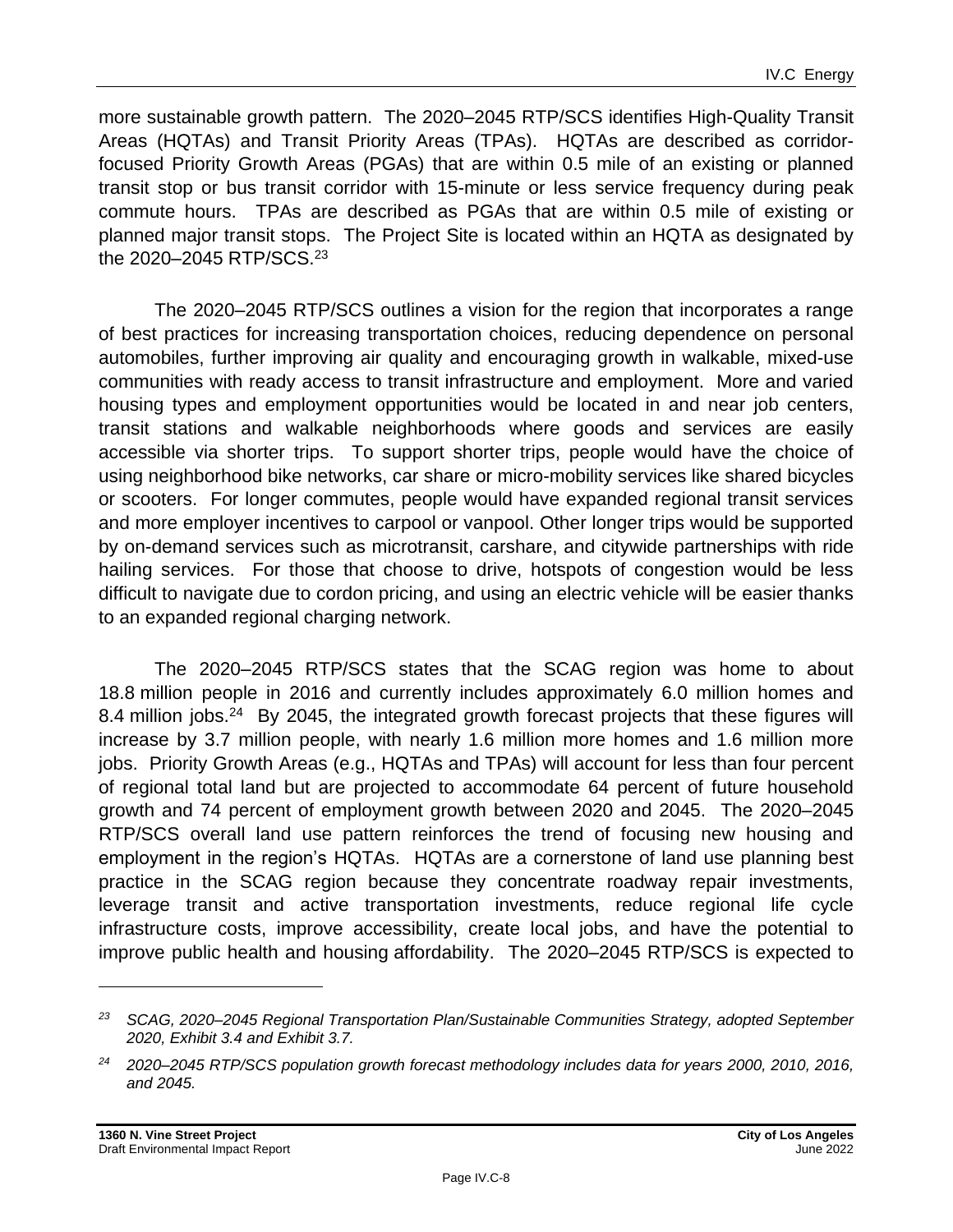reduce per capita transportation emissions and related VMT by 19 percent by 2035, which is consistent with SB 375 compliance with respect to meeting the State's GHG emission reduction goals.<sup>25</sup> On October 30, 2020, CARB certified SCAG's determination that the 2020–2045 RTP/SCS would achieve this 2035 GHG reduction target.

# (4) Local

# *(a) City of Los Angeles Green Building Code*

On December 11, 2019, the Los Angeles City Council approved Ordinance No. 186,488, which amended Chapter IX, Article 9 of the Los Angeles Municipal Code (LAMC), referred to as the "Los Angeles Green Building Code," by amending certain provisions of Article 9 to reflect local administrative changes and incorporating by reference portions of the 2019 CALGreen Code. Projects filed on or after January 1, 2020, must comply with the provisions of the Los Angeles Green Building Code. Specific mandatory requirements and elective measures are provided for three categories: (1) low-rise residential buildings; (2) nonresidential and high-rise residential buildings; and (3) additions and alterations to nonresidential and high-rise residential buildings. Article 9, Division 5 includes mandatory measures for newly constructed nonresidential and high-rise residential buildings. Mandatory measures include installation of electrical raceways to future electric vehicle supply equipment (EVSE), reduce water use by 20 percent compared to maximum allowable water use per plumbing fixture as required by the LAMC, and use of roofing material to reduce the heat island effect.

### *(b) Green LA: An Action Plan to Lead the Nation in Fighting Global Warming (LA Green Plan) and ClimateLA*

The LA Green Plan is a plan developed by the City of Los Angeles that outlines the goals and actions the City has established to reduce the generation and emission of GHGs from both public and private activities. The plan, released in May 2007, sets forth a goal of reducing the City's GHG emissions to 35 percent below 1990 levels by the year 2030.<sup>26</sup> In 2008, the City released an implementation program for the LA Green Plan referred to as ClimateLA, which provides detailed information about each action item discussed in the LA Green Plan framework. ClimateLA includes focus areas addressing environmental issues including but not limited to energy, water, transportation, and waste.<sup>27</sup> The energy focus area includes action items with measures that aim to increase the use of renewable energy to 35 percent by 2020, reduce the use of coal-fired power plants, and present a

*<sup>25</sup> SCAG, Final 2020–2045 RTP/SCS, Making Connections, September 2020, p. 5.*

*<sup>26</sup> City of Los Angeles, Green LA: An Action Plan to Lead the Nation In Fighting Global Warming, May 2007.*

*<sup>27</sup> City of Los Angeles, Climate LA: Municipal Program Implementing the GreenLA Climate Action Plan, 2008.*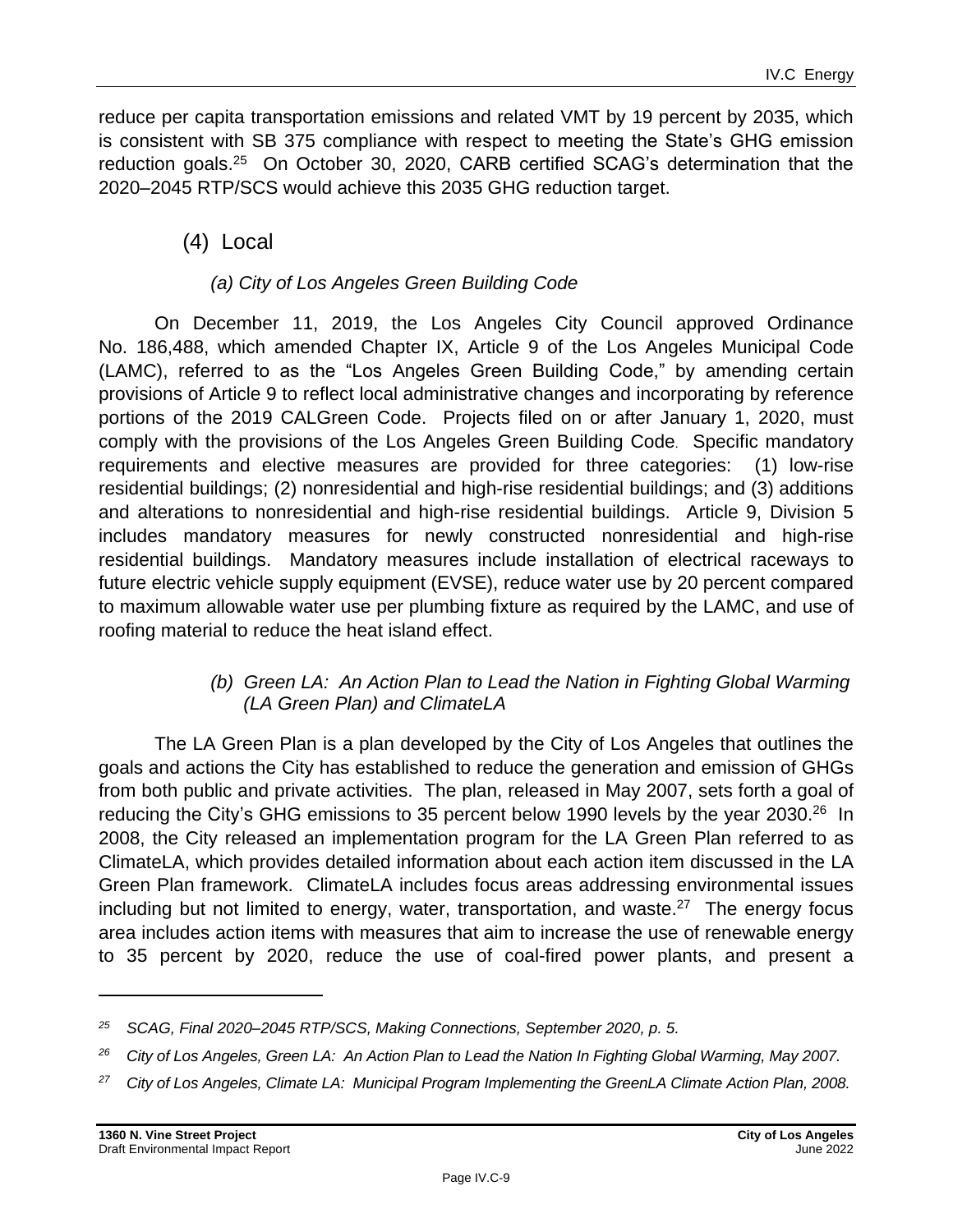comprehensive set of green building policies to guide and support private sector development.<sup>28</sup> Such energy saving measures include use of LED lighting, increased use of renewable energy, and increased solid waste diversion. As both the LA Green Plan and ClimateLA are interrelated, they will be referred to as LA Green Plan/Climate LA.

#### *(c) City of Los Angeles Sustainable City pLAn/L.A.'s Green New Deal*

The Sustainable City pLAn was adopted in 2015 and includes both short-term and long-term aspirations through the year 2035 in various topic areas, including: water, solar power, energy-efficient buildings, carbon and climate leadership, waste and landfills, housing and development, mobility and transit, and air quality, among others.<sup>29</sup> Specific targets include the construction of new housing units within 1,500 feet of transit by 2017, reducing VMT per capita by 5 percent by 2025, and increasing trips made by walking, biking or transit by at least 35 percent by 2025. The Sustainable City pLAn was updated in April 2019 and renamed as L.A.'s Green New Deal. The 2019 Sustainable City pLAn/L.A.'s Green New Deal has established targets such as 100 percent renewable energy by 2045, diversion of 100 percent of waste by 2050, and recycling of 100 percent of wastewater by 2035.

On February 10, 2020, Mayor Garcetti issued Executive Directive No. 25 which builds upon the goals and targets of L.A.'s Green New Deal. The directive implements a number of measures to reduce GHG emissions at city-owned buildings. Such measures include construction of zero carbon microgrids for city-owned infrastructure and construction or renovation of city-owned buildings would achieve carbon neutrality by 2030. With regard to transportation GHG emissions, the directive calls to streamline EV charger installation, procure zero emission vehicles, procurement of zero emission vehicles and encouragement of alternative modes of transportation.

#### *(d) City of Los Angeles Solid Waste Programs and Ordinances*

The recycling of solid waste materials also contributes to reduced energy consumption. Specifically, when products are manufactured using recycled materials, the amount of energy that would have otherwise been consumed to extract and process virgin source materials is reduced. For example, in 2015, 3.61 million tons of aluminum were produced by recycling in the United States, saving enough energy to provide electricity to 7.5 million homes.<sup>30</sup> In 1989, California enacted Assembly Bill 939 (AB 939), the California

*<sup>28</sup> City of Los Angeles, Climate LA: Municipal Program Implementing the GreenLA Climate Action Plan, 2008.*

*<sup>29</sup> City of Los Angeles, Sustainable City pLAn, April 2015.*

*<sup>30</sup> American Geosciences Institute, How Does Recycling Save Energy?, www.americangeosciences.org/ critical-issues/faq/how-does-recycling-save-energy, accessed October 25, 2021.*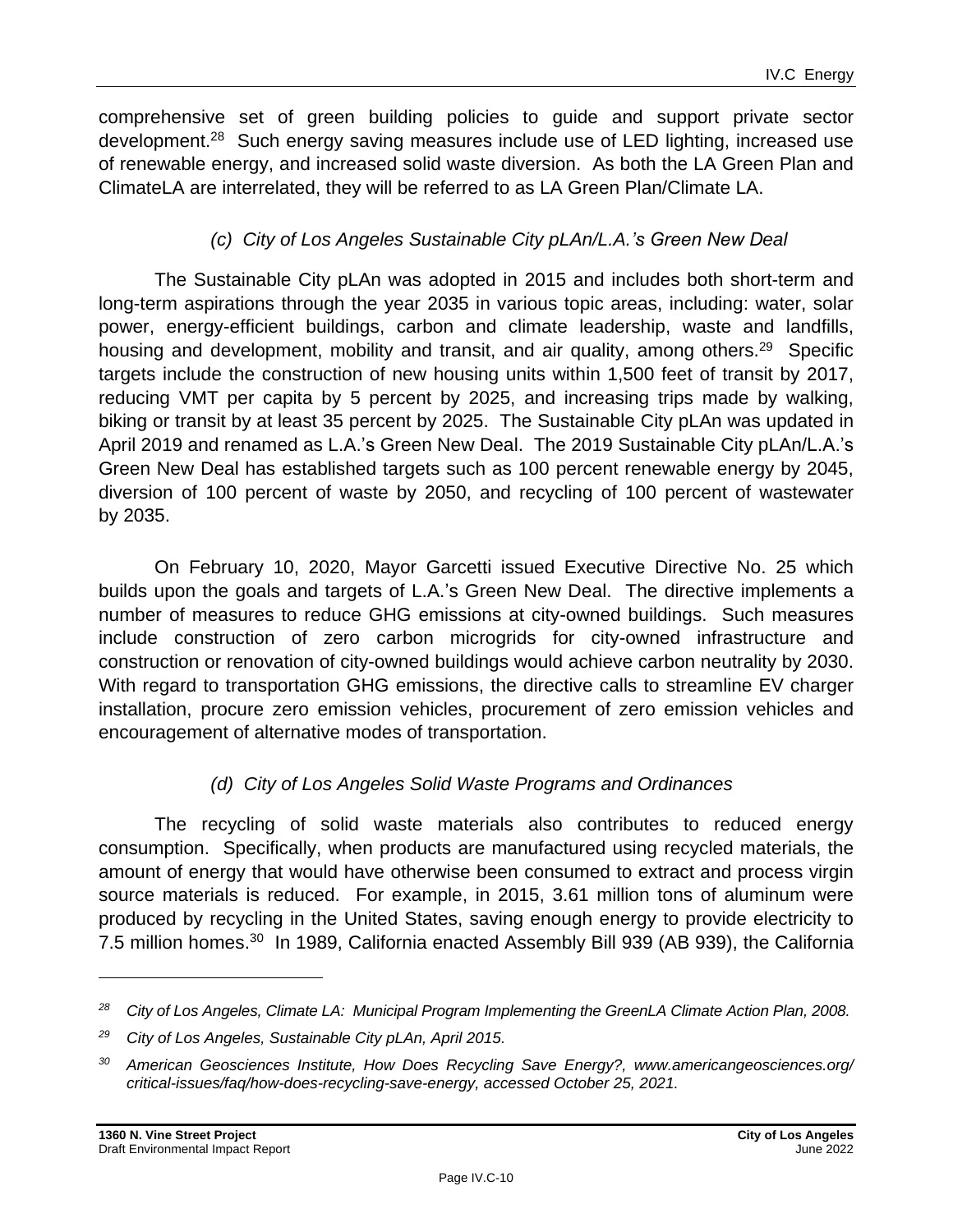Integrated Waste Management Act which establishes a hierarchy for waste management practices such as source reduction, recycling, and environmentally safe land disposal.<sup>31</sup> The City of Los Angeles includes programs and ordinances related to solid waste. They include: (1) the City of Los Angeles Solid Waste Management Policy Plan, which was adopted in 1993 and is a long-range policy plan promoting source reduction for recycling for a minimum of 50 percent of the City's waste by 2000 and 70 percent of the waste by 2020; (2) the RENEW LA Plan, which is a Resource Management Blueprint with the aim to achieve a zero waste goal through reducing, reusing, recycling, or converting the resources now going to disposal so as to achieve an overall diversion level of 90 percent or more by 2025; (3) the Waste Hauler Permit Program (Ordinance 181,519), which requires all private waste haulers collecting solid waste, including construction and demolition waste, to obtain AB 939 Compliance Permits and to transport construction and demolition waste to City certified construction and demolition processing facilities; and (4) the Exclusive Franchise System Ordinance (Ordinance No. 182,986), which, among other requirements, sets maximum annual disposal levels and specific diversion requirements for franchised waste haulers in the City to promote solid waste diversion from landfills in an effort to meet the City's zero waste goals. These solid waste reduction programs and ordinances help to reduce the number of trips to haul solid waste, therefore reducing the amount of petroleumbased fuel, and also help to reduce the energy used to process solid waste.

# **b. Existing Conditions**

# (1) Electricity

Electricity, a consumptive utility, is a man-made resource. The production of electricity requires the consumption or conversion of energy resources, including water, wind, oil, gas, coal, solar, geothermal, and nuclear resources, into energy. The delivery of electricity involves a number of system components, including substations and transformers that lower transmission line power (voltage) to a level appropriate for on-site distribution and use. The electricity generated is distributed through a network of transmission and distribution lines commonly called a power grid. Conveyance of electricity through transmission lines is typically responsive to market demands.

Energy capacity, or electrical power, is generally measured in watts (W) while energy use is measured in watt-hours (Wh). For example, if a light bulb has a capacity rating of 100 W, the energy required to keep the bulb on for 1 hour would be 100 Wh. If ten 100 W bulbs were on for 1 hour, the energy required would be 1,000 Wh or 1 kilowatt-hour (kWh). On a utility scale, a generator's capacity is typically rated in megawatts (MW),

*<sup>31</sup> CalRecycle, History of California Solid Waste Law, 1985-1989, www.calrecycle.ca.gov/laws/legislation/ calhist/1985to1989.htm, accessed October 25, 2021.*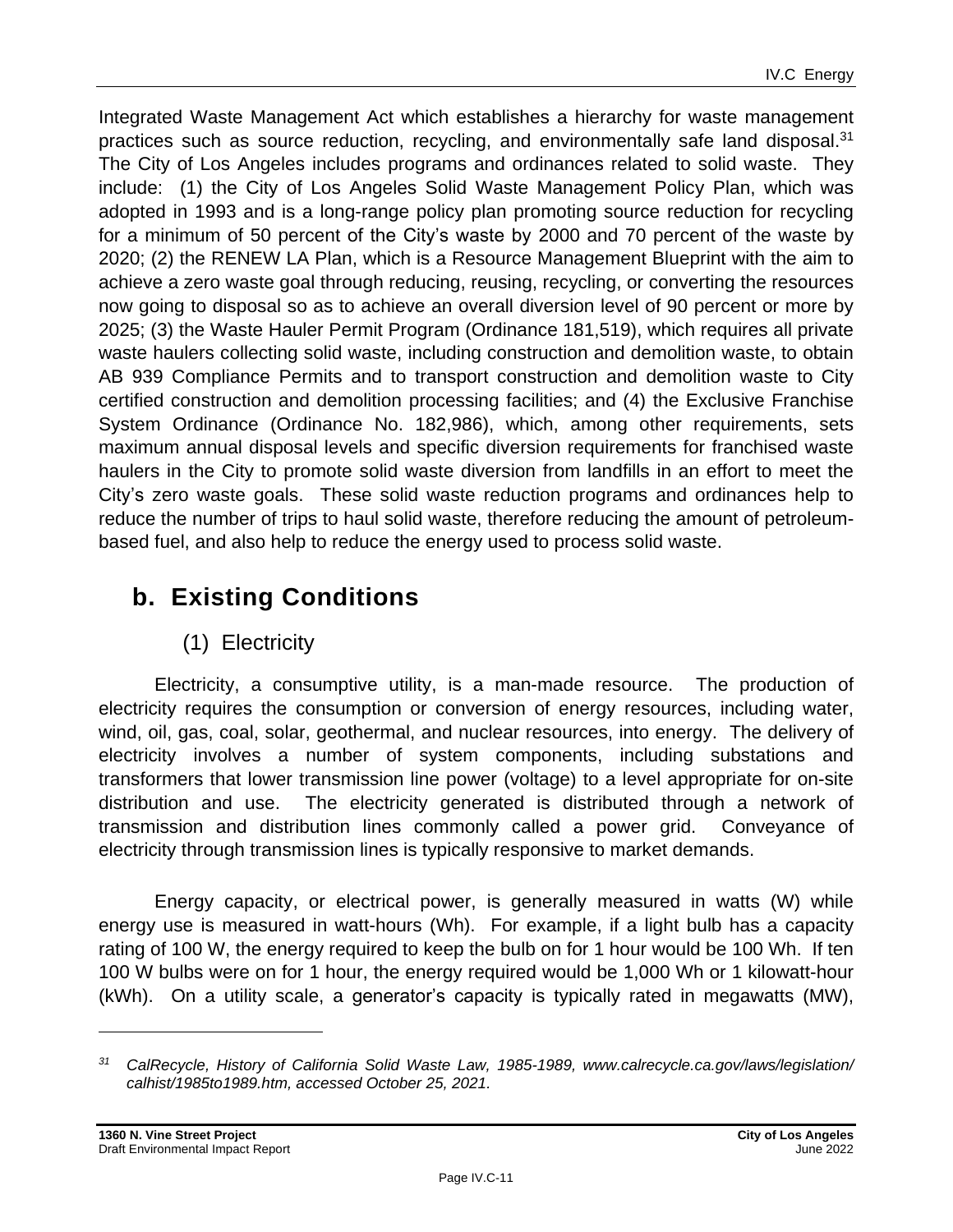which is one million watts, while energy usage is measured in megawatt-hours (MWh) or gigawatt-hours (GWh), which is one billion watt-hours.

The Los Angeles Department of Water and Power (LADWP) provides electricity throughout the City of Los Angeles and many areas of the Owens Valley, serving approximately 4 million people within a service area of approximately 465 square miles, excluding the Owens Valley. Electricity provided by the LADWP is divided into two planning districts: Valley and Metropolitan. The Valley Planning District includes the LADWP service area north of Mulholland Drive, and the Metropolitan Planning District includes the LADWP service area south of Mulholland Drive. The Project Site is located within LADWP's Metropolitan Planning District.

LADWP generates power from a variety of energy sources, including hydropower, coal, gas, nuclear sources, and renewable resources, such as wind, solar, and geothermal sources. According to LADWP's 2017 Power Strategic Long-Term Resources Plan, LADWP has a net dependable generation capacity greater than  $7,531$  MW. $^{32}$  In 2017, the LADWP power system experienced an instantaneous peak demand of 6,432 MW.<sup>33</sup> Approximately 36.7 percent of LADWP's 2020 electricity purchases were from renewable sources, which is greater than the 33.1 percent statewide percentage of electricity purchases from renewable sources.<sup>34</sup>

LADWP supplies electrical power to the Project Site from electrical service lines located in the Project vicinity. According to the Utility Report, the Project Site receives electric power service from LADWP via an existing underground conduit in Vine Street. Existing electricity usage was estimated based on the same methodology contained in the GHG analysis included in Section IV.E, Greenhouse Gas Emissions, of this Draft EIR (California Emissions Estimator Model [CalEEMod] Version 2016.3.2). It is estimated that existing uses on the Project Site currently consume approximately 471,814 kWh of electricity per year.<sup>35</sup>

# (2) Natural Gas

Natural gas is a combustible mixture of simple hydrocarbon compounds (primarily methane) that is used as a fuel source. Natural gas consumed in California is obtained from naturally occurring reservoirs, mainly located outside the State, and delivered through

*<sup>32</sup> LADWP, 2017 Power Strategic Long-Term Resources Plan.*

*<sup>33</sup> LADWP, 2017 Retail Electric Sales and Demand Forecast, p. 6.*

*<sup>34</sup> LADWP, 2020 Power Content Label.*

*<sup>35</sup> Eyestone Environmental, Energy Calculations for 1360 N. Vine Project. See Appendix E of this Draft EIR.*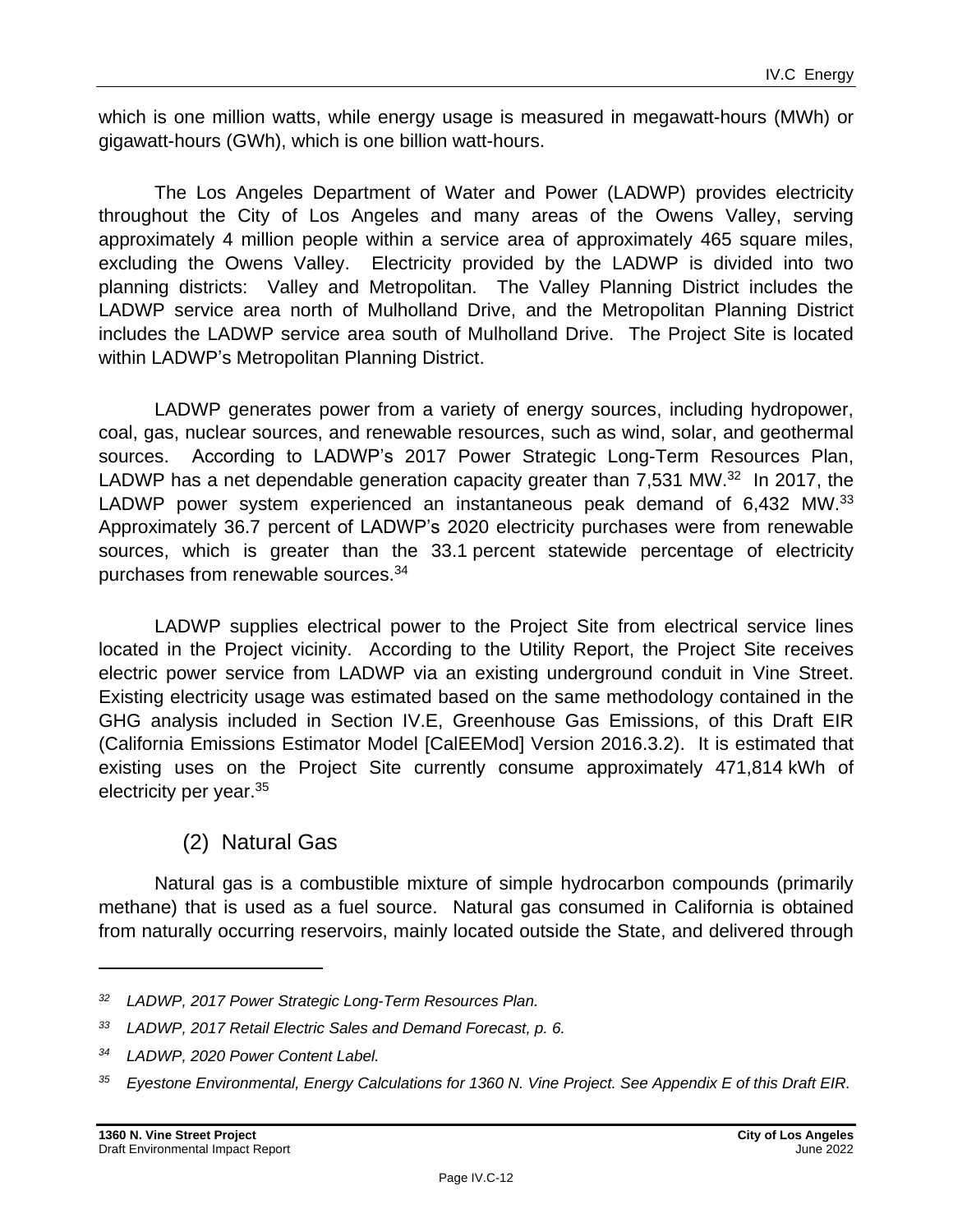high-pressure transmission pipelines. The natural gas transportation system is a nationwide network, and, therefore, resource availability is typically not an issue. Natural gas provides almost one-third of the state's total energy requirements and is used in electricity generation, space heating, cooking, water heating, industrial processes, and as a transportation fuel. Natural gas is measured in terms of cubic feet (cf).

Natural gas is provided to the Project Site by the Southern California Gas Company (SoCalGas). SoCalGas is the principal distributor of natural gas in Southern California, serving residential, commercial, and industrial markets. SoCalGas serves approximately 21.8 million customers in more than 500 communities encompassing approximately 24,000 square miles throughout Central and Southern California, from the City of Visalia to the Mexican border.<sup>36</sup>

SoCalGas receives gas supplies from several sedimentary basins in the western United States and Canada, including supply basins located in New Mexico (San Juan Basin), West Texas (Permian Basin), the Rocky Mountains, and Western Canada as well as local California supplies.<sup>37</sup> The traditional, southwestern United States sources of natural gas will continue to supply most of SoCalGas' natural gas demand. The Rocky Mountain supply is available but is used as an alternative supplementary supply source, and the use of Canadian sources provides only a small share of SoCalGas supplies due to the high cost of transport.<sup>38</sup> Gas supply available to SoCalGas from California sources averaged 97 million cf per day in 2019 (the most recent year for which data are available).<sup>39</sup>

SoCalGas supplies natural gas to the Project Site from natural gas service lines located in the Project vicinity. According to the Utility Report, the Project Site receives natural gas service via two separate SoCalGas operated services (a 3-inch service in De Longpre Avenue and a 2-inch service in Afton Place).<sup>40</sup> There is also an 8-inch SoCalGas main along Vine Street.<sup>41</sup> It is estimated that existing uses on the Project Site currently consume approximately 269,775 cf of natural gas per year.<sup>42</sup>

- *<sup>40</sup> KPFF Consulting Engineers, Utility Infrastructure Technical Report: Energy, Water, and Wastewater, August 2021. See Appendix F of this Draft EIR.*
- *<sup>41</sup> KPFF Consulting Engineers, Utility Infrastructure Technical Report: Energy, Water, and Wastewater, August 2021. See Appendix F of this Draft EIR.*
- *<sup>42</sup> Eyestone Environmental, Energy Calculations for 1360 N. Vine Project. See Appendix E of this Draft EIR.*

*<sup>36</sup> SoCalGas, Company Profile, www.socalgas.com/about-us/company-profile, accessed February 7, 2022.*

*<sup>37</sup> California Gas and Electric Utilities, 2020 California Gas Report, p. 111.*

*<sup>38</sup> U.S. Energy Information Administration, California State Profile and Energy Estimates, www.eia.gov/ state/?sid=CA#tabs-2, accessed July 9, 2021.*

*<sup>39</sup> California Gas and Electric Utilities, 2020 California Gas Report, p. 111.*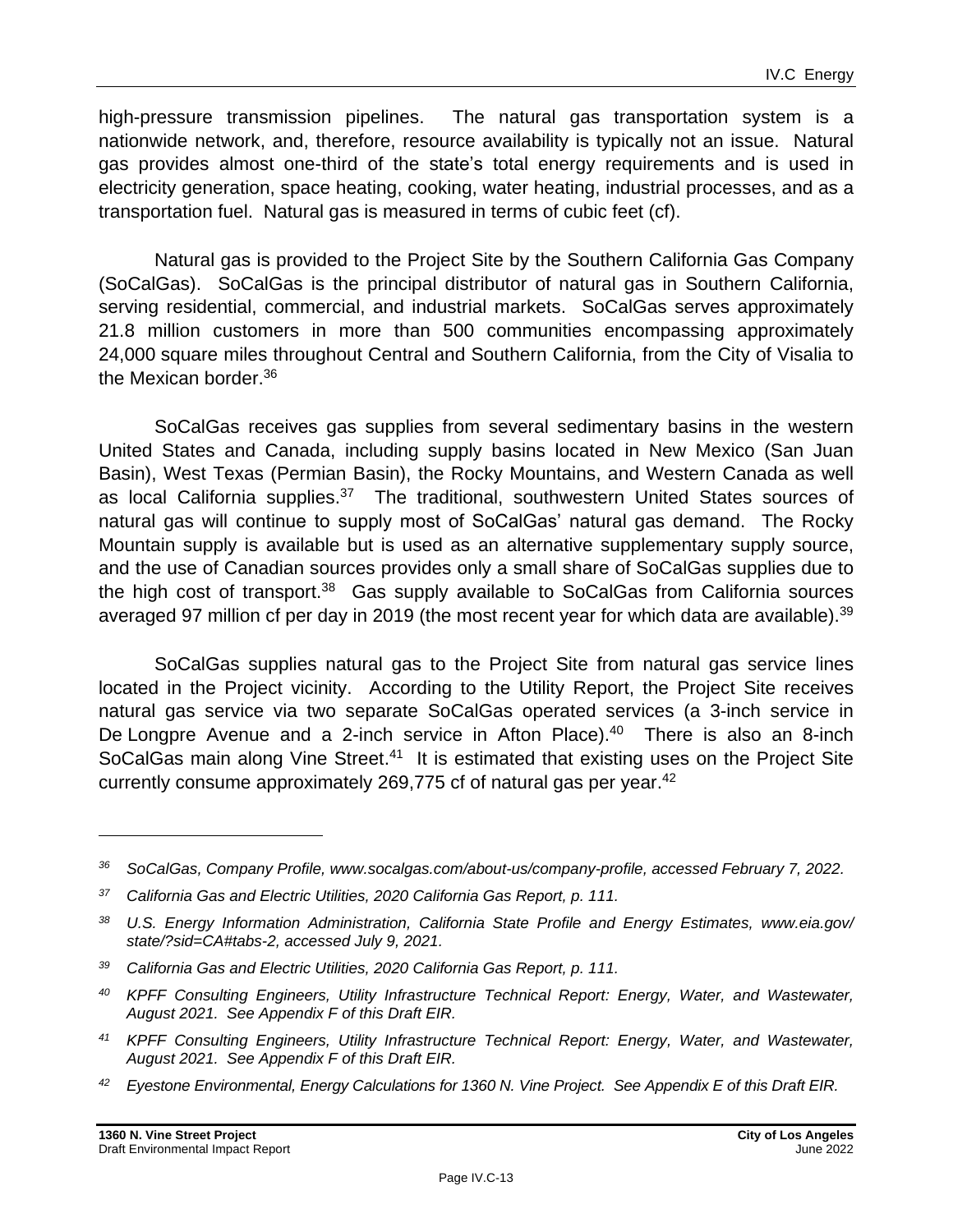# (3) Transportation Energy

According to the CEC, transportation accounts for nearly 40 percent of California's total energy consumption in 2018.<sup>43</sup> In 2018, California consumed 15.6 billion gallons of gasoline and 3.1 billion gallons of diesel fuel.<sup>44,45</sup> Petroleum-based fuels currently account for 90 percent of California's transportation energy sources.<sup>46</sup> However, the state is now working on developing flexible strategies to reduce petroleum use. Over the last decade, California has implemented several policies, rules, and regulations to improve vehicle efficiency, increase the development and use of alternative fuels, reduce air pollutants and GHGs from the transportation sector, and reduce VMT. According to the California Department of Tax and Fee Administration, total statewide gasoline consumption has increased by 6 percent from 2011 to 2019. $47$  However, this increase is mainly due to population increases as the per capita gasoline consumption is showing a downward trend.<sup>48</sup> The CEC predicts that there will be an increase in the use of alternative fuels, such as natural gas, biofuels, and electricity.<sup>49</sup> According to CARB's EMFAC Web Database, Los Angeles County on-road transportation sources consumed 6.21 billion gallons of gasoline and 1.08 billion gallons of diesel fuel in 2020.<sup>50</sup>

The existing on-site land uses currently generate a demand for transportationrelated fuel use as a result of vehicle trips to and from the Project Site. The estimate of annual VMT associated with the existing Project Site uses is 889,208 VMT per year.<sup>51</sup> This translates to 34,846 gallons of gasoline and 5,848 gallons of diesel per year.<sup>52</sup> Persons traveling to and from the Project Site also have the option of using public transportation to reduce transportation-related fuel use. Specifically, two transit service providers operate lines within the Project Site area, including the Los Angeles County Metropolitan

*<sup>43</sup> CEC, 2020 Integrated Energy Policy Report Update, docketed March 2021, p. 12*

*<sup>44</sup> California Board of Equalization, Net Taxable Gasoline Gallons 10-Year Report.*

*<sup>45</sup> California Board of Equalization, Net Taxable Diesel Gallons 10-Year Report.*

*<sup>46</sup> CEC, 2016–2017 Investment Plan Update for the Alternative and Renewable Fuel and Vehicle Technology Program, March 2016.*

*<sup>47</sup> California Department of Tax and Fee Administration, Fuel Taxes Statistics & Reports, www.cdtfa.ca.gov/ taxes-and-fees/spftrpts.htm, accessed March 8, 2021.*

*<sup>48</sup> Eno Center for Transportation, How Have Different State Populations Changed Their Gasoline Consumption?, www.enotrans.org/article/how-have-different-state-populations-changed-their-gasolineconsumption/, accessed March 8, 2021.*

*<sup>49</sup> CEC, 2015 Integrated Energy Policy Report, docketed June 29, 2016, p. 113.*

*<sup>50</sup> CARB, EMFAC2017 Web Database, www.arb.ca.gov/emfac/2017/. Details provided in Appendix E of this Draft EIR.*

*<sup>51</sup> Eyestone Environmental, Energy Calculations for 1360 N. Vine Project. See Appendix E of this Draft EIR.*

*<sup>52</sup> Eyestone Environmental, Energy Calculations for 1360 N. Vine Project. See Appendix E of this Draft EIR.*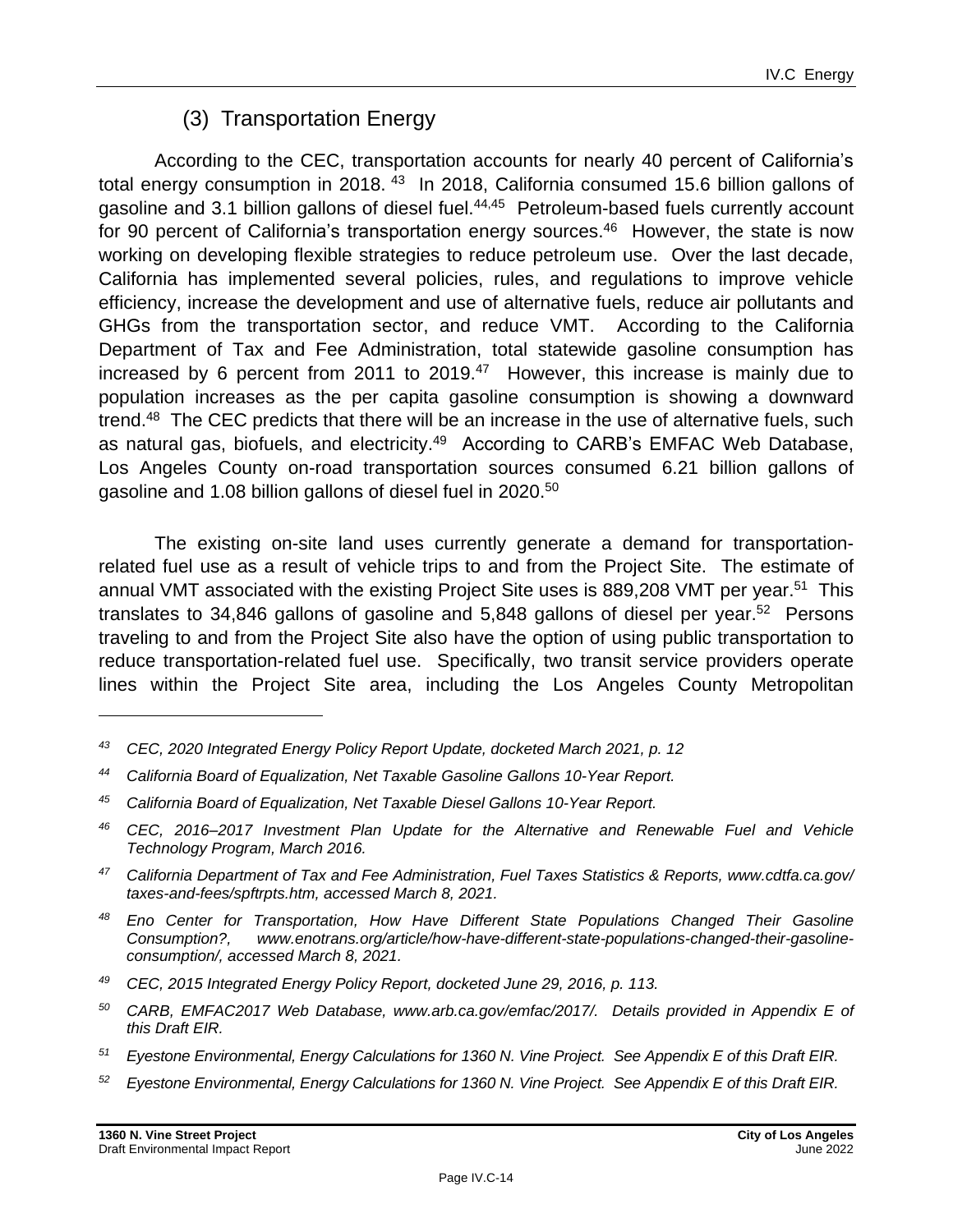Transportation Authority (Metro) and Los Angeles Department of Transportation (LADOT) DASH. As discussed in Section IV.J, Transportation, of this Draft EIR, the Project Site is located less than 0.5 mile from the Metro B Line (Red) Hollywood and Vine rail station. In addition, the Project Site is served by seven Metro Local lines and three LADOT DASH lines. For further discussion of public transit lines that serve the Project area, refer to Section IV.J, Transportation, of this Draft EIR.

# **3. Project Impacts**

This analysis addresses the Project's potential energy usage, including electricity, natural gas, and transportation fuel. Energy consumption during both construction and operation is assessed. The Project's estimated energy consumption was calculated using the California Emissions Estimator Model (CalEEMod) Version 2016.3.2. Specific analysis methodologies are discussed below.

# **a. Thresholds of Significance**

Appendix G was amended in December 2018 to assess whether a project would result in wasteful, inefficient, or unnecessary energy consumption. As discussed in more detail below, these checklist questions consider requirements of Appendix F. In accordance with Appendix G of the State CEQA Guidelines, the Project would have a significant impact related to energy if it would:

#### *Threshold (a): Result in potentially significant environmental impact due to wasteful, inefficient, or unnecessary consumption of energy resources, during project construction or operation?*

#### *Threshold (b): Conflict with or obstruct a state or local plan for renewable energy or energy efficiency?*

With regard to Threshold (a), this analysis relies upon Appendix F of the CEQA Guidelines, prepared in response to the requirement in PRC Section 21100(b)(3), which states that an EIR shall include a detailed statement setting forth "[m]itigation measures proposed to minimize significant effects of the environment, including, but not limited to, measures to reduce the wasteful, inefficient, and unnecessary consumption of energy."

In addition, with regard to potential impacts to energy, the *L.A. CEQA Thresholds Guide* states that a determination of significance shall be made on a case-by-case basis, considering the following factors: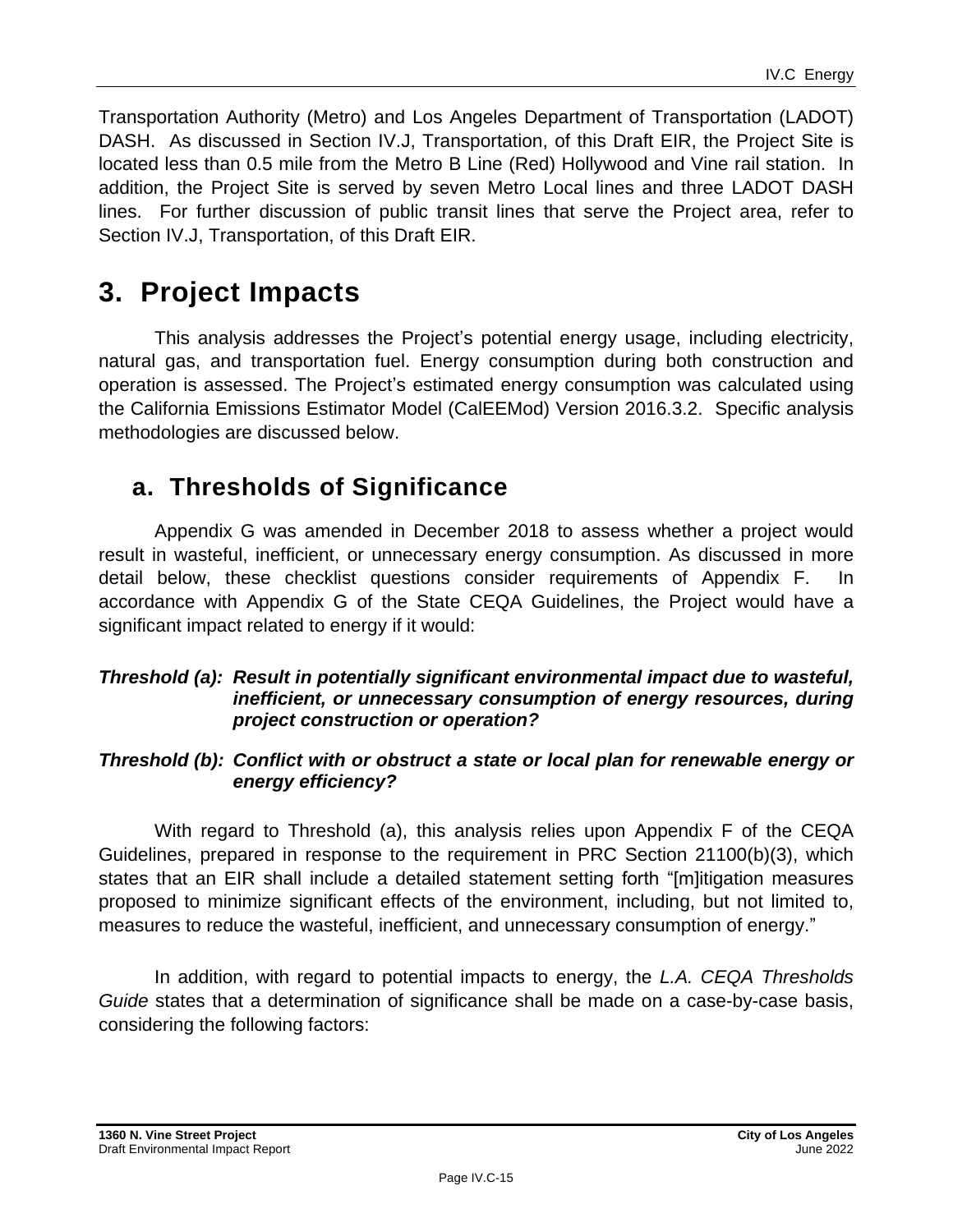- The extent to which the project would require new (off-site) energy supply facilities and distribution infrastructure; or capacity-enhancing alterations to existing facilities;
- Whether and when the needed infrastructure was anticipated by adopted plans; and
- The degree to which the project design and/or operations incorporate energyconservation measures, particularly those that go beyond City requirements.

In accordance with Appendix F and the *L.A. CEQA Thresholds Guide*, the following factors will be considered in determining whether this threshold of significance is met:

- 1. The project's energy requirements and its energy use efficiencies by amount and fuel type for each stage of the project including construction, operation, maintenance, and/or removal. If appropriate, the energy intensiveness of materials may be discussed;
- 2. The effects of the project on local and regional energy supplies and on requirements for additional capacity;
- 3. The effects of the project on peak and base period demands for electricity and other forms of energy;
- 4. The degree to which the project complies with existing energy standards;
- 5. The effects of the project on energy resources;
- 6. The project's projected transportation energy use requirements and its overall use of efficient transportation alternatives.
- 7. The degree to which the project design and/or operations incorporate energyconservation measures, particularly those that go beyond City requirements.
- 8. Whether the project conflicts with adopted energy conservation plans.

With regard to Threshold (b), the Project will be evaluated for consistency with adopted energy conservation plans and policies relevant to the Project. Such adopted energy conservation plans and policies include Title 24 energy efficiency requirements, CalGreen Code, and City building codes.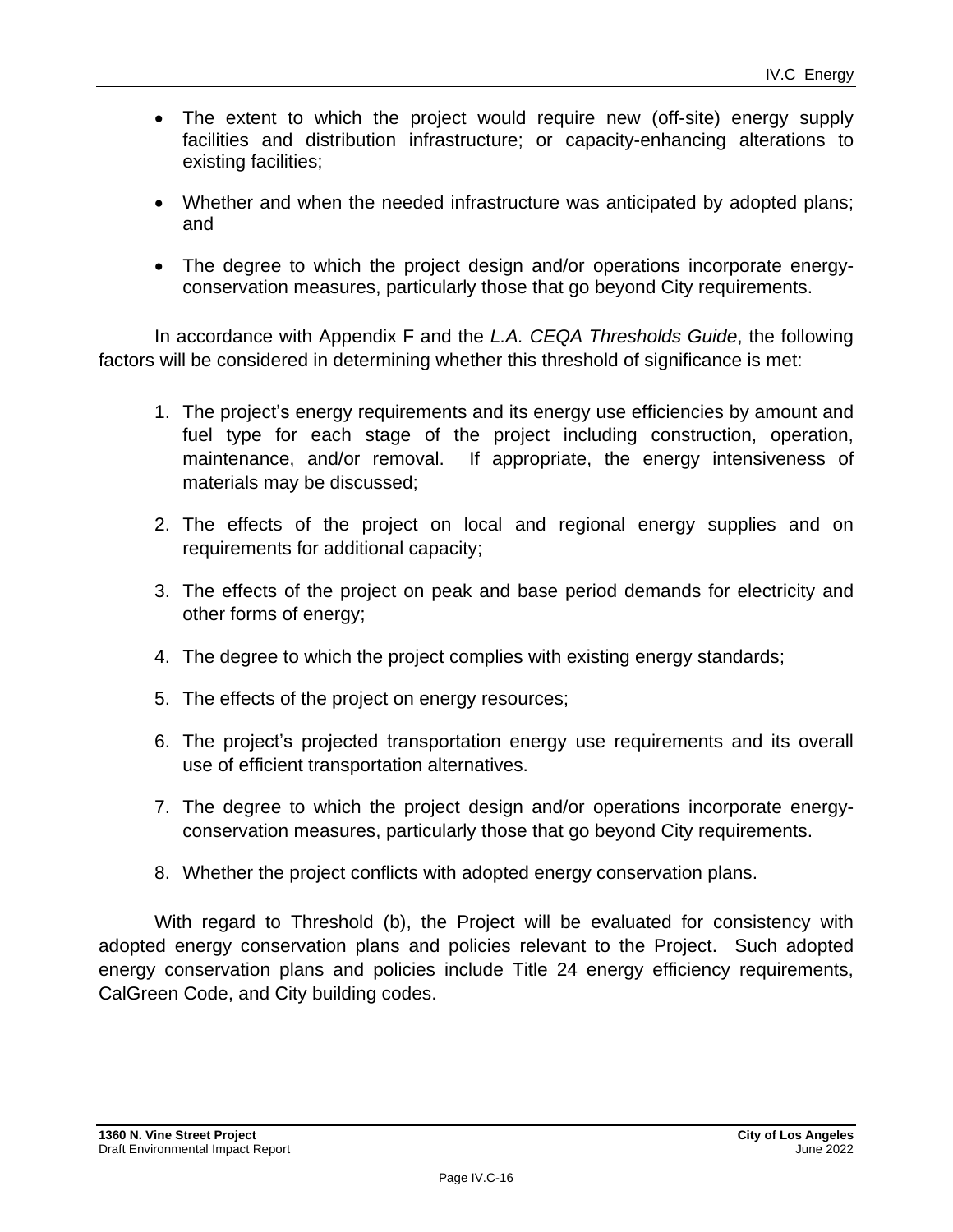# **b. Methodology**

Appendix F provides the following topics that the lead agency may consider in the discussion of energy use in an EIR, where topics are applicable or relevant to the project:

- The project's energy requirements and its energy use efficiencies by amount and fuel type for each stage of the project including construction, operation, maintenance, and/or removal. If appropriate, the energy intensiveness of materials may be discussed;
- The effects of the project on local and regional energy supplies and on requirements for additional capacity;
- The effects of the project on peak and base period demands for electricity and other forms of energy;
- The degree to which the project complies with existing energy standards;
- The effects of the project on energy resources;
- The project's projected transportation energy use requirements and its overall use of efficient transportation alternatives.

# (1) Construction

During Project construction, energy would be consumed in the form of electricity associated with the conveyance of water used for dust control (including supply and conveyance) and, on a limited basis, powering lights, electronic equipment, or other construction activities necessitating electrical power. Electricity usage associated with the supply and conveyance of water used for dust control during construction was calculated using CalEEMod.<sup>53</sup> Electricity used to power lighting, electronic equipment, and other construction activities necessitating electrical power was calculated based on data provided in South Coast Air Quality Management District (SCAQMD) construction surveys (i.e., construction activity, horsepower, load factor, and hours of use per day).<sup>54</sup>

In terms of natural gas, construction activities typically do not involve the consumption of natural gas.

*<sup>53</sup> California Air Pollution Control Officers Association, CalEEModTM version 2016.3.2 User's Guide, November 2017.*

*<sup>54</sup> CalEEMod Users Guide. Appendix E1, Technical Source Documentation. October 2017.*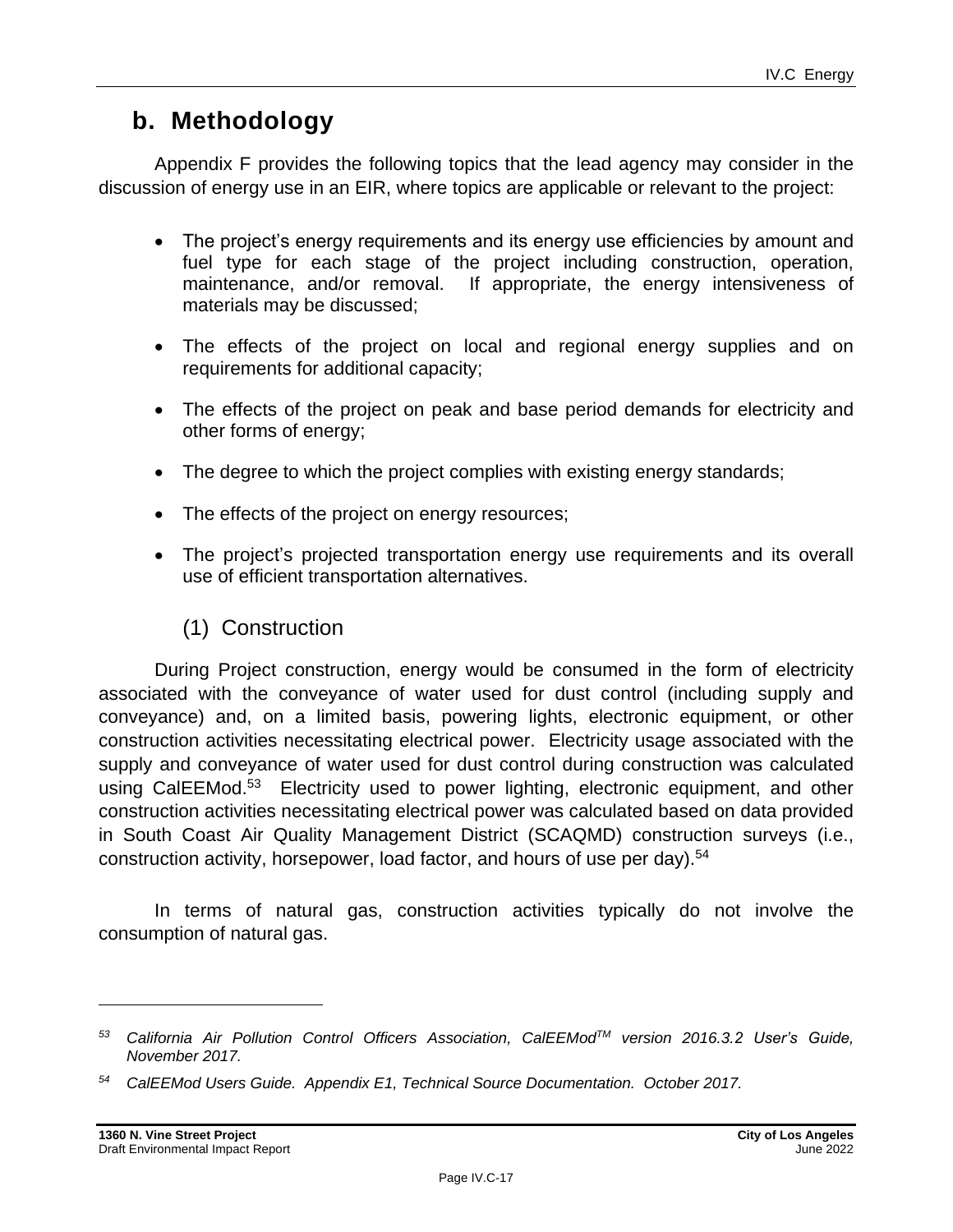Project construction would also consume energy in the form of petroleum-based fuels associated with the use of off-road construction vehicles and equipment on the project site, construction worker travel and from the project site, and delivery and haul truck trips (e.g., the hauling of demolition material to off-site reuse and disposal facilities). Fuel consumption from on-site heavy-duty construction equipment was calculated based on the equipment mix and usage factors provided in the CalEEMod construction output files included in Appendix E of this Draft EIR. The total horsepower was then multiplied by fuel usage estimates per horsepower-hour included in Table A9-3-E of the SCAQMD *CEQA Air Quality Handbook*. Fuel consumption from construction worker, vendor, and delivery/haul trucks was calculated using the trip rates and distances provided in the CalEEMod construction output files. Total VMT was then calculated for each type of constructionrelated trip and divided by the corresponding county-specific miles per gallon factor using CARB's EMFAC 2017 model (EMFAC2017). EMFAC provides the total annual VMT and fuel consumed for each vehicle type. Consistent with CalEEMod, construction worker trips were assumed to include 50 percent light duty gasoline auto and 50 percent light duty gasoline trucks. Construction vendor and delivery/haul trucks were assumed to be heavyduty diesel trucks. Refer to Appendix E of this Draft EIR for detailed calculations.

# (2) Operation

Annual consumption of electricity (including electricity usage associated with the supply and conveyance of water) and natural gas was calculated using demand factors provided in CalEEMod as part of the GHG analysis included in Section IV.E, Greenhouse Gas Emissions, of this Draft EIR.

Energy impacts associated with transportation during operation were also assessed. Daily trip generation used in this analysis was based on the *1360 N Vine Street Project Draft Transportation Assessment* dated November 2021 (Transportation Assessment), prepared by Fehr & Peers Transportation Consultants. (See Appendix R of this Draft EIR). As discussed therein, the Project-related VMT was calculated using the LADOT VMT Calculator. The VMT Calculator was developed by the City and LADOT to comply with SB 743, which requires lead agencies to adopt VMT criteria to determine transportation related impacts. The resulting annual VMT was used as part of the GHG analysis included in Section IV.E, Greenhouse Gas Emissions, of this Draft EIR. Based on this annual VMT, gasoline and diesel consumption rates were calculated using the county-specific miles per gallon calculated using EMFAC2017. The vehicle fleet mix for vehicles anticipated to visit the Project Site was calculated consistent with the CalEEMod default for Los Angeles County. Supporting calculations are provided in Appendix E of this Draft EIR. These calculations were used to determine if the Project causes the wasteful, inefficient and/or unnecessary consumption of energy as required by Appendix F guidelines.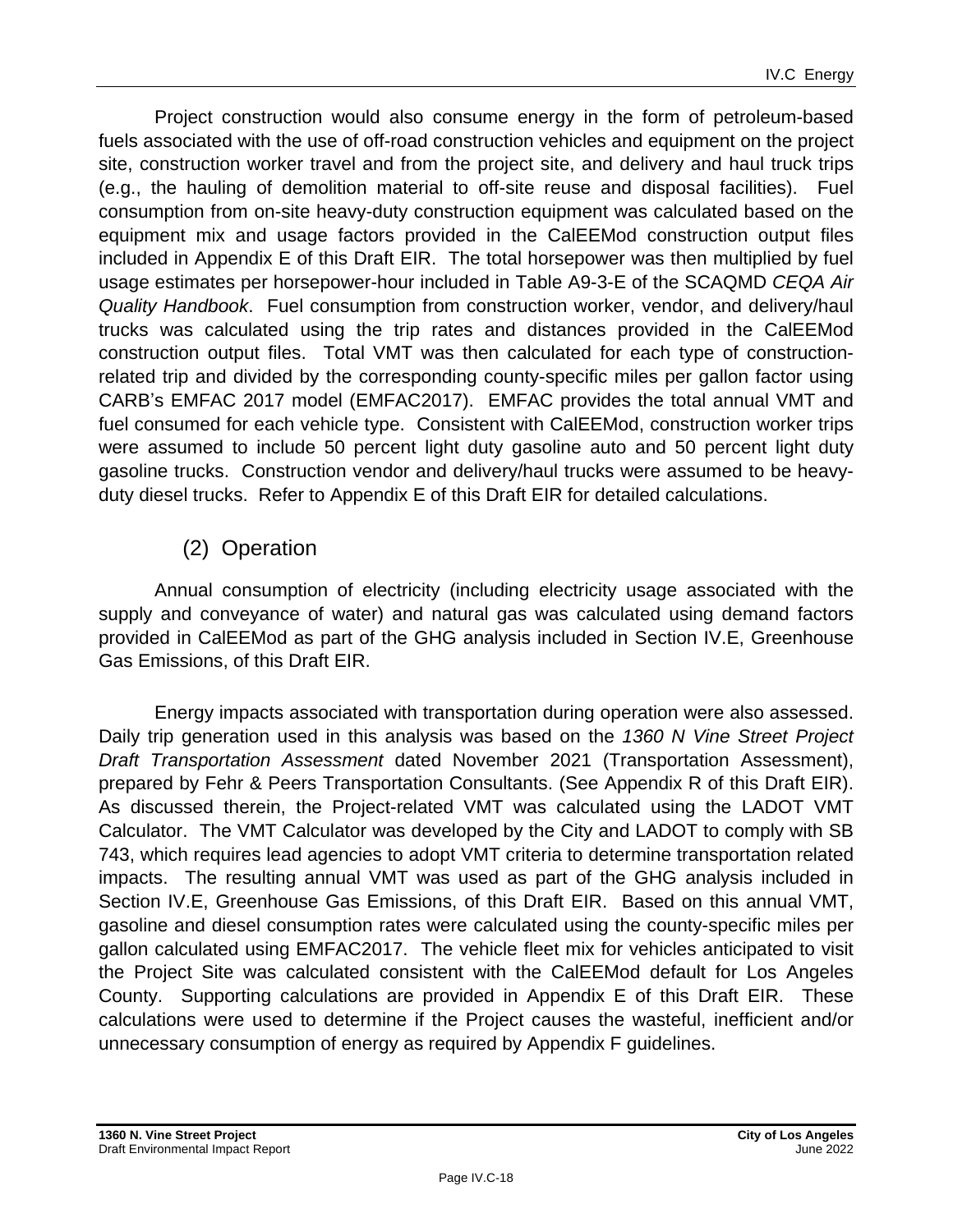The Project's estimated energy demands were also analyzed relative to LADWP's and SoCalGas' existing and planned energy supplies in 2025 (i.e., the Project buildout year) to determine if these two energy utility companies would be able to meet the Project's energy demands.<sup>55</sup> Finally, the capacity of local infrastructure to accommodate the Project's estimated electricity and natural gas demand was assessed based on the Utility Report, included as Appendix F of this Draft EIR.

# **c. Project Design Features**

The Project would include project design features designed to improve energy efficiency as set forth in Section IV.E, Greenhouse Gas Emissions, of this Draft EIR, including Project Design Features GHG-PDF-1 and GHG-PDF-2. These measures include, but are not limited to, meeting or exceed LEED Silver® standards, installation of occupancy-controlled light switches and thermostats, installation of time-controlled lighting, provisions to encourage pedestrian and bicycle use, and the provision of parking spaces for electric vehicles.

# **d. Analysis of Project Impacts**

As set forth in Section II, Project Description, of this Draft EIR, the Project proposes two development options—the Residential Option and the Office Option.

The Residential Option would develop a new high-rise building with four levels of subterranean parking consisting of up to 429 new residential units, an approximately 55,000-square-foot grocery store, approximately 5,000 square feet of neighborhoodserving commercial retail uses, and 8,988 square feet of uses in the bungalows. The bungalows would be rehabilitated and adapted for reuse as either restaurants or residential units, in which case the development would still propose a total of 429 residential units. Overall, the Residential Option would provide approximately 484,421 square feet of floor area within the Project Site.

The Office Option would develop a new high-rise building with eight levels of subterranean parking with approximately 463,521 square feet of office uses and 11,914 square feet of restaurant uses in the proposed building, as well as 8,988 square feet of uses in the bungalows. The bungalows would be rehabilitated and adapted for reuse as

*<sup>55</sup> Project construction is anticipated to be completed as late as 2027. Project-related energy consumption for construction equipment and operational vehicle trips would be lower in future years due to increasing energy efficiency regulations and fuel economy standards. As construction and operational activities are based on an earlier start date and completion date (2025), the energy consumption values presented are more conservative.*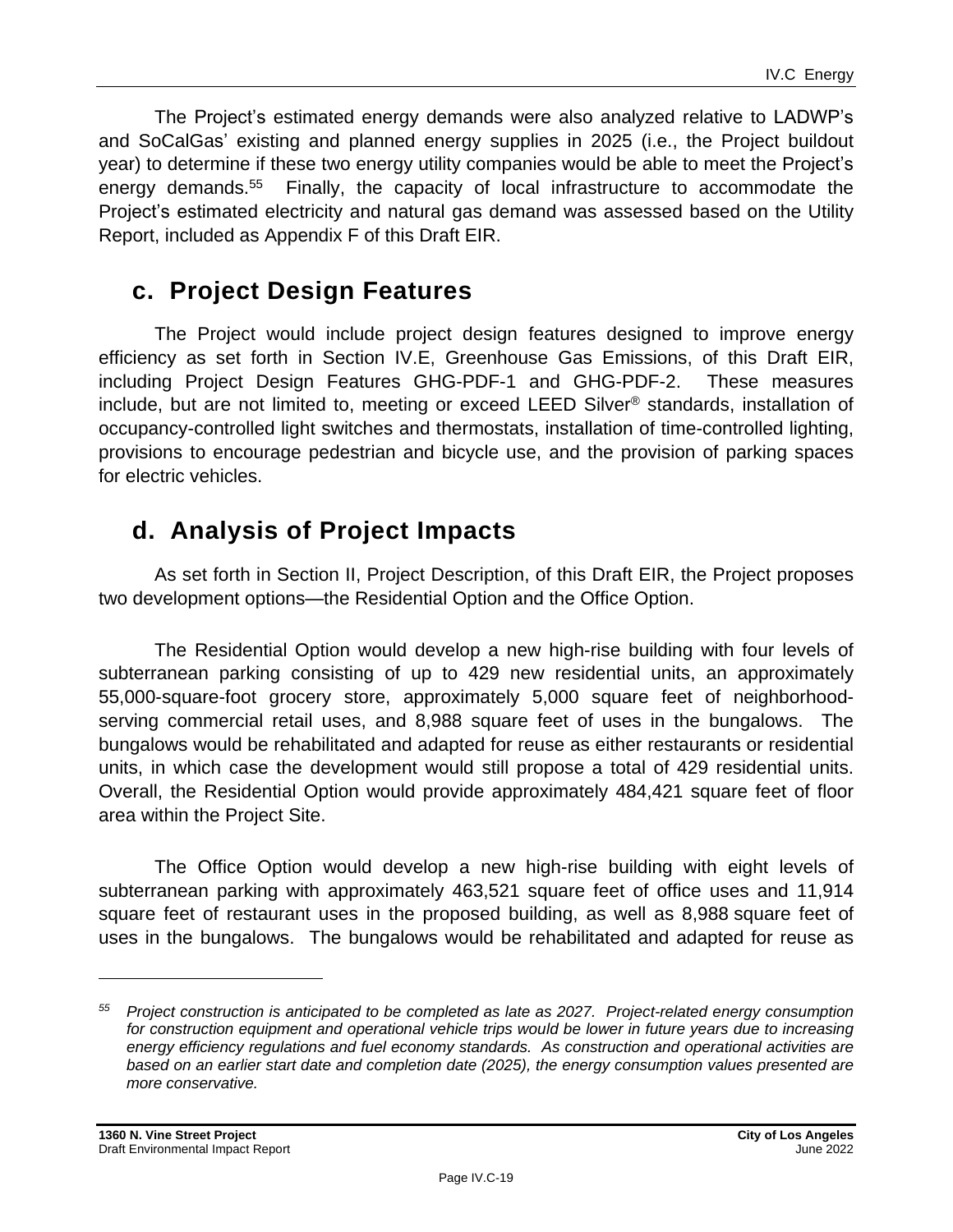nine residential units or 8,988 square feet of restaurant uses. Upon completion, the Office Option would provide approximately 484,423 square feet of floor area within the Project Site. The following analysis accounts for both development options and the term "Project" is used unless stated otherwise.

#### *Threshold (a): Result in potentially significant environmental impact due to wasteful, inefficient, or unnecessary consumption of energy resources, during project construction or operation.*

(1) Impact Analysis

The following analysis considers the eight criteria factors in the Thresholds of Significance subsection above to determine whether Threshold (a) would be exceeded.

> *(a) The project's energy requirements and its energy use efficiencies by amount and fuel type for each stage of the project including construction, operation, maintenance, and/or removal. If appropriate, the energy intensiveness of materials may be discussed.*

As discussed above, the Project would consume energy during construction and operational activities. Sources of energy for these activities would include electricity usage, natural gas consumption (during operation only), and transportation fuels such as diesel and gasoline. The analysis below includes the Project's energy requirements and energy use efficiencies by fuel type for each stage of the Project (construction, operations, maintenance and removal activities). 56

For purposes of this analysis, Project maintenance would include activities such as repair of structures, landscaping and architectural coatings, which could potentially use electricity and petroleum-based fuels. Energy usage related to Project maintenance activities is assumed to be included as part of Project operations. Project removal activities would include demolition or abandonment of the Project Site. However, it is not known when the Project would be removed. Therefore, analysis of energy usage related to Project removal activities would be speculative. For this reason, energy usage related to Project removal was not analyzed.

# *(i) Construction*

During Project construction, energy would be consumed in the form of electricity associated with the conveyance of water used for dust control and, on a limited basis,

*<sup>56</sup> Removal activities relate to the life of a project.*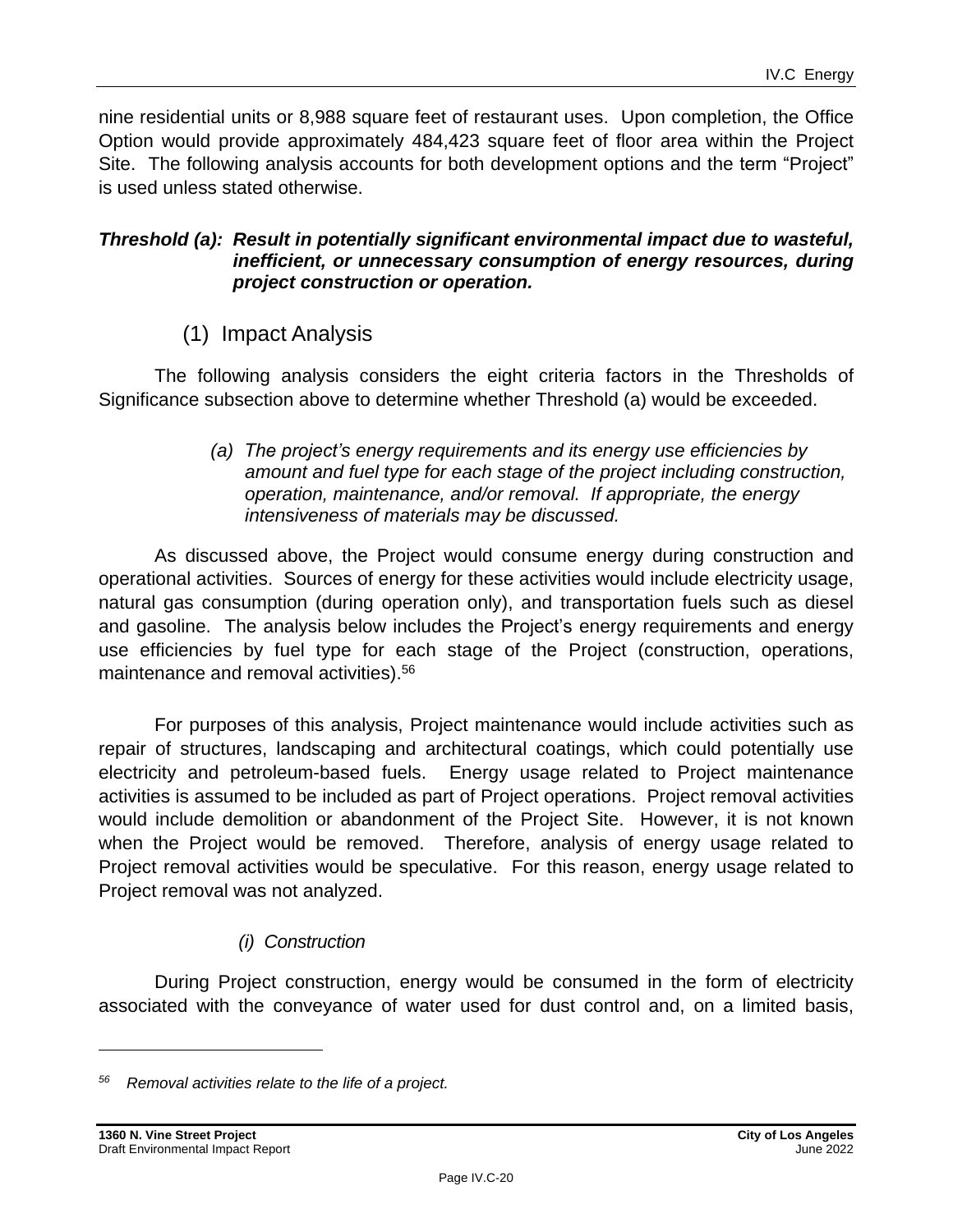powering lights, electric equipment, or other construction activities necessitating electrical power. Electricity from these construction activities would be limited in comparison to existing operational electricity usage at the Project Site given that construction activities would be intermittent and temporary. As discussed below, construction activities, including the construction of new buildings and facilities, typically do not involve the consumption of natural gas. Project construction would also consume energy in the form of petroleumbased fuels associated with the use of off-road construction vehicles and equipment on the Project Site, construction worker travel to and from the Project Site, and delivery and haul truck trips (e.g., hauling of demolition material to off-site reuse and disposal facilities).

As shown in Table IV.C-1 on page [IV.C-22,](#page-21-0) a total of 35,265 kWh of electricity, 114,417 gallons of gasoline, and 165,396 gallons of diesel are estimated to be consumed during Project construction under the Residential Option. Under the Office Option a total of 26,444 kWh of electricity, 89,328 gallons of gasoline, and 202,099 gallons of diesel is estimated to be consumed during Project construction. Project construction is expected to be completed by as late as 2027 for both Project Options. For purposes of conservatively analyzing construction impacts, it was assumed that construction of the Project could be completed as early as 2025. Based on SCAQMD factors, the construction equipment and truck fleet mix will consume less energy in future years due to more stringent emissions control and fuel efficiency regulations. As construction activities for the Project are evaluated based on an earlier start date, the energy usage values presented are more conservative.

#### **Electricity**

During construction of the Project, electricity would be consumed to supply and convey water for dust control and, on a limited basis, may be used to power lighting, electric equipment, and other construction activities necessitating electrical power. Electricity would be supplied to the Project Site by LADWP and would be obtained from the existing electrical lines that connect to the Project Site. This would be consistent with suggested measures in the *L.A. CEQA Thresholds Guide* to use electricity from power poles rather than temporary gasoline or diesel powered generators.

As shown in Table IV.C-1, a total of approximately 35,265 kWh of electricity is anticipated to be consumed during Project construction under the Residential Option and 26,444 kWh of electricity under the Office Option. As discussed previously, each Option would have the possibility of the bungalows being replaced with restaurant or residential uses. Construction activities would be similar under both the restaurant or residential scenarios. The electricity demand at any given time would vary throughout the construction period based on the construction activities being performed, and would cease upon completion of construction. When not in use, electric equipment would be powered off so as to avoid unnecessary energy consumption. In addition, although Title 24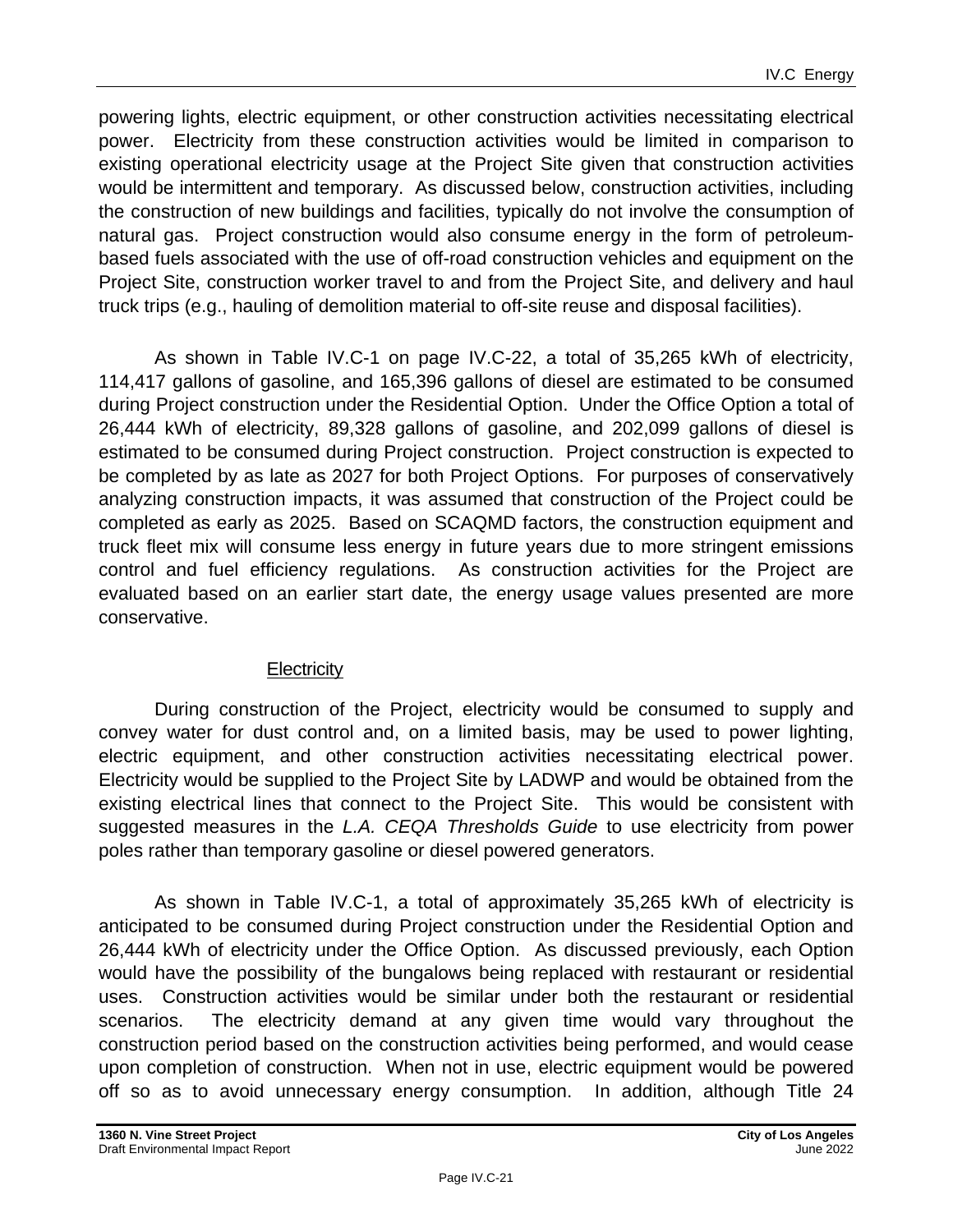**Table IV.C-1 Summary of Energy Use During Project Construction**<sup>a</sup>

<span id="page-21-0"></span>

| <b>Fuel Type</b>                                                                                               | Quantity        |
|----------------------------------------------------------------------------------------------------------------|-----------------|
| <b>RESIDENTIAL OPTION</b>                                                                                      |                 |
| <b>Electricity</b>                                                                                             |                 |
| <b>Water Consumption</b>                                                                                       | 3,261 kWh       |
| Lighting, electric equipment, and other construction activities<br>necessitating electrical power <sup>b</sup> | 32,004 kWh      |
| <b>Total Electricity</b>                                                                                       | 35,265 kWh      |
| <b>Gasoline</b>                                                                                                |                 |
| <b>On-Road Construction Equipment</b>                                                                          | 114,417 gallons |
| <b>Off-Road Construction Equipment</b>                                                                         | 0 gallons       |
| <b>Total Gasoline</b>                                                                                          | 114,417 gallons |
| <b>Diesel</b>                                                                                                  |                 |
| <b>On-Road Construction Equipment</b>                                                                          | 65,037 gallons  |
| <b>Off-Road Construction Equipment</b>                                                                         | 100,359 gallons |
| <b>Total Diesel</b>                                                                                            | 165,396 gallons |
| <b>OFFICE OPTION</b>                                                                                           |                 |
| <b>Electricity</b>                                                                                             |                 |
| <b>Water Consumption</b>                                                                                       | 4,671 kWh       |
| Lighting, electric equipment, and other construction activities<br>necessitating electrical power <sup>b</sup> | 21,773 kWh      |
| <b>Total Electricity</b>                                                                                       | 26,444 kWh      |
| Gasoline                                                                                                       |                 |
| <b>On-Road Construction Equipment</b>                                                                          | 89,328 gallons  |
| <b>Off-Road Construction Equipment</b>                                                                         | 0 gallons       |
| <b>Total Gasoline</b>                                                                                          | 89,328 gallons  |
| <b>Diesel</b>                                                                                                  |                 |
| <b>On-Road Construction Equipment</b>                                                                          | 98,545 gallons  |
| <b>Off-Road Construction Equipment</b>                                                                         | 103,554 gallons |
| <b>Total Diesel</b>                                                                                            | 202,099 gallons |
|                                                                                                                |                 |

*kWh = kilowatt hours*

*<sup>a</sup> Detailed calculations are provided in Appendix E of this Draft EIR.*

*<sup>b</sup> Electricity usage is based on SCAQMD construction site survey data and typical requirements for power generators. Such electricity demand would be temporary, limited, and would cease upon the completion of construction.*

*Source: Eyestone Environmental, 2020.*

requirements typically apply to energy usage for buildings, long-term construction lighting (longer than 120 days) providing illumination for the site and staging areas would also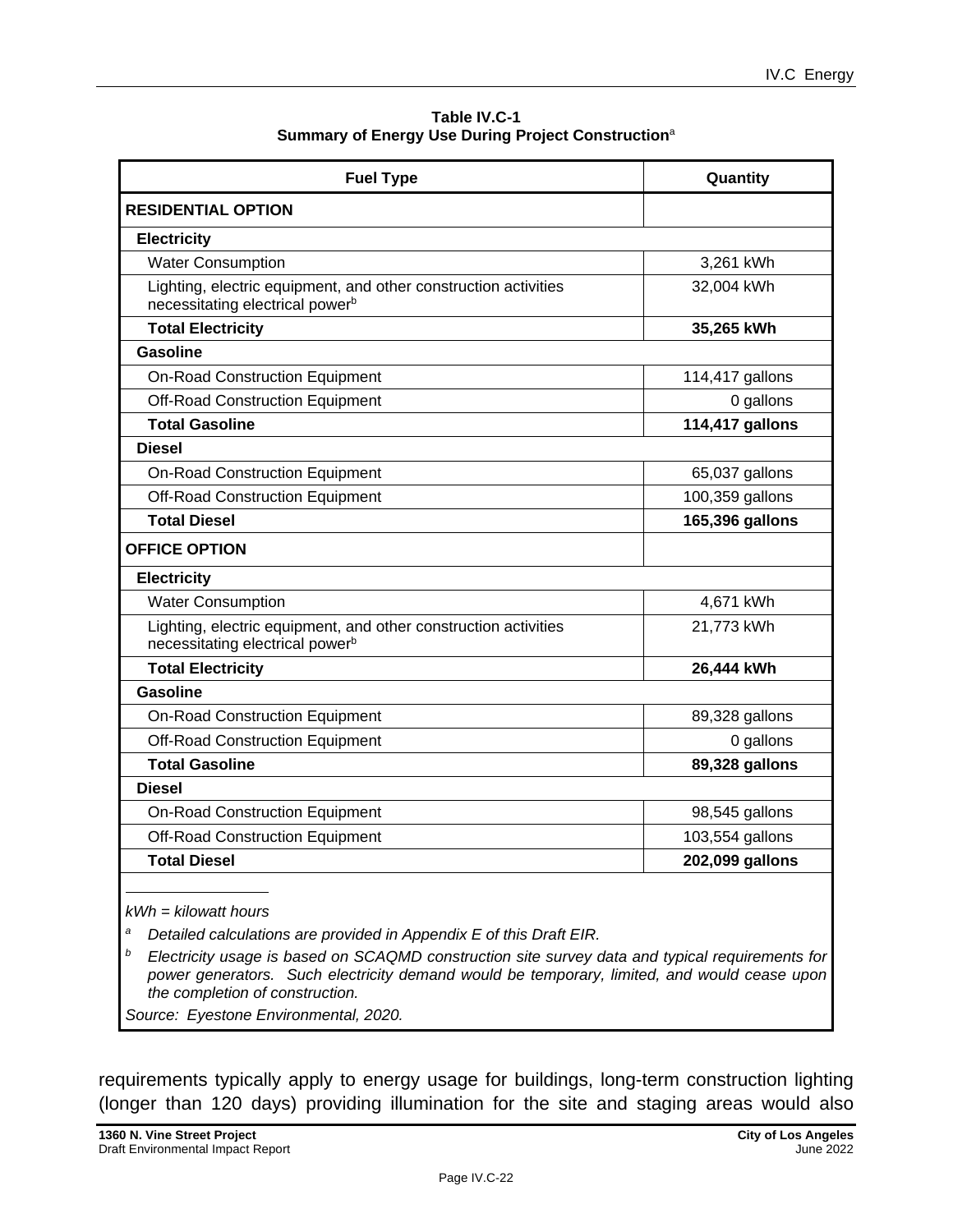comply with applicable Title 24 requirements which includes limits on the wattage allowed per specific area, which result in the conservation of energy.<sup>57</sup> As such, the demand for electricity during construction would not cause wasteful, inefficient, and unnecessary use of energy.

The estimated construction electricity usage represents approximately 0.66 percent of the estimated net annual operational demand under the Residential Option and 0.28 percent under the Office Option which, as discussed below, would be within the supply and infrastructure service capabilities of LADWP.<sup>58</sup> Moreover, construction electricity usage would replace the existing electricity usage at the Project Site during construction.

#### Natural Gas

Construction activities, including the construction of new buildings and facilities, typically do not involve the consumption of natural gas. Accordingly, natural gas would not be supplied to support Project construction activities; thus there would be no demand generated by construction.

#### Transportation Energy

The petroleum-based fuel use summary provided above in Table IV.C-1 on page [IV.C-22](#page-21-0) represents the amount of transportation energy that could potentially be consumed during Project construction based on a conservative set of assumptions, provided in Appendix E, of this Draft EIR. As shown, on- and off-road vehicles would consume an estimated 114,417 gallons of gasoline and approximately 165,396 gallons of diesel fuel throughout the Project's construction under the Residential Option. Under the Office Option, Project construction would consume an estimated 89,328 gallons of gasoline and approximately 202,099 gallons of diesel fuel. For comparison purposes, the fuel usage during Project construction under both the Residential and Office Option would represent approximately 0.002 percent of the 2021 annual on-road gasoline-related energy consumption and 0.02 percent of the 2021 annual diesel fuel-related energy consumption in Los Angeles County, as shown in Appendix E, of this Draft EIR. Moreover, the temporary construction-period fuel consumption would be offset by removal of existing uses, thereby reducing the net temporary increase in consumption.

*<sup>57</sup> California Building Energy Efficiency Standards, Title 24, Part 6, §110.9, §130.0, and §130.2.*

*<sup>58</sup> The percentage is derived by taking the total amount of electricity usage during construction and dividing that number by the total amount of net electricity usage during operation. Additional details are provided in Appendix E.*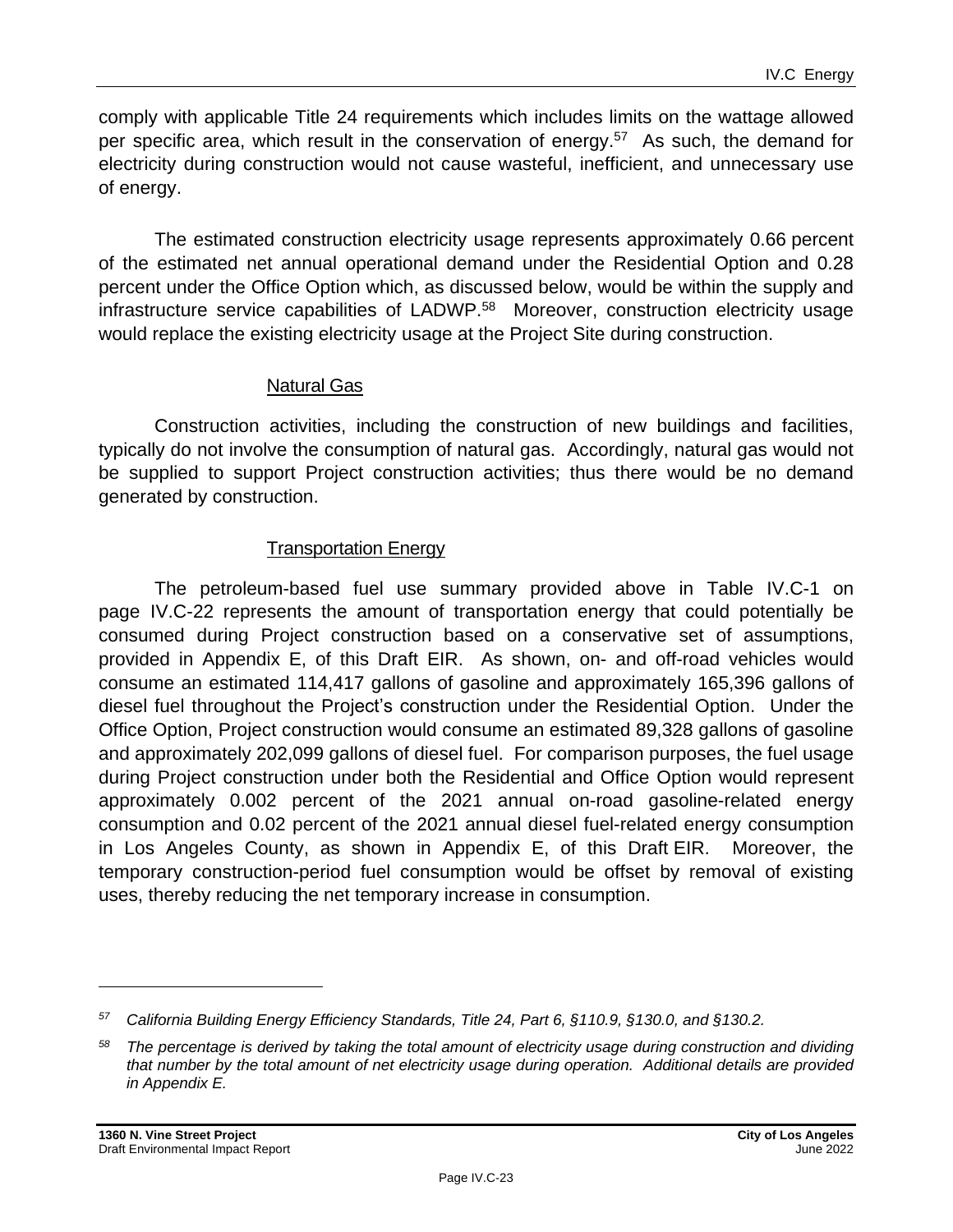Trucks and equipment used during proposed construction activities would comply with CARB's anti-idling regulations as well as the In-Use Off-Road Diesel-Fueled Fleets regulation. In addition to reducing criteria pollutant emissions, compliance with the antiidling and emissions regulations would also result in efficient use of construction-related energy and reduce fuel consumption. Anti-idling regulations would limit the amount of fuel wasted in equipment and trucks that are not in operation. Emissions regulations to control DPM and  $NO<sub>X</sub>$  emissions would require that engines be more efficient, which results in reduced fuel consumption. In addition, on-road vehicles (i.e., haul trucks, worker vehicles) would be subject to Federal fuel efficiency requirements. Therefore, Project construction activities would comply with existing energy standards with regard to transportation fuel consumption. As such, the demand for petroleum-based fuel during construction would not cause wasteful, inefficient, and unnecessary use of energy.

### Construction Materials

The energy analysis does not include a full life cycle analysis of energy usage that would occur over the production/transport of materials used during the construction of the project or used during the operational life of the project, or the end of life for the materials and processes that would occur as an indirect result of the project. Estimating the energy usage associated with these processes would be too speculative for meaningful consideration, would require analysis beyond the current state-of-the-art in impact assessment, and may lead to a false or misleading level of precision in reporting. The manufacture and transport of materials related to Project construction and operation are expected to be regulated under regulatory energy efficiency requirements. Therefore, it is assumed that energy usage related to construction and operational materials would be consistent with current regulatory requirements regarding energy usage.

# *(ii) Operation*

During operation of the Project, energy would be consumed for multiple purposes, including, but not limited to, heating/ventilating/air conditioning (HVAC); refrigeration; lighting; and the use of electronics, equipment, and machinery. Energy would also be consumed during Project operations related to water usage, solid waste disposal, and vehicle trips. As shown in Table IV.C-2 on page [IV.C-25,](#page-24-0) the Project's net new energy demand would be approximately 4,812,037 kWh of electricity per year, 4,616,646 cf of natural gas per year, 340,536 gallons of gasoline per year, and 67,019 gallons of diesel fuel per year under the Residential Option with residential bungalows. Under the Residential Option with restaurant bungalows scenario, the Project's net new energy demand would be approximately 5,141,611 kWh of electricity per year, 6,367,572 cf of natural gas per year, 377,077 gallons of gasoline per year, and 74,210 gallons of diesel fuel per year.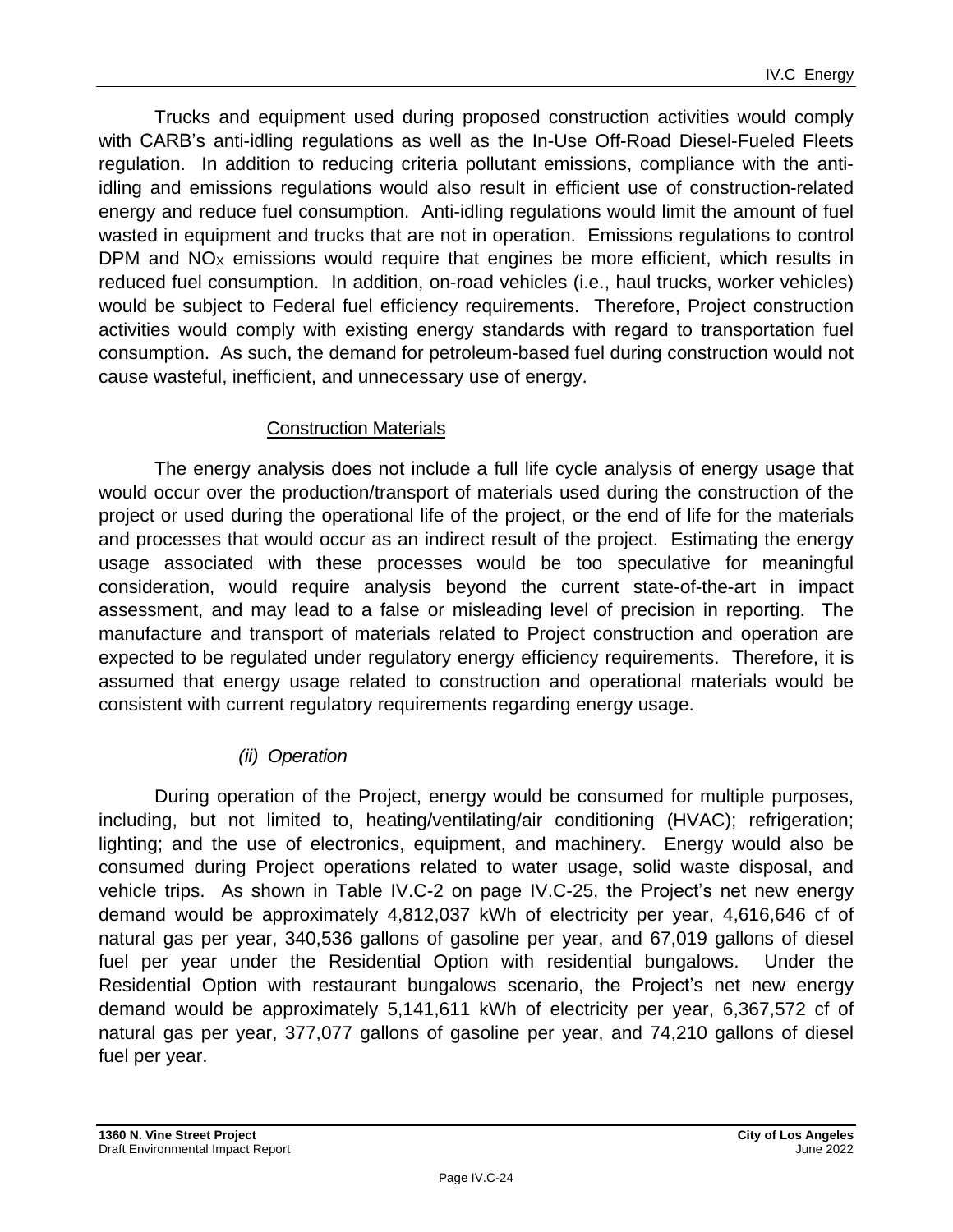| Table IV.C-2                                                                                  |
|-----------------------------------------------------------------------------------------------|
| Summary of Annual Net New Energy Use During Project Operation—Residential Option <sup>a</sup> |

<span id="page-24-0"></span>

| <b>Source</b>                    | <b>Estimated Energy Demand</b><br>(without PDFs) <sup>b</sup> | <b>Estimated Energy Demand</b><br>(with PDFs) <sup>b</sup> | <b>Percent</b><br><b>Reduction</b> |
|----------------------------------|---------------------------------------------------------------|------------------------------------------------------------|------------------------------------|
|                                  | <b>RESIDENTIAL OPTION WITH RESIDENTIAL BUNGALOWS</b>          |                                                            |                                    |
| Electricity <sup>c</sup>         |                                                               |                                                            |                                    |
| <b>Building</b>                  | 4,081,849 kWh                                                 | 3,761,547 kWh                                              | $-8%$                              |
| Water <sup>d</sup>               | 503,481 kWh                                                   | 387,654 kWh                                                | $-23%$                             |
| <b>Electric Vehicle Chargers</b> | 662,836 kWh                                                   | 662,836 kWh                                                |                                    |
| <b>Total Electricity</b>         | 5,248,166 kWh                                                 | 4,812,037 kWh                                              | $-8%$                              |
| <b>Natural Gas</b>               |                                                               |                                                            |                                    |
| <b>Building</b>                  | 4,616,646 cf                                                  | 4,616,646 cf                                               | 0%                                 |
| <b>Total Natural Gas</b>         | 4,616,646 cf                                                  | 4,616,646 cf                                               | 0%                                 |
| <b>Transportation</b>            |                                                               |                                                            |                                    |
| Gasoline                         | 590,583 gallons                                               | 340,536 gallons                                            | $-42%$                             |
| <b>Diesel</b>                    | 116,229 gallons                                               | 67,019 gallons                                             | $-42%$                             |
| <b>Total Transportation</b>      | 706,813 gallons                                               | 407,554 gallons                                            | $-42%$                             |
|                                  | <b>RESIDENTIAL OPTION WITH RESTAURANT BUNGALOWS</b>           |                                                            |                                    |
| Electricity <sup>c</sup>         |                                                               |                                                            |                                    |
| <b>Building</b>                  | 4,423,251 kWh                                                 | 4,087,858 kWh                                              | $-8%$                              |
| Water <sup>d</sup>               | 522,013 kWh                                                   | 402,479 kWh                                                | $-23%$                             |
| <b>Electric Vehicle Chargers</b> | 651,273 kWh                                                   | 651,273 kWh                                                |                                    |
| <b>Total Electricity</b>         | 5,596,538 kWh                                                 | 5,141,611 kWh                                              | $-8%$                              |
| <b>Natural Gas</b>               |                                                               |                                                            |                                    |
| <b>Building</b>                  | 6,367,572 cf                                                  | 6,367,572 cf                                               | 0%                                 |
| <b>Total Natural Gas</b>         | 6,367,572 cf                                                  | 6,367,572 cf                                               | 0%                                 |
| <b>Transportation</b>            |                                                               |                                                            |                                    |
| Gasoline                         | 647,128 gallons                                               | 377,077 gallons                                            | $-42%$                             |
| <b>Diesel</b>                    | 127,357 gallons                                               | 74,210 gallons                                             | $-42%$                             |
| <b>Total Transportation</b>      | 774,485 gallons                                               | 451,287 gallons                                            | $-42%$                             |

#### *kWh = kilowatt hours*

*cf = cubic feet*

- *<sup>a</sup> Detailed calculations are provided in Appendix E of this Draft EIR. Totals may not add up due to rounding.*
- *<sup>b</sup> Electricity and natural gas estimates assume compliance with applicable 2019 CALGreen Code requirements and implementation of GHG-PDF-1 (specific mandatory requirements of achieving LEED Silver® or equivalent), in Section IV.E, Greenhouse Gas Emissions, of this Draft EIR. Transportation fuel estimates include project characteristics consistent with CAPCOA guidance measures.*
- *<sup>c</sup> As discussed further in Section IV.E, Greenhouse Gas Emissions, states that that the Project would provide at least 30 percent of Code-required parking capable of supporting future electric vehicle supply equipment (EVSE) and that 10 percent of Code-required parking spaces would be further*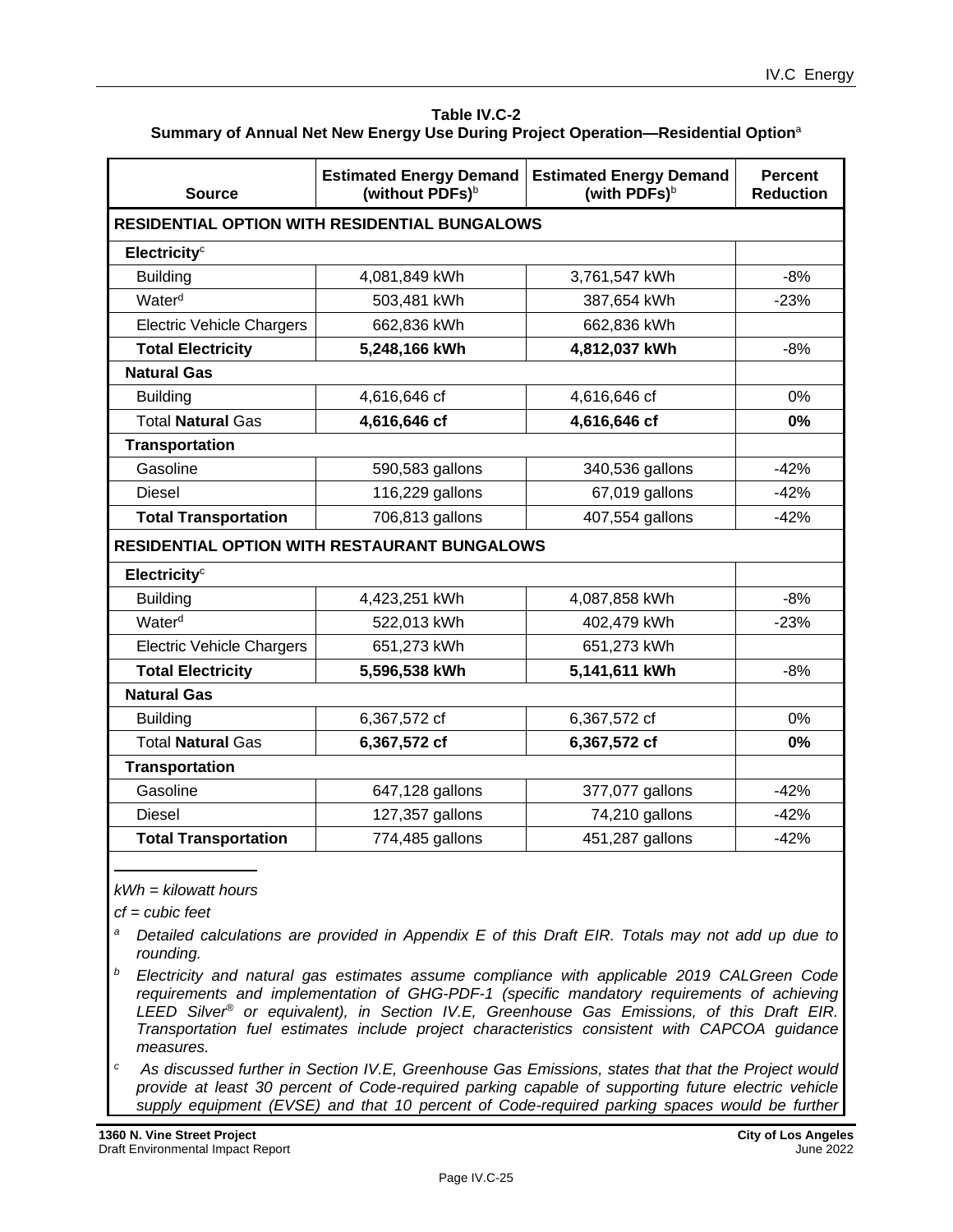#### **Table IV.C-2 (Continued) Summary of Annual Net New Energy Use During Project Operation—Residential Option**

| <b>Source</b>                                                                                                       | <b>Estimated Energy Demand</b><br>(without PDFs) <sup>b</sup> | <b>Estimated Energy Demand</b><br>(with PDFs) <sup>b</sup>                                       | <b>Percent</b><br><b>Reduction</b> |
|---------------------------------------------------------------------------------------------------------------------|---------------------------------------------------------------|--------------------------------------------------------------------------------------------------|------------------------------------|
| additional electricity usage.                                                                                       |                                                               | provided with EV charging stations. Providing infrastructure for EV in itself does not result in |                                    |
| d<br>Calculations assume compliance with Project Design Feature WAT-PDF-1.<br>Source: Eyestone Environmental, 2020. |                                                               |                                                                                                  |                                    |

Under the Office Option with residential bungalows, net new energy demand would be approximately 9,300,929 kWh of electricity per year, 6,741,308 cf of natural gas per year, 272,587 gallons of gasoline per year, and 44,824 gallons of diesel fuel per year. Under the Office Option with restaurant bungalows scenario, net new energy demand would be approximately 9,656,111 kWh of electricity per year, 8,391,482 cf of natural gas per year, 273,090 gallons of gasoline per year, and 53,745 gallons of diesel fuel per year.

### **Electricity**

As shown in Table IV.C-2 on page [IV.C-25,](#page-24-0) with compliance with 2019 Title 24 standards and applicable 2019 CALGreen Code requirements, buildout of the Project would result in a projected net increase in the on-site demand for electricity totaling approximately 4,812,037 kWh per year under the Residential Option with residential bungalows; 5,141,611 kWh per year under the Residential Option with restaurant bungalows. As shown in Table IV.C-3 on page IV.C-27, the Project would result in a net increase of 9,300,929 kWh per year under the Office Option with residential bungalows; and 9,616,111 kWh under the Office Option with restaurant bungalows. In addition to complying with CALGreen Code, the Applicant would also implement GHG-PDF-1 in Section IV.E, Greenhouse Gas Emissions, of this Draft EIR, which states that the design of new buildings would include features so as to be capable of meeting the standards of LEED Silver<sup>®</sup> or equivalent green building standards; and Project Design Feature WAT-PDF-1, presented in Section IV.L.1, Utilities and Service Systems—Water Supply and Infrastructure, of this Draft EIR, which states that the Project would incorporate water conservation features, such as high-efficiency toilets with flush volume of 1.0 gallon of water per flush, showerheads with a flow rate of 1.5 gallons per minute or less, and drip/subsurface irrigation, among others. These measures would further reduce the Project's energy demand. Specifically, as shown in Table IV.C-2 and Table IV.C-3, with incorporation of project design features, electricity usage from water consumption would be reduced by 23 percent under the Residential Option with residential bungalows or restaurant bungalows and 21 percent under the Office Option with residential bungalows or restaurant bungalows.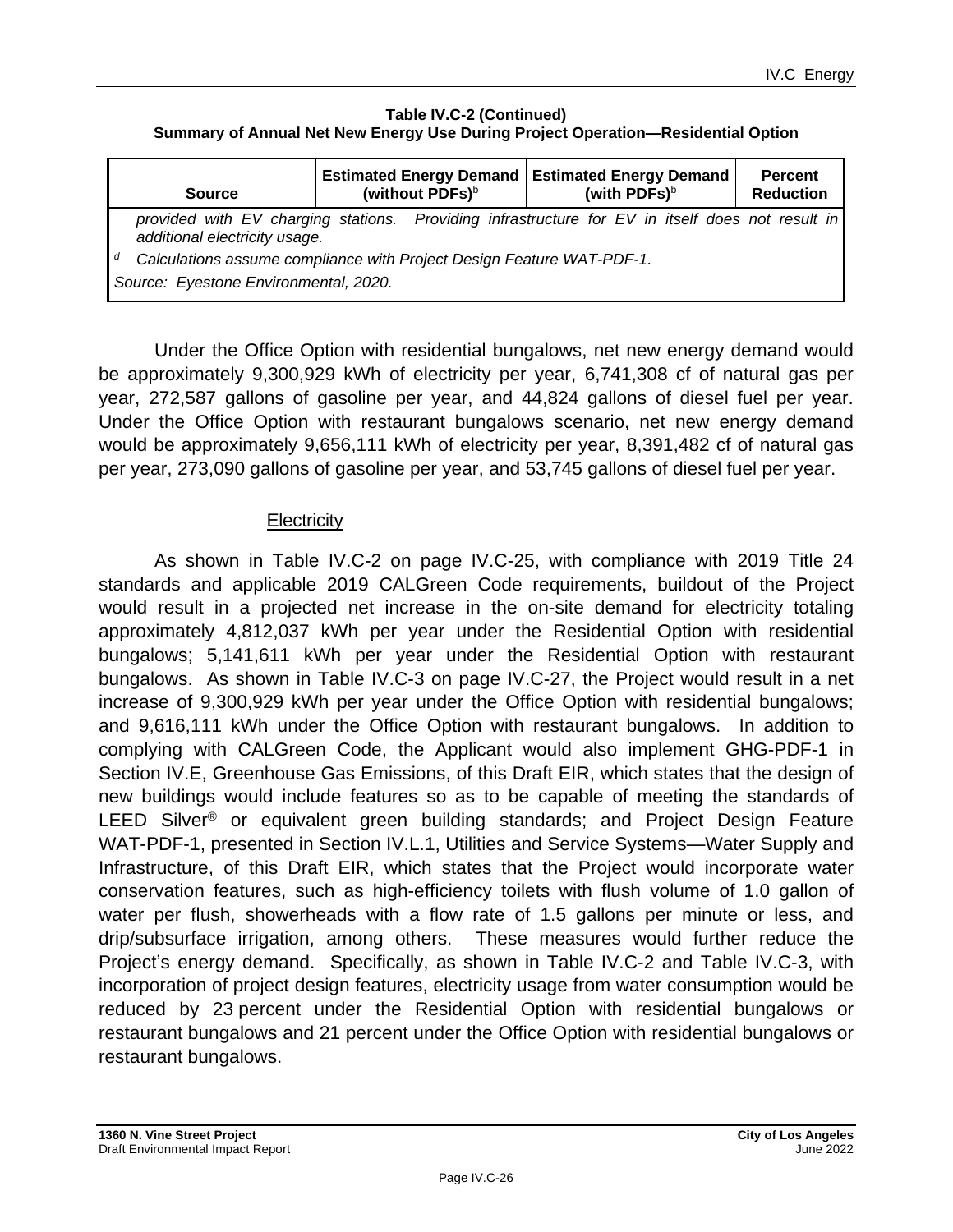| Table IV.C-3                                                                             |
|------------------------------------------------------------------------------------------|
| Summary of Annual Net New Energy Use During Project Operation—Office Option <sup>a</sup> |

| <b>Source</b>                            | <b>Estimated Energy Demand</b><br>(without PDFs) <sup>b</sup> | <b>Estimated Energy Demand</b><br>(with PDFs) <sup>b</sup> | <b>Percent</b><br><b>Reduction</b> |
|------------------------------------------|---------------------------------------------------------------|------------------------------------------------------------|------------------------------------|
| OFFICE OPTION WITH RESIDENTIAL BUNGALOWS |                                                               |                                                            |                                    |
| Electricity <sup>c</sup>                 |                                                               |                                                            |                                    |
| <b>Building</b>                          | 7,948,774 kWh                                                 | 7,086,366 kWh                                              | $-11%$                             |
| Water <sup>d</sup>                       | 1,386,736 kWh                                                 | 1,094,257 kWh                                              | $-21%$                             |
| <b>Electric Vehicle Chargers</b>         | 1,120,305 kWh                                                 | 1,120,305 kWh                                              |                                    |
| <b>Total Electricity</b>                 | 10,455,816 kWh                                                | 9,300,929 kWh                                              | $-11%$                             |
| <b>Natural Gas</b>                       |                                                               |                                                            |                                    |
| <b>Building</b>                          | 6,741,308 cf                                                  | 6,741,308 cf                                               | 0%                                 |
| <b>Total Natural Gas</b>                 | 6,741,308 cf                                                  | 6,741,308 cf                                               | $0\%$                              |
| <b>Transportation</b>                    |                                                               |                                                            |                                    |
| Gasoline                                 | 437,061 gallons                                               | 227,762 gallons                                            | $-48%$                             |
| <b>Diesel</b>                            | 86,015 gallons                                                | 44,824 gallons                                             | $-48%$                             |
| <b>Total Transportation</b>              | 523,076 gallons                                               | 272,587 gallons                                            | $-48%$                             |
| OFFICE OPTION WITH RESTAURANT BUNGALOWS  |                                                               |                                                            |                                    |
| Electricity <sup>c</sup>                 |                                                               |                                                            |                                    |
| <b>Building</b>                          | 8,228,572 kWh                                                 | 7,356,214 kWh                                              | $-11%$                             |
| Water <sup>d</sup>                       | 1,373,255 kWh                                                 | 1,083,472 kWh                                              | $-21%$                             |
| <b>Electric Vehicle Chargers</b>         | 1,216,425 kWh                                                 | 1,216,425 kWh                                              |                                    |
| <b>Total Electricity</b>                 | 10,818,252 kWh                                                | 9,656,111 kWh                                              | $-11%$                             |
| <b>Natural Gas</b>                       |                                                               |                                                            |                                    |
| <b>Building</b>                          | 8,391,044 cf                                                  | 8,391,482 cf                                               | 0%                                 |
| <b>Total Natural Gas</b>                 | 8,391,044 cf                                                  | 8,391,482 cf                                               | 0%                                 |
| <b>Transportation</b>                    |                                                               |                                                            |                                    |
| Gasoline                                 | 491,816 gallons                                               | 273,090 gallons                                            | $-44%$                             |
| <b>Diesel</b>                            | 96,792 gallons                                                | 53,745 gallons                                             | $-44%$                             |
| <b>Total Transportation</b>              | 588,608 gallons                                               | 326,835 gallons                                            | $-44%$                             |

*cf = cubic feet*

*kWh = kilowatt hours*

- *<sup>a</sup> Detailed calculations are provided in Appendix E of this Draft EIR. Totals may not add up due to rounding.*
- *<sup>b</sup> Electricity and natural gas estimates assume compliance with applicable 2019 CALGreen Code requirements and implementation of GHG-PDF-1 (specific mandatory requirements of achieving LEED Silver® or equivalent), in Section IV.E, Greenhouse Gas Emissions, of this Draft EIR. Transportation fuel estimates include project characteristics consistent with CAPCOA guidance measures.*
- *<sup>c</sup> As discussed further in Section IV.E, Greenhouse Gas Emissions, states that that the Project would provide at least 30 percent of Code-required parking capable of supporting future electric vehicle supply equipment (EVSE) and that 10 percent of Code-required parking spaces would be further*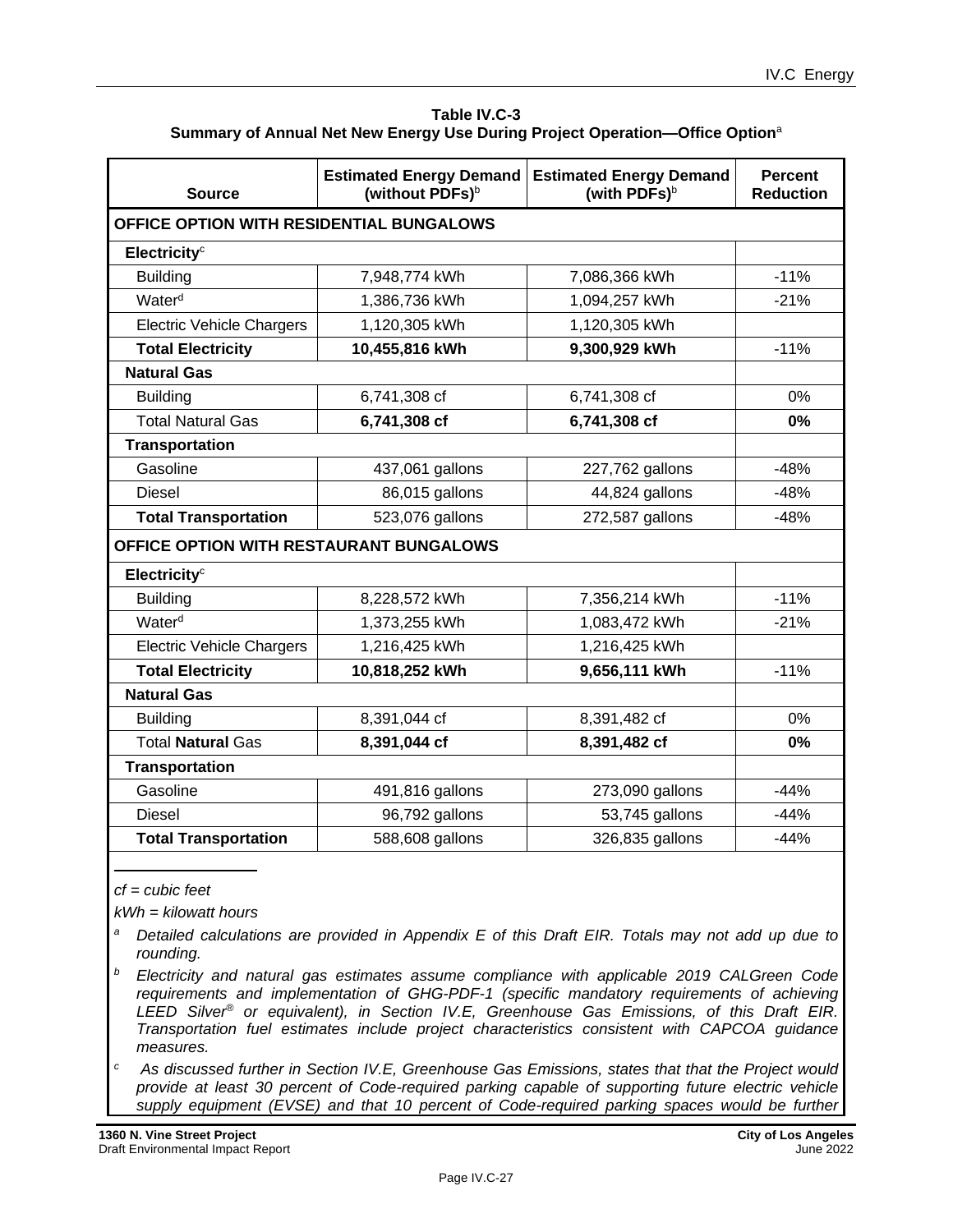#### **Table IV.C-3 (Continued) Summary of Annual Net New Energy Use During Project Operation—Office Option**

| <b>Source</b>                                                                                                       | (without PDFs) <sup>b</sup> | <b>Estimated Energy Demand   Estimated Energy Demand</b><br>(with PDFs) $b$                      | <b>Percent</b><br><b>Reduction</b> |
|---------------------------------------------------------------------------------------------------------------------|-----------------------------|--------------------------------------------------------------------------------------------------|------------------------------------|
| additional electricity usage.                                                                                       |                             | provided with EV charging stations. Providing infrastructure for EV in itself does not result in |                                    |
| d<br>Calculations assume compliance with Project Design Feature WAT-PDF-1.<br>Source: Eyestone Environmental, 2020. |                             |                                                                                                  |                                    |

LADWP was required to procure at least 33 percent of their energy portfolio from renewable sources by 2020. The current sources procured by LADWP include wind, solar, and geothermal sources. These sources accounted for approximately 37 percent of LADWP's overall energy mix in 2020, the most recent year for which data are available.<sup>59</sup> This represents the available off-site renewable sources of energy that would meet the Project's energy demand. The use of renewable energy would indirectly reduce use of fossil fuels required for electricity generation (natural gas, coal, oil). While the electricity usage rate for a given land use would not be directly affected by the availability of renewable energy, the consumption of fossil fuels required for electricity generation would be reduced.

In addition, the Project would comply with Section 110.10 of Title 24, which includes mandatory requirements for solar-ready buildings, and, as such, would not preclude the potential use of alternate fuels.

Based on LADWP's 2017 Power Strategic Long-Term Resources Plan, LADWP forecasts that its total energy sales in the 2025–2026 fiscal year (the Project's buildout year) will be 23,537 GWh of electricity.<sup>60,61</sup> As such, the Project-related net increase in annual electricity consumption under the Residential Option and the Office Option would represent approximately 0.02 percent and 0.04 percent of LADWP's projected sales in 2025 respectively. In addition, as previously described, the Project would incorporate a variety of energy conservation measures to reduce energy usage.

#### Natural Gas

As provided in Table IV.C-2 on page [IV.C-25,](#page-24-0) with compliance with 2019 Title 24 standards and applicable 2019 CALGreen Code requirements, buildout of the Project is

*<sup>61</sup> LADWP, 2017 Power Strategic Long-Term Resources Plan, Appendix A, Table A-1.*

*<sup>59</sup> LADWP, 2020 Power Content Label.*

*<sup>60</sup> LADWP defines its future electricity supplies in terms of sales that will be realized at the meter.*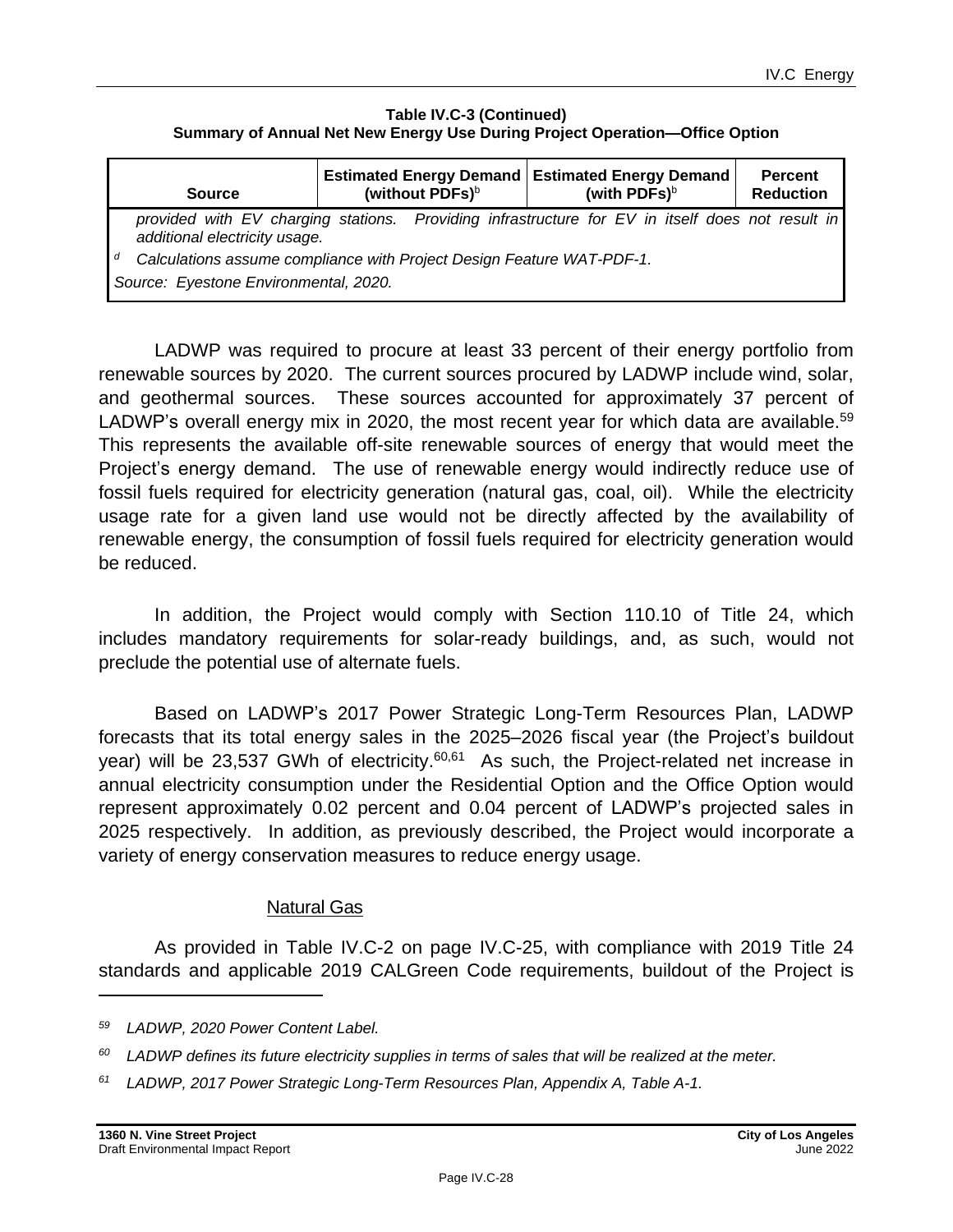IV.C Energy

projected to generate a net increase in the on-site demand for natural gas totaling approximately 4,616,646 cf per year under the Residential Option with residential bungalows; 6,367,572 cf under the Residential Option with restaurant bungalows; 6,741,308 cf per year under the Office Option with residential bungalows and; 8,391,482 cf under the Office Option with restaurant bungalows. As discussed above, in addition to complying with applicable regulatory requirements regarding energy conservation (e.g., California Building Energy Efficiency Standards and CALGreen Code), the Project would implement project design features to further reduce energy use. Specifically, the Applicant would implement GHG-PDF-1 in Section IV.E, Greenhouse Gas Emissions, of this Draft EIR, which states that the design of new buildings would include features so as to be capable of meeting the standards of LEED Silver® or equivalent green building standards, which entails implementing conservation features to reduce natural gas usage. In order to meet the LEED® energy performance requirement, the Project may include use of efficient water heaters, cooking equipment and other major support appliances. Furthermore, the Applicant would implement GHG-PDF-2 in Section IV.E, Greenhouse Gas Emissions, of this Draft EIR, which states that Project would prohibit the use of natural gas-fueled fireplaces in the proposed residential units under the Residential Option.

As stated above, the Project's estimated net increase in demand for natural gas is approximately 12,648 cf per day under the Residential Option with residential bungalows; 17,445 cf per day under the Residential Option with restaurant bungalows; 18,469 cf per day under the Office Option with residential bungalows; and 22,990 cf per day under the Office Option with restaurant bungalows. Based on the 2020 California Gas Report, the California Energy and Electric Utilities estimated natural gas consumption within SoCalGas' planning area will be approximately 2.47 billion cf/day in 2025 (the Project's buildout year). <sup>62</sup> The Project under the Residential Option with residential bungalows would account for approximately 0.0005 percent of the 2025 forecasted consumption in SoCalGas' planning area and 0.0007 percent of the SoCalGas planning area under the Residential Option with restaurant bungalows. Under the Office Option with residential bungalows and Office Option with restaurant bungalows would account for 0.0008 and 0.009 percent of the SoCalGas planning area, respectively. In addition, as also previously described, the Project would incorporate a variety of energy conservation measures to reduce energy usage.

#### Transportation Energy

During operation, Project-related traffic would result in the consumption of petroleum-based fuels related to vehicular travel to and from the Project Site. As noted above, the Project Site is located in an HQTA designated by SCAG, which indicates that

*<sup>62</sup> California Gas and Electric Utilities, 2020 California Gas Report, p. 147.*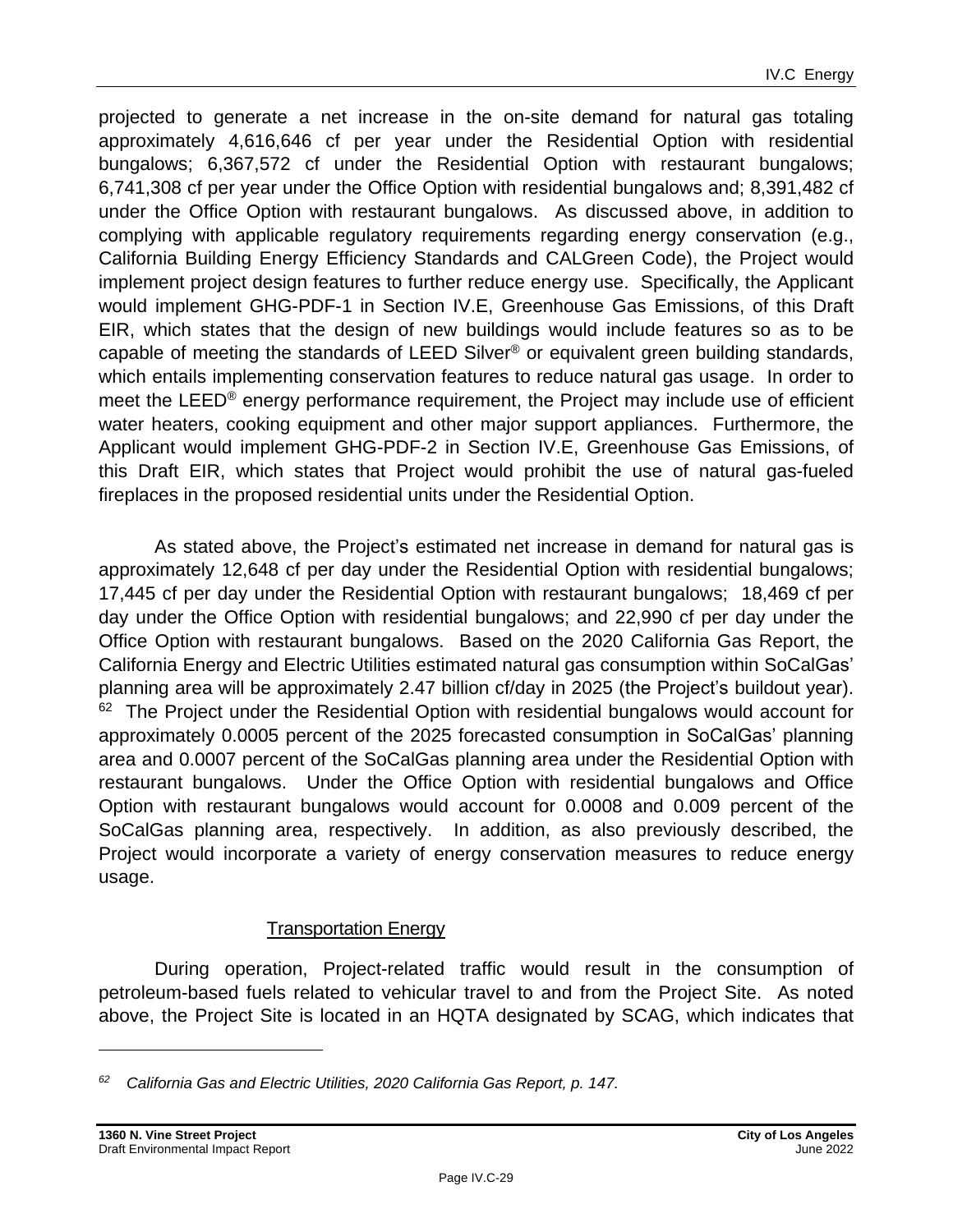the Project Site is an appropriate site for increased density and employment opportunities from a "smart growth," regional planning perspective.<sup>63,64</sup> As discussed in Section IV.J, Transportation, of this Draft EIR, the Project Site is located less than 0.5 mile from the Metro B Line (Red) Hollywood and Vine rail station, as well as 12 bus lines, which would provide service within the Project vicinity and would provide employees, residents, and guests with various public transportation opportunities. In accordance with the LAMC, the Residential Option would provide a total of 269 bicycle parking spaces (53 short-term and 216 long-term). In accordance with LAMC requirements, the Office Option with restaurant bungalows would provide a total of 160 bicycle parking spaces (57 short-term and 103 long-term). The Office Option with residential bungalows would provide a total of 162 bicycle parking spaces (54 short-term and 108 long-term).

As such, the Project's siting would minimize transportation fuel consumption through the reduction of VMT, as described above and discussed further in Section IV.E, Greenhouse Gas Emissions, of this Draft EIR. As shown in Table IV.C-2 on page [IV.C-25,](#page-24-0) with incorporation of the Project's location and proximity to mass transit, net transportationfuel usage would be reduced by 42 percent for both gasoline and diesel fuels under the Residential Option (residential bungalows and restaurant bungalows), 48 percent for both gasoline and diesel fuels under the Office Option with residential bungalows and 44 percent for both gasoline and diesel fuels under the Office Option with restaurant bungalows.

As summarized in Table IV.C-2, when accounting for the measures that would be implemented to reduce VMT, the Project's estimated petroleum-based fuel usage would be approximately 340,536 gallons of gasoline and 67,019 gallons of diesel per year, or a total of 407,554 gallons of petroleum-based fuels annually under the Residential Option with residential bungalows. Under the Residential Option with restaurant bungalows, the Project's estimated petroleum-based fuel usage would be approximately 377,077 gallons of gasoline and 74,210 gallons of diesel per year, or a total of 451,287 gallons of petroleumbased fuels annually. Under the Office Option with residential bungalows, the Project's estimated petroleum-based fuel usage would be approximately 227,762 gallons of gasoline

*<sup>63</sup> SCAG, Connect SoCal, The 2020–2045 Regional Transportation Plan/Sustainable Communities Strategy, Exhibit 3.8.*

*<sup>64</sup> The Project Site is also located in a TPA as defined by PRC Section 20199. PRC Section 21099 defines a "transit priority area" as an area within 0.5 mile of a major transit stop that is "existing or planned, if the planned stop is scheduled to be completed within the planning horizon included in a Transportation Improvement Program adopted pursuant to Section 450.216 or 450.322 of Title 23 of the Code of Federal Regulations." PRC Section 21064.3 defines "major transit stop" as "a site containing an existing rail transit station, a ferry terminal served by either a bus or rail transit service, or the intersection of two or more major bus routes with a frequency of service interval of 15 minutes or less during the morning and afternoon peak commute periods." Also refer to the City's ZIMAS system confirming the location of the Project Site within a TPA.*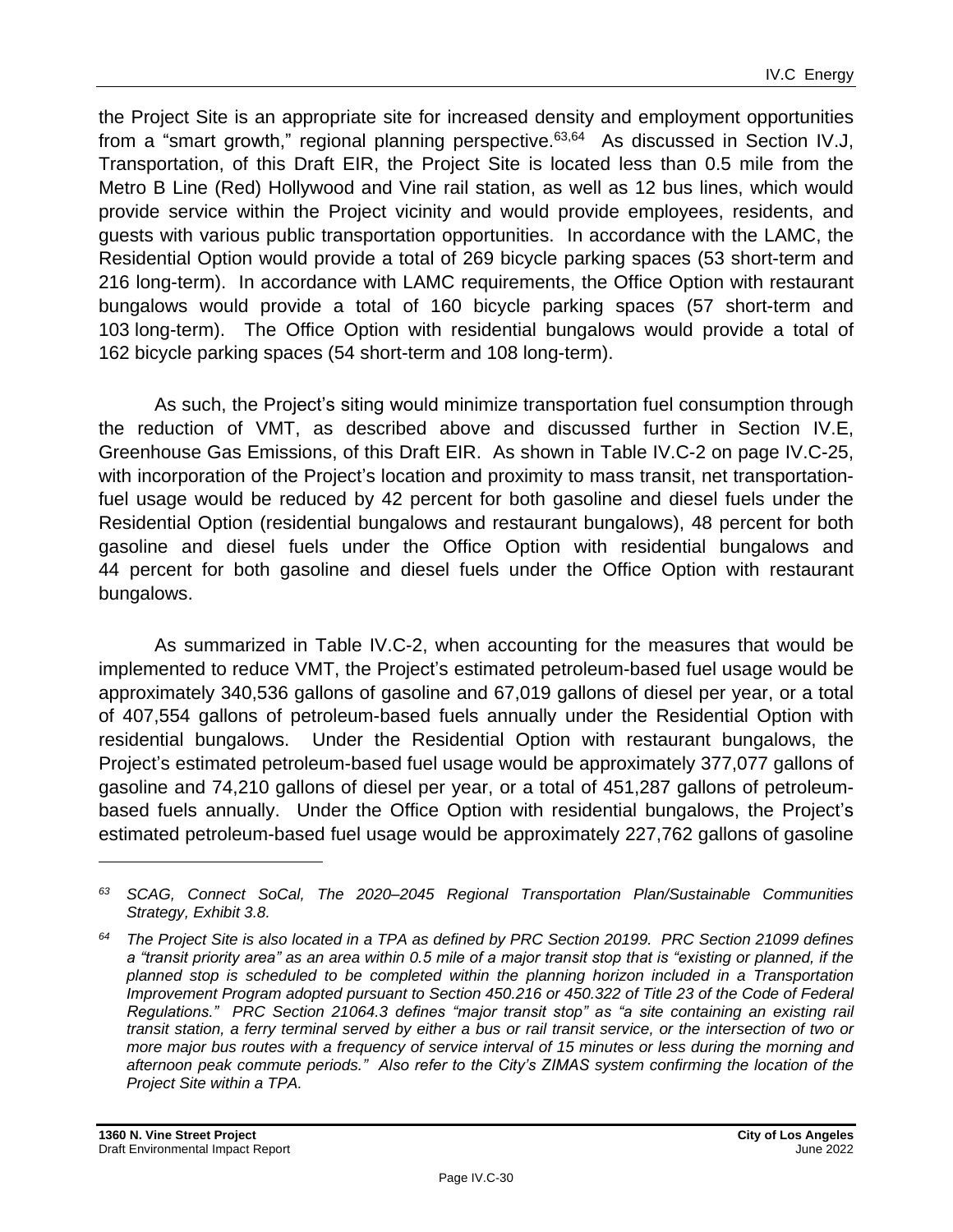and 44,824 gallons of diesel per year, or a total of 272,587 gallons of petroleum-based fuels annually. Under the Office Option with restaurant bungalows, the Project's estimated petroleum-based fuel usage would be approximately 273,090 gallons of gasoline and 53,745 gallons of diesel per year, or a total of 326,835 gallons of petroleum-based fuels annually.

# *(iii) Summary of Energy Requirements and Energy Use Efficiencies*

As previously discussed, CEQA Guidelines Appendix F recommends quantification of a project's energy requirements and its energy use efficiencies by amount and fuel type for each stage of the project's life cycle including construction, operation, maintenance, and/or removal. If appropriate, the energy intensiveness of materials may be discussed. The Project's energy requirements were calculated based on the methodology contained in CalEEMod for electricity and natural gas usage. Project VMT data were calculated based on CAPCOA guidelines. The calculations also took into account energy efficiency measures such as Title 24, CalGreen Code, and vehicle fuel economy standards. Table IV.C-1, Table IV.C-2, and Table IV.C-3 on pages [IV.C-22,](#page-21-0) [IV.C-25,](#page-24-0) and IV.C-27, respectively, provide a summary of Project construction and operational energy usage, respectively. During Project construction activities, a total of 35,265 kWh of electricity would be consumed along with 279,814 gallons of transportation fuel (gasoline and diesel) under the Residential Option. Under the Office Option, construction activities would result in 26,444 kWh of electricity would be consumed along with 291,427 gallons of transportation fuel (gasoline and diesel). During Project operations, a total of 4,812,037 kWh of electricity, 4,616,646 cf of natural gas, and 407,554 gallons of transportation fuel would be consumed on an annual basis under the Residential Option with residential bungalows. Under the Residential Option with restaurant bungalows, operational activities would consume a total of 5,141,611 kWh of electricity, 6,367,572 cf of natural gas, and 451,287 gallons of transportation fuel on an annual basis. Under the Office Option with residential bungalows, operational activities would consume a total of 9,300,929 kWh of electricity, 6,741,308 cf of natural gas, and 272,587 gallons of transportation fuel on an annual basis Under the Office Option with restaurant bungalows, operational activities would consume a total of 9,656,111 kWh of electricity, 8,391,482 cf of natural gas, and 326,835 gallons of transportation fuel on an annual basis When accounting for project design features and increased energy efficiency measures, operational electricity usage would be reduced by 8 percent and transportation fuel usage would be reduced by 42 percent when compared to a project without energy efficiency measures under the Residential Option with residential bungalows or restaurant bungalows. Under the Office Option with residential bungalows operational electricity usage would be reduced by 11 percent, and transportation fuel usage would be reduced by 48 percent when compared to a project without energy efficiency measures. Under the Office Option with restaurant bungalows, operational electricity usage would be reduced by 11 percent, and transportation fuel usage would be reduced by 44 percent when compared to a project without energy efficiency measures. Details are provided in Appendix E of this Draft EIR.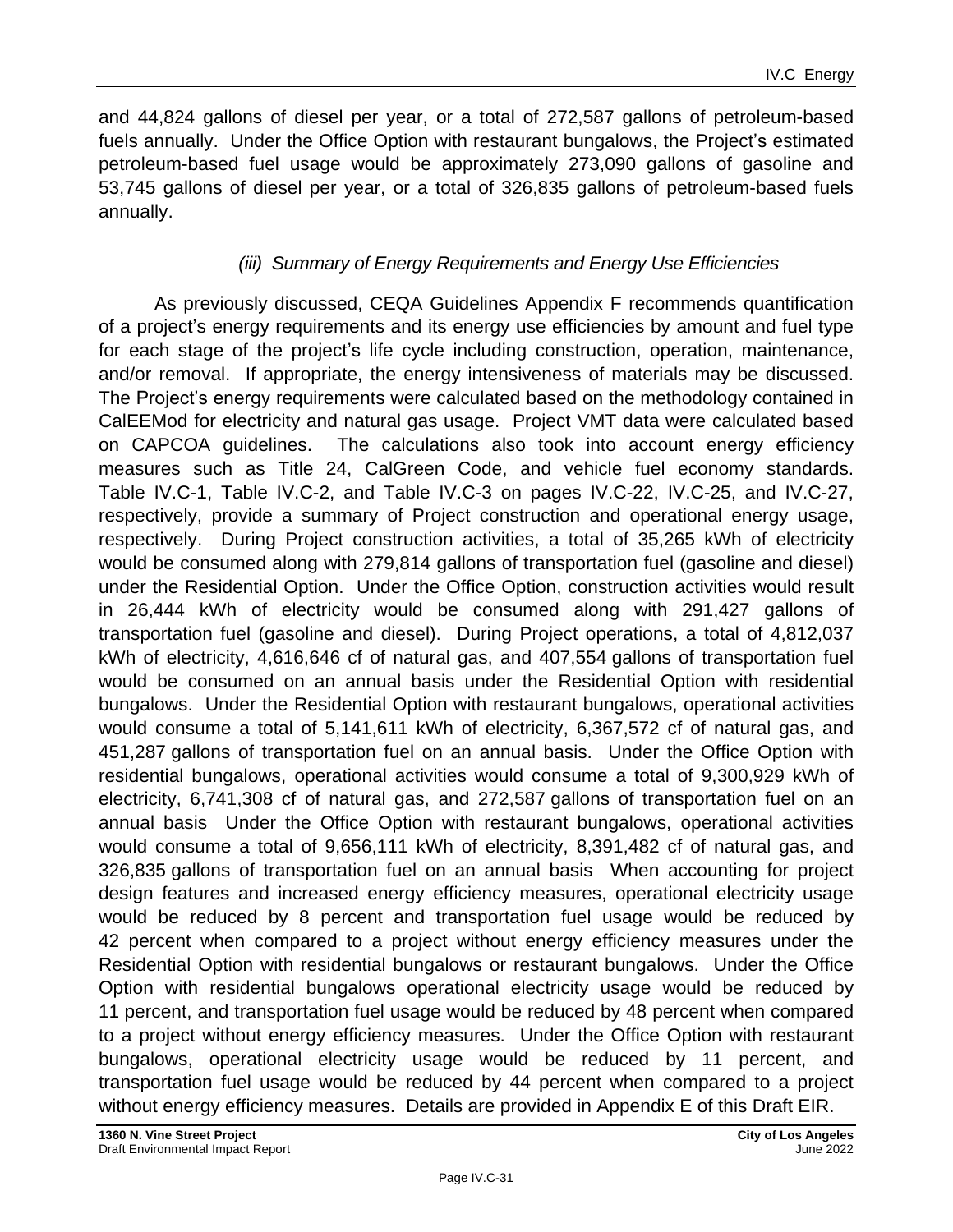- *(b) The effects of the project on local and regional energy supplies and on requirements for additional capacity*
	- *(i) Construction*

As discussed above, electricity would be intermittently consumed during the conveyance of the water used to control fugitive dust, as well as to provide electricity for temporary lighting and other general construction activities. The electricity demand at any given time would vary throughout the construction period based on the construction activities being performed and would cease upon completion of construction. When not in use, electric equipment would be powered off so as to avoid unnecessary energy consumption. The estimated construction electricity usage under the Residential Option with residential bungalows and restaurant bungalows scenarios represent approximately 0.73 and 0.69 percent of the estimated net annual operational demand respectively which, as discussed below, would be within the supply and infrastructure service capabilities of LADWP. 65 Construction electricity usage under the Office Option with residential bungalows and restaurant bungalows scenarios, represent approximately 0.28 and 0.27 percent of the net annual operational demand respectively. Furthermore, the electricity demand during construction would be somewhat offset with the removal of the existing on-site uses which currently generate demand for electricity. Construction activities, including the construction of new buildings and facilities, typically do not involve the consumption of natural gas. Accordingly, natural gas would not be supplied to support Project construction activities; thus there would be no demand generated by construction, resulting in a net decrease when compared to existing operations. Transportation fuel usage during Project construction activities under both the Residential and Office Option would represent approximately 0.002 percent of gasoline usage and 0.02 percent of diesel usage within Los Angeles County, respectively. As energy consumption during Project construction activities would be relatively negligible, the Project would not likely affect regional energy consumption in years during the construction period.

# *(ii) Operation*

Based on LADWP's 2017 Power Strategic Long-Term Resources Plan, LADWP forecasts that its total energy sales in the 2025–2026 fiscal year (the Project's buildout year) will be 23,537 GWh of electricity.<sup>66,67</sup> As such, the Project-related net increase in annual electricity consumption under the Residential Option would represent approximately

*<sup>65</sup> The percentage is derived by taking the total amount of electricity usage during construction and dividing that number by the total amount of net electricity usage during operation. Detailed calculations are provided in Appendix E.*

*<sup>66</sup> LADWP defines its future electricity supplies in terms of sales that will be realized at the meter.*

*<sup>67</sup> LADWP, 2017 Power Strategic Long-Term Resources Plan, Appendix A, Table A-1.*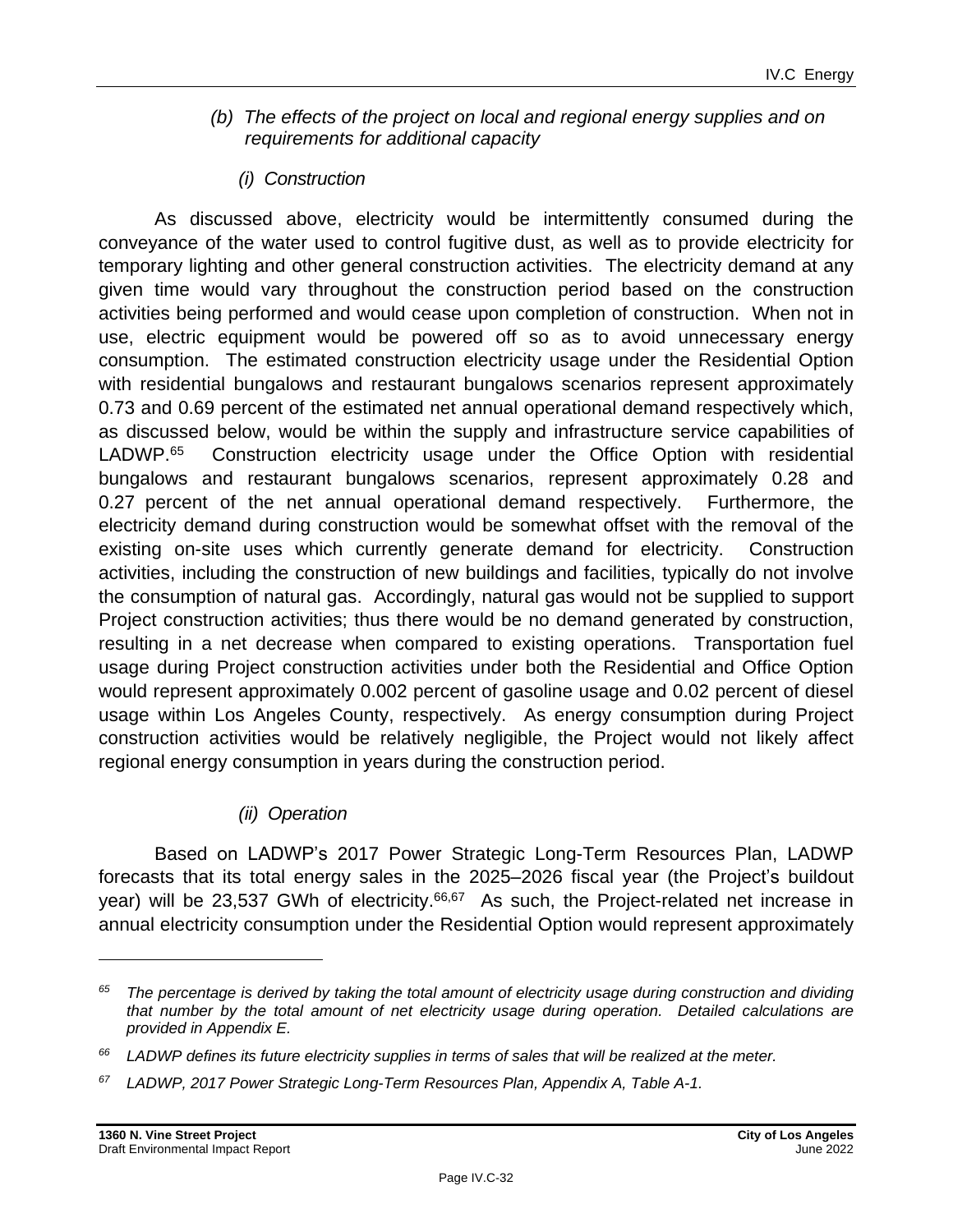0.02 percent and 0.04 percent under the Office Option of LADWP's projected sales in 2025, respectively.<sup>68</sup> Furthermore, LADWP has confirmed that the Project's electricity demand can be served by the facilities in the Project area.<sup>69</sup> Therefore, it is anticipated that LADWP's existing and planned electricity capacity and electricity supplies would be sufficient to support the Project's electricity demand.

As stated above, the Project's estimated net increase in demand for natural gas is 12,648 cf per day under the Residential Option with residential bungalows; 17,445 cf per day under the Residential Option with restaurant bungalows; 18,469 cf per day under the Office Option with residential bungalows and; 22,990 cf per day under the Office Option with restaurant bungalows. Based on the 2020 California Gas Report, the California Energy and Electric Utilities estimated natural gas consumption within SoCalGas' planning area will be approximately 2.47 billion cf/day in 2025 (the Project's buildout year).<sup>70</sup> The Project under the Residential Option with residential bungalows would account for approximately 0.0005 percent of the 2025 forecasted consumption in SoCalGas' planning area and 0.0007 percent of the SoCalGas planning area under the Residential Option with restaurant bungalows. Under the Office Option with residential bungalows and Office Option with restaurant bungalows would account for 0.0008 and 0.009 percent of the SoCalGas planning area respectively. At buildout, the Project would consume a total of 340,536 gallons of gasoline and 67,019 gallons of diesel per year, or a total of 407,554 gallons of petroleum-based fuels annually under the Residential Option with residential bungalows. Under the Residential Option with restaurant bungalows, the Project's estimated petroleum-based fuel usage would be approximately 377,077 gallons of gasoline and 74,210 gallons of diesel per year, or a total of 451,287 gallons of petroleum-based fuels annually. Under the Office Option with residential bungalows, the Project's estimated petroleum-based fuel usage would be approximately 227,762 gallons of gasoline and 44,824 gallons of diesel per year, or a total of 272,587 gallons of petroleum-based fuels annually. Under the Office Option with restaurant bungalows, the Project's estimated petroleum-based fuel usage would be approximately 273,090 gallons of gasoline and 53,745 gallons of diesel per year, or a total of 326,835 gallons of petroleum-based fuels annually. For comparison purposes, the transportation-related fuel usage for the Project would represent approximately 0.006 percent of the 2025 (buildout year) annual on-road gasoline- and diesel-related energy consumption in Los Angeles County under the Residential Option with residential bungalows and 0.007 percent of the annual Los Angeles County transportation fuel consumption under the Residential Option with restaurant bungalows, as shown in Appendix E, of this Draft EIR. Under the Office Option with

*<sup>68</sup> LADWP, 2017 Power Strategic Long-Term Resources Plan, December 2017, Appendix A.*

*<sup>69</sup> KPFF Consulting Engineers, Utility Infrastructure Technical Report: Energy, Water, and Wastewater, August 2021. Refer to Appendix F of this Draft EIR.*

*<sup>70</sup> California Gas and Electric Utilities, 2020 California Gas Report, p. 147.*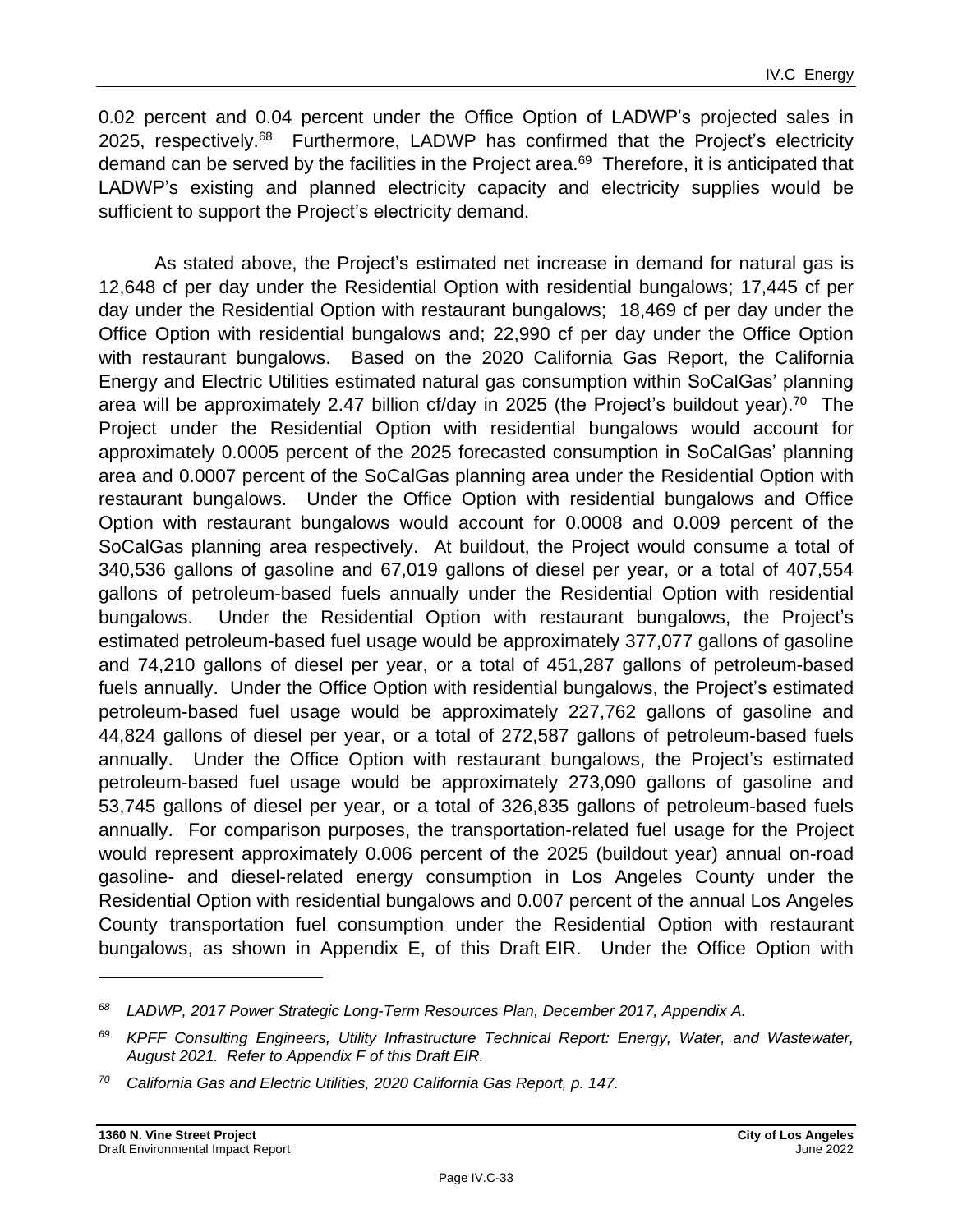residential bungalows, the Project would represent approximately 0.004 percent of the 2025 (buildout year) annual on-road gasoline- and diesel-related energy consumption in Los Angeles County under the Office Option with residential bungalows and 0.005 percent of the annual Los Angeles County transportation fuel consumption under the Office Option with restaurant bungalows

In sum, energy consumption during Project operations would be relatively negligible and energy requirements are within LADWP's and SoCalGas' service provision. Project operation would not likely affect regional energy consumption.

#### *(c) The effects of the project on peak and base period demands for electricity and other forms of energy*

As discussed above, electricity demand during construction and operation of the Project would have a negligible effect on the overall capacity of LADWP's power grid and baseload conditions. With regard to peak load conditions, the LADWP power system experienced an all time high peak of  $6,432$  MW on August 31, 2017.<sup>71</sup> The LADWP also estimates a peak load based on two years of data known as base case peak demand to account for typical peak conditions. Based on LADWP estimates for 2017, the base case peak demand for the power grid is 5,854 MW.<sup>72</sup> Under peak conditions, the Project would consume 4,812,037 kWh on an annual basis which is equivalent to a net increase in the daily peak load of 870 kW under the Residential Option with residential bungalows.<sup>73</sup> Under the Residential Option with restaurant bungalows, the Project would consume 5,141,611 kWh on an annual basis which is equivalent to a net increase in the daily peak load of 943 kW. Under the Office Option with residential bungalows, the Project would consume 9,300,929 kWh on an annual basis which is equivalent to a net increase in the daily peak load of 1,681 kW. Under the Office Option with restaurant bungalows, the Project would consume 9,656,111 kWh on an annual basis which is equivalent to a net increase in the daily peak load of 1,739 kW. In comparison to the LADWP power grid base peak load of 5,854 MW in 2017, the Project would represent approximately 0.02 percent of the LADWP base peak load conditions under the Residential Option and 0.03 percent under the Office Option. In addition, LADWP's annual growth projection in peak demand of the electrical power grid of 0.4 percent would be sufficient to account for future electrical demand by the Project.<sup>74</sup> Therefore, Project electricity consumption during operational activities would have a negligible effect on peak load conditions of the power grid.

*<sup>71</sup> LADWP, 2017 Retail Electric Sales and Demand Forecast. p. 6.*

*<sup>72</sup> LADWP, 2017 Retail Electric Sales and Demand Forecast. p. 6.*

*<sup>73</sup> Eyestone Environmental, Energy Calculations for 1360 N. Vine Project, See Appendix E of this Draft EIR.*

*<sup>74</sup> LADWP, 2017 Retail Electric Sales and Demand Forecast. p. 6.*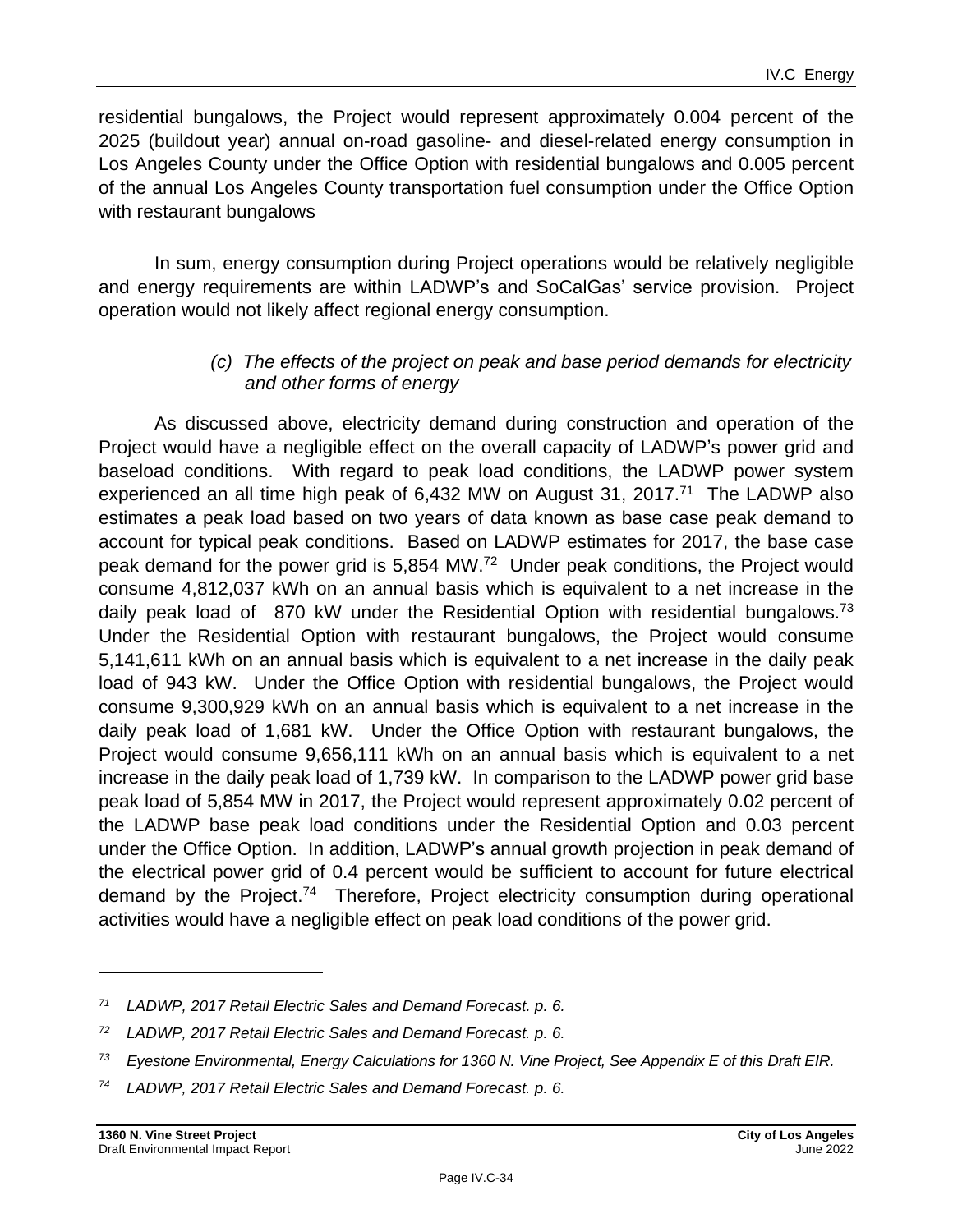#### *(d) The degree to which the project complies with existing energy standards*

Although Title 24 requirements typically apply to energy usage for buildings, long-term construction lighting (greater than 120 days) providing illumination for the Project Site and staging areas would also comply with applicable Title 24 requirements (includes limits on the wattage allowed per specific area). In addition, construction equipment would comply with energy efficiency requirements contained in the Federal Energy Independence and Security Act or previous Energy Policy Acts for electrical motors and equipment.<sup>75</sup> Electricity and Natural Gas usage during Project operations presented in Table IV.C-2 and Table IV.C-3 on pages [IV.C-25](#page-24-0) and IV.C-27, respectively, would comply with 2019 Title 24 standards and applicable 2019 CalGreen and Los Angeles Green Building Code requirements. Therefore, Project construction and operational activities would comply with existing energy standards with regards to electricity and natural gas usage.

With regard to transportation fuels, trucks and equipment used during proposed construction activities, the Project would comply with CARB's anti-idling regulations as well as the In-Use Off-Road Diesel-Fueled Fleets regulation. Although these regulations are intended to reduce criteria pollutant emissions, compliance with the anti-idling and emissions regulations would also result in efficient use of construction-related energy. During Project operations, vehicles traveling to and from the Project Site are assumed to comply with CAFE fuel economy standards. Project-related vehicle trips would also comply with Pavley and Low Carbon Fuel Standards which are designed to reduce vehicle GHG emissions but would also result in fuel savings in addition to CAFE standards, as required.

Based on the above, Project construction and operational activities would comply with existing energy standards with regards to electricity and natural gas usage, as well as transportation fuel consumption.

# *(e) Effects of the Project on Energy Resources*

As discussed above, LADWP's electricity generation is derived from a mix of nonrenewable and renewable sources such as coal, natural gas, solar, geothermal wind and hydropower. The LADWP's most recently adopted 2017 Power Strategic Long-Term Resources Plan identifies adequate resources (natural gas, coal) to support future generation capacity.

Natural gas supplied to Southern California is mainly sourced from out of state with a small portion originating in California. Sources of natural gas for the Southern California region are obtained from locations throughout the western United States as well as

*<sup>75</sup> Energy Independence and Security Act of 2007. Pub.L. 110-140.*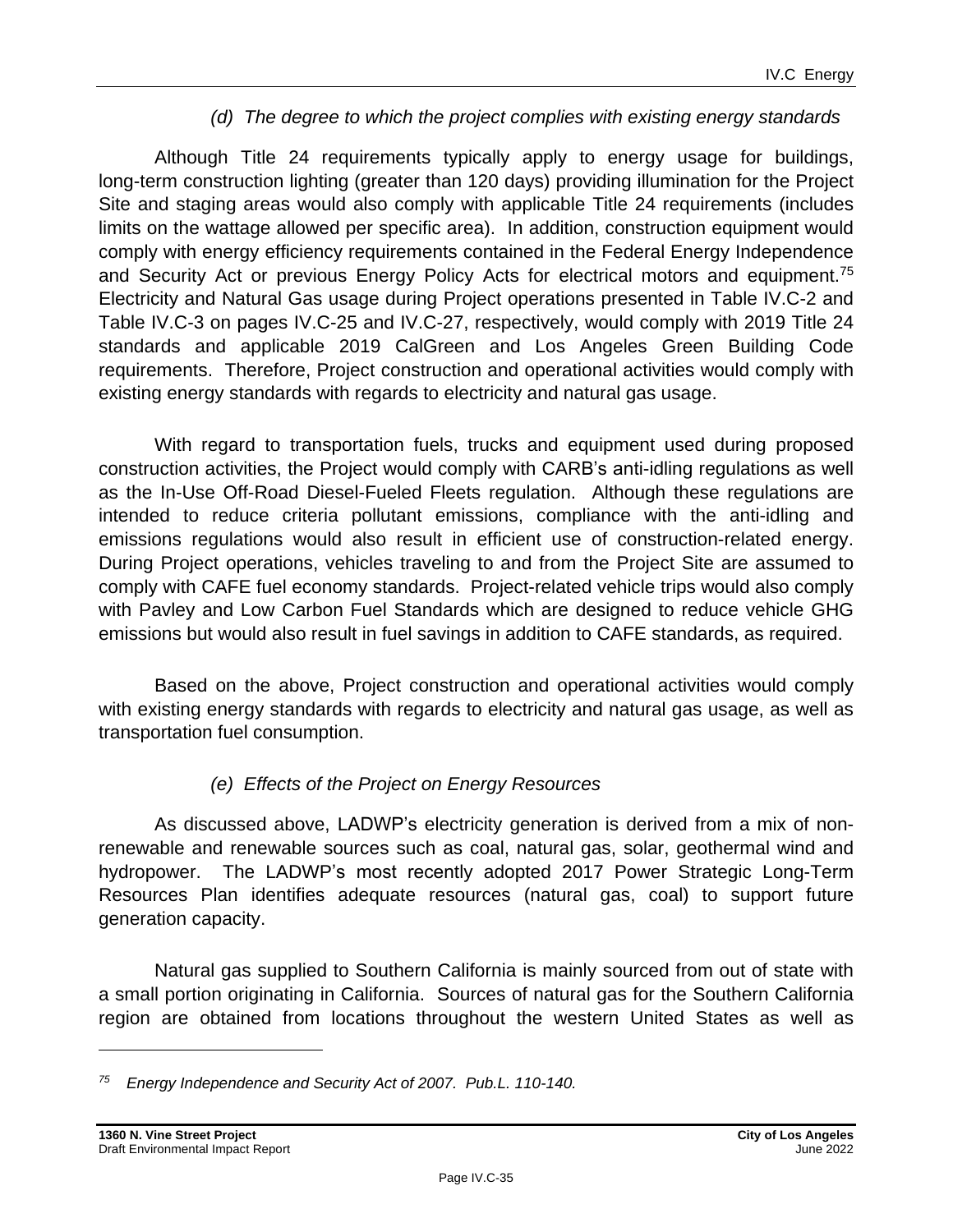Canada.<sup>76</sup> According to the U.S. Energy Information Administration (EIA), the United States currently has over 80 years of natural gas reserves based on 2015 consumption.<sup>77</sup> Compliance with energy standards is expected to result in more efficient use of natural gas (lower consumption) in future years. Therefore, Project construction and operation activities would have a negligible effect on natural gas supply.

With regard to on-site energy resources, the Project Site does not contain any significant sources of renewable (i.e., water, solar, wind, geothermal) or non-renewable energy, such as coal, natural gas, and petroleum. In addition, the Project would not generate power using non-renewable sources or associated energy transmission lines. Therefore, the Project construction and operation activities would not conflict with existing or planned energy resources.

Transportation fuels (gasoline and diesel) are produced from crude oil which is imported from various regions around the world. Based on current proven reserves, crude oil production would be sufficient to meet over 50 years of consumption.<sup>78</sup> The Project would also comply with CAFE fuel economy standards, which would result in more efficient use of transportation fuels (lower consumption). The Project would also include adequate alternative modes of transportation by providing for bicycle parking spaces and preferred parking for fuel efficient vehicles, resulting in a reduction of transportation fuel usage. Therefore, Project construction and operation activities would have a negligible effect on the transportation fuel supply.

As discussed above in Subsection 2.a, Regulatory Framework, one of the objectives of SB 350 is to increase procurement of California's electricity from renewable sources from 33 percent to 50 percent by 2030. However, as of September 2018, SB 100 was signed, which would require retail sellers of electric services to increase procurement from eligible renewable energy resources to 50 percent renewable resources target by December 31, 2026, and 60 percent by December 31, 2030. Accordingly, LADWP is required to procure at least 60 percent of its energy portfolio from renewable sources by 2030. The current sources of renewable energy procured by LADWP include wind, solar, and geothermal sources. These sources accounted for approximately 37 percent of LADWP's overall energy mix in 2020, the most recent year for which data are available.<sup>79</sup>

*<sup>76</sup> California Gas and Electric Utilities, 2020 California Gas Report.*

*<sup>77</sup> U.S. Energy Information Administration, Frequently Asked Questions, www.eia.gov/tools/faqs/faq.php?id= 58&t=8, accessed November 10, 2021.*

*<sup>78</sup> BP Global, Oil Reserves, www.bp.com/en/global/corporate/energy-economics/statistical-review-of-worldenergy/oil.html, accessed November 10, 2021.*

*<sup>79</sup> LADWP, 2020 Power Content Label.*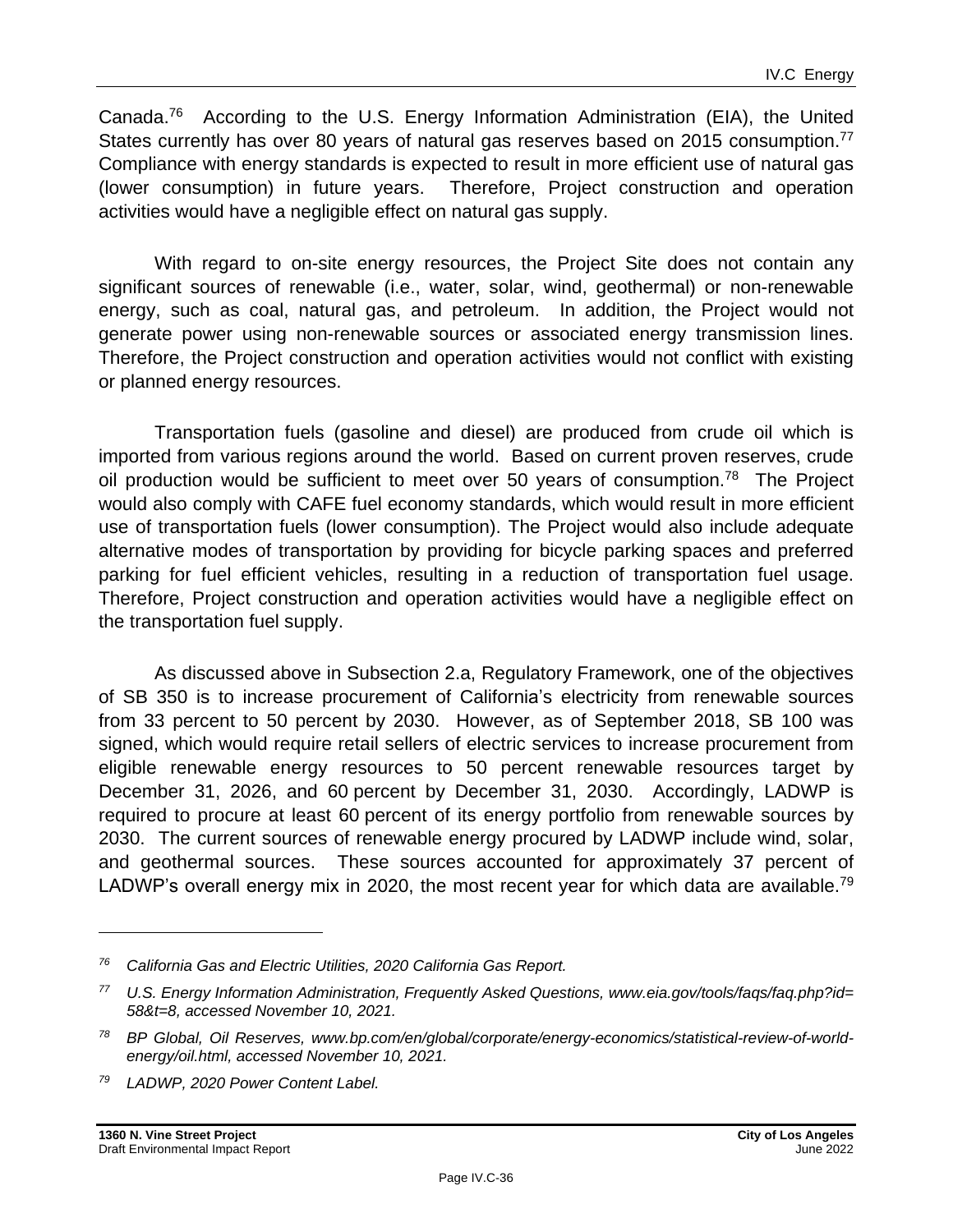This represents the available off-site renewable sources of energy that would meet the Project's energy demand. The Project's use of renewable energy would indirectly reduce use of fuels required for electricity generation (natural gas, coal, oil). While the Project's electricity usage rate would not be directly affected by the availability of renewable energy, the Project's usage of renewable energy would indirectly avoid consumption of fossil fuels.

With regard to on-site renewable energy sources, as discussed in Section II, Project Description, of this Draft EIR, the Project would include the provision of conduit that is appropriate for future photovoltaic and solar thermal collectors. The Project would also comply with Title 24 requirements for "Solar Ready Buildings" which requires a certain area of rooftop to be set aside for installation of solar panels. However, due to the Project Site's location, other on-site renewable energy sources would not be feasible to install on-site as there are no local sources of energy from the following sources: biodiesel, biomass hydroelectric and small hydroelectric, digester gas, methane, fuel cells, landfill gas, municipal solid waste, ocean thermal, ocean wave, and tidal current technologies, or multi-fuel facilities using renewable fuels. Furthermore, wind-powered energy is not viable on the Project Site due to the lack of sufficient wind in the Los Angeles basin. Specifically, based on a map of California's wind resource potential, the Project Site is not identified as an area with wind resource potential.<sup>80</sup>

#### *(f) The project's projected transportation energy use requirements and its overall use of efficient transportation alternatives*

The Project's high density design and location to job centers and retail uses would allow for more residents to live closer to work and shopping areas, reducing the vehicle miles traveled. The design, which includes dedicated bicycle parking facilities and an improved streetscape with pedestrian amenities, also encourages non-automotive forms of transportation such as walking or biking to destinations. In addition, the Project would be located less than 0.5 mile from the Metro B Line (Red) Hollywood/Vine Station. In addition, the Project Site is served by two seven Metro Local lines and three LADOT DASH lines. With the accessibility to mass transit and reduction in trips, the Project results in a VMT reduction of approximately 5 percent (see Appendix E of this Draft EIR) compared to a Project without Reduction Features, with a corresponding reduction in the Project's petroleum-based fuel usage. Therefore, the Project would encourage the use of efficient transportation alternatives.

*<sup>80</sup> CEC, Wind Project and Wind Resource Areas, 2018.*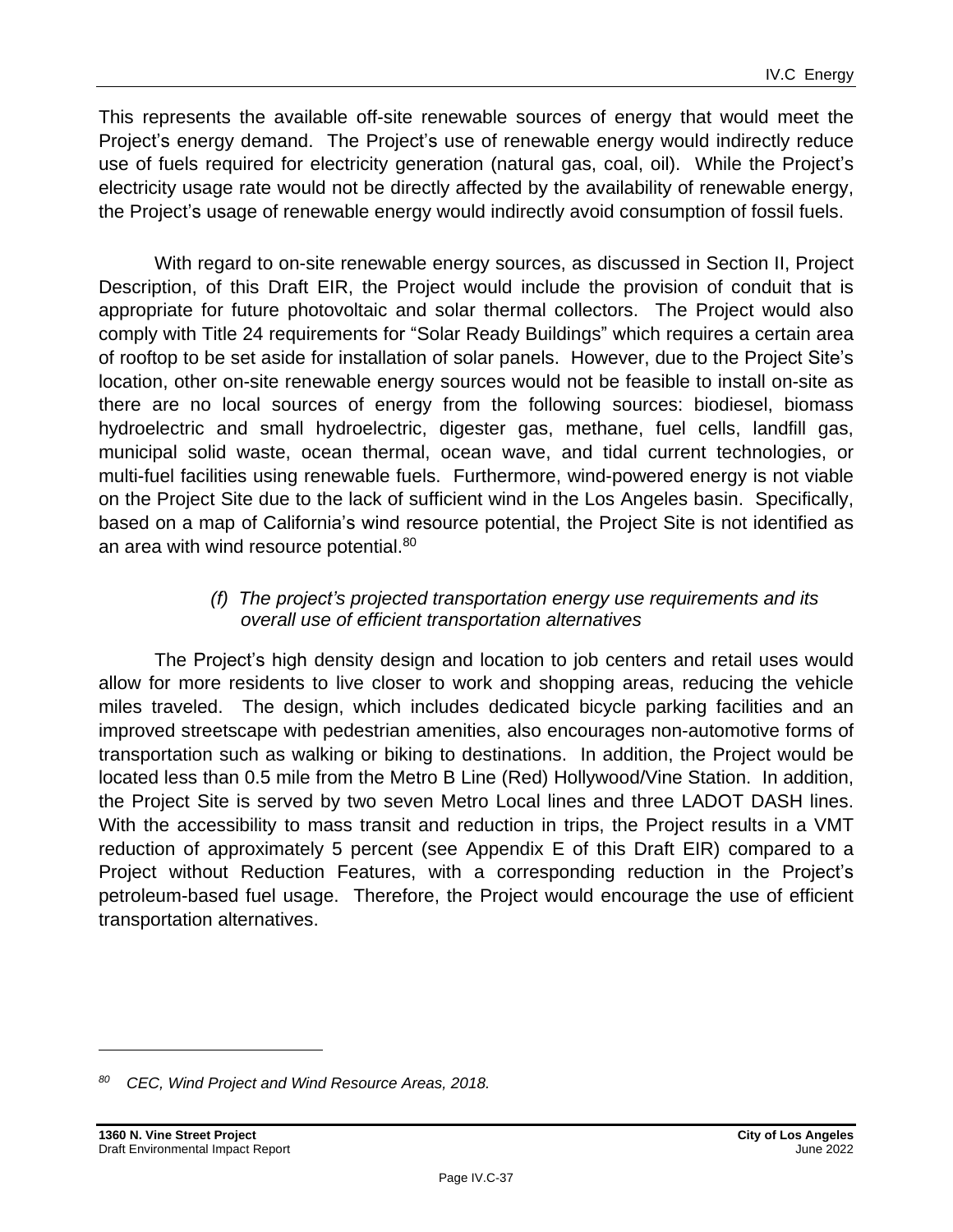#### *(g) The degree to which the project design and/or operations incorporate energy-conservation measures, particularly those that go beyond City requirements*

The current City of Los Angeles Green Building Code requires compliance with the CalGreen Code and California's Building Energy Efficiency Standards (Title 24). In addition to compliance with the City's Green Building Code, the Project would be capable of achieving at least LEED Silver<sup>®</sup> equivalent status. Therefore, the Project would incorporate measures that are above and beyond current State and City energy conservation requirements.

GHG-PDF-2 would also prohibit natural gas fireplaces in the proposed residential units resulting in less natural gas consumed during operations. In addition, Project Design Feature WAT-PDF-1 in Section IV.L.1, Utilities and Service Systems—Water Supply and Infrastructure, of this Draft EIR, states that the Project would implement water conservation features, including high-efficiency toilets with flush volume of 1.0 gallon of water per flush, showerheads with a flow rate of 1.5 gallons per minute or less, and drip/subsurface irrigation, among others. A reduction in water usage would in turn reduce the amount of electricity used for water conveyance. Therefore, the Project would incorporate measures that are above and beyond current State and City energy conservation requirements.

The City has also adopted several plans and regulations to promote the reduction, reuse, recycling, and conversion of solid waste going to disposal systems. These regulations include the City of Los Angeles Solid Waste Management Policy Plan, the RENEW LA Plan, the City of Los Angeles Space Allocation Ordinance (Ordinance No. 171,687), and the Exclusive Franchise System Ordinance (Ordinance No. 182,986). These solid waste reduction programs and ordinances help to reduce the number of trips associated with hauling solid waste, thereby reducing the amount of petroleum-based fuel consumed. Furthermore, recycling efforts indirectly reduce the energy necessary to create new products made of raw material, which is an energy-intensive process. As discussed in the Initial Study included as Appendix A of this Draft EIR, the Project would be consistent with the applicable regulations associated with solid waste. Specifically, the Project would provide adequate storage areas in accordance with Ordinance No. 171,687, which requires that development projects include an on-site recycling area or room of specified size.<sup>81</sup> The Project would also comply with State and City waste diversion goals, as applicable, by providing clearly marked, source-sorted receptacles to facilitate recycling. Thus, through compliance with the City's construction-related solid waste recycling programs, the Project would contribute to reduced fuel-related energy consumption.

*<sup>81</sup> Ordinance No. 171,687, adopted by the Los Angeles City Council on August 6, 1997.*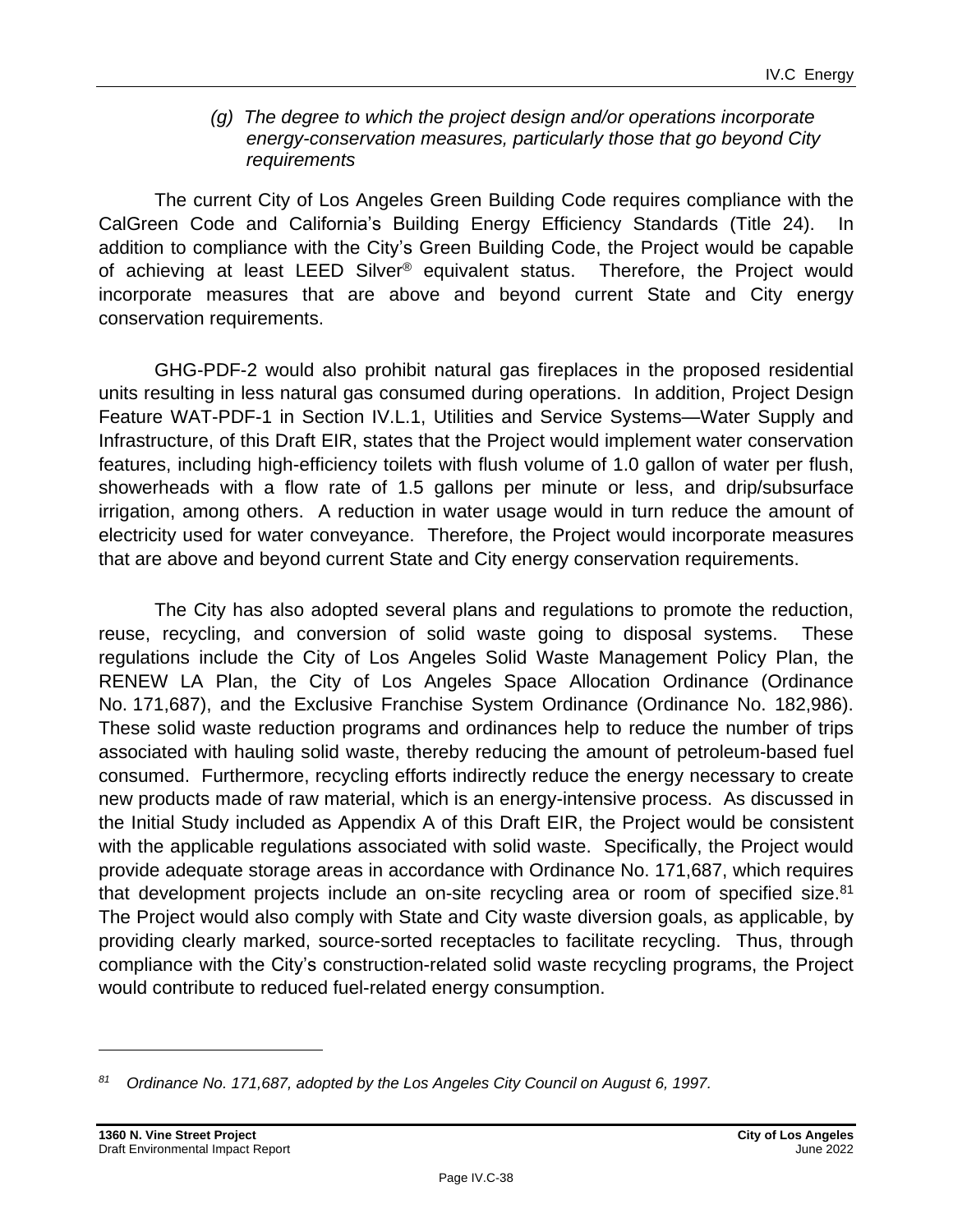Based on the above, with compliance with state and local energy efficiency standards, the Project would meet all applicable energy conservation policies and regulations.

#### *(h) Whether the Project conflicts with adopted energy conservation plans*

As discussed in Section IV.E, Greenhouse Gas Emissions, the City has published its LA Green Plan/ClimateLA in 2007, which outline goals and actions by the City to reduce GHG emissions. To facilitate implementation of the LA Green Plan/Climate LA, the City adopted the Green Building Code. The Project would comply with applicable regulatory requirements for the design of new buildings, including the provisions set forth in the 2019 CALGreen Code and California's Building Energy Efficiency Standards, which have been incorporated into the City's Green Building Code.

With regard to transportation uses, the Project design would reduce the vehicle miles traveled within the region and encourage use of alternative modes of transportation. The Project would be consistent with regional planning strategies that address energy conservation. As discussed above and in Section IV.G, Land Use, of this Draft EIR, SCAG's 2020–2045 RTP/SCS focuses on creating livable communities with an emphasis on sustainability and integrated planning, and identifies mobility, economy, and sustainability as the three principles most critical to the future of the region. As part of the approach, the 2020–2045 RTP/SCS focuses on reducing fossil fuel use by decreasing VMT, reducing building energy use, and increasing use of renewable sources. The Project would be consistent with the energy efficiency policies emphasized in the 2020–2045 RTP/SCS. Most notably, the Project would be a mixed-use development consisting of a grocery store or office uses, neighborhood-serving commercial retail, and restaurant uses located along Vine Street and two blocks from Sunset Boulevard, two commercial corridors that are characterized by a high degree of pedestrian activity. The Project would provide greater proximity to neighborhood services, jobs, and residences and would be well-served by existing public transportation, including Metro and LADOT bus lines and rail lines. This is evidenced by the Project Site's location within a designated HQTA.<sup>82</sup>

*<sup>82</sup> The Project Site is also located in TPA as defined by PRC Section 20199. PRC Section 21099 defines a "transit priority area" as an area within 0.5 mile of a major transit stop that is "existing or planned, if the planned stop is scheduled to be completed within the planning horizon included in a Transportation Improvement Program adopted pursuant to Section 450.216 or 450.322 of Title 23 of the Code of Federal Regulations." PRC Section 21064.3 defines "major transit stop" as "a site containing an existing rail transit station, a ferry terminal served by either a bus or rail transit service, or the intersection of two or more major bus routes with a frequency of service interval of 15 minutes or less during the morning and afternoon peak commute periods." Also refer to the City's ZIMAS system confirming the location of the Project Site within a TPA.*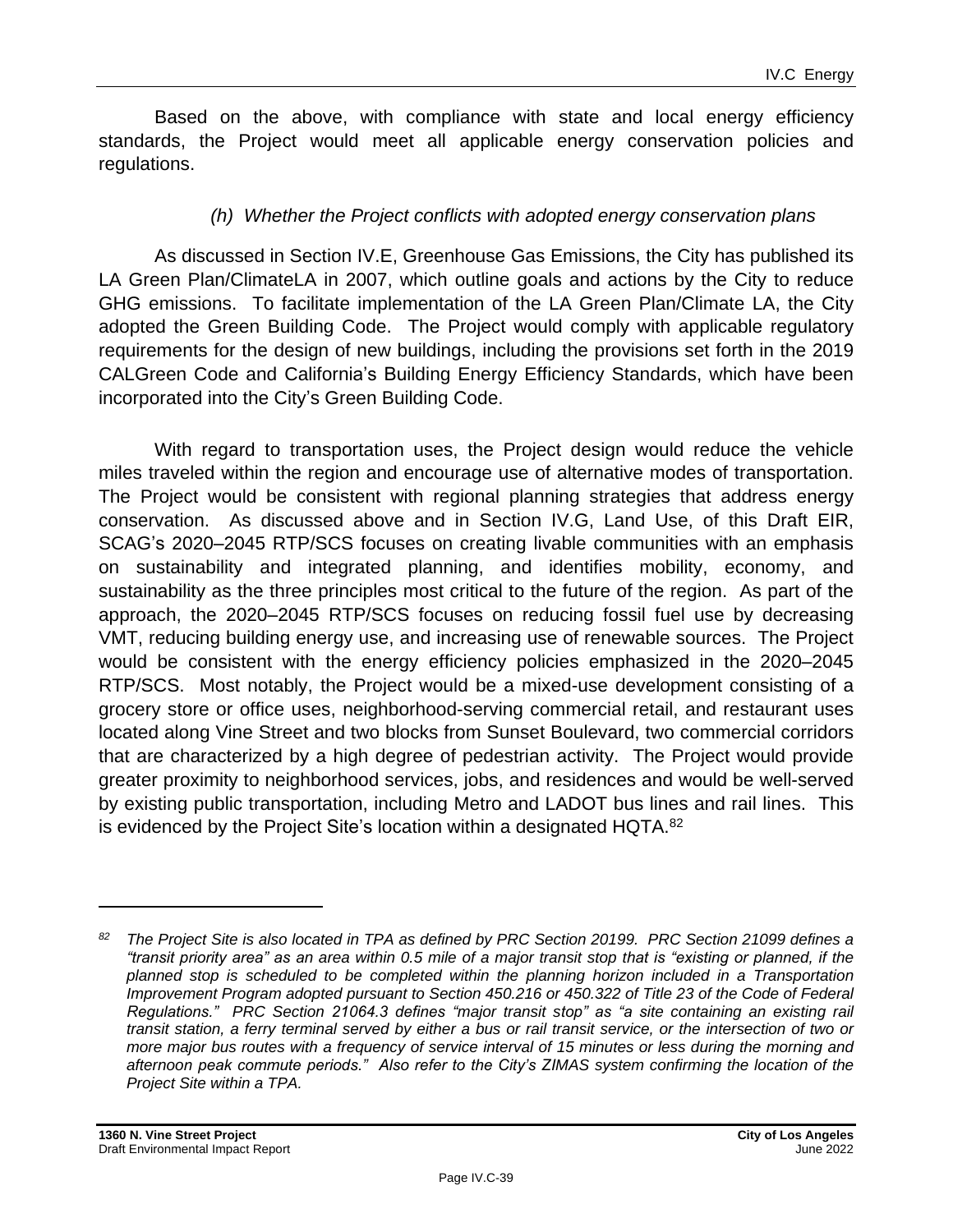The introduction of new housing and job opportunities within an HQTA, as proposed by the Project, is consistent with numerous policies in the 2020–2045 RTP/SCS related to locating new housing and jobs near transit. The 2020–2045 RTP/SCS would result in an estimated 19-percent decrease in VMT by 2035. The 2020–2045 RTP/SCS is expected to fulfill and exceed SB 375 compliance with respect to meeting the state's GHG emission reduction goals.

As discussed in Section IV.E, Greenhouse Gas Emissions, of this Draft EIR, compliance with SB 375 requires a reduction in per capita transportation emissions by 18 percent by 2035 with respect to meeting the State's GHG emission reduction goals.<sup>83</sup> OPR recommends that achieving 15 percent lower per capita (residential) or per employee (office) VMT than existing development is both generally achievable and is supported by evidence that connects this level of reduction to the State's emissions goals. As shown in Appendix E, incorporation of USEPA MXD VMT reduction features applicable to the Project results in a 40 percent reduction in overall VMT under the Residential Option and resultant pollutant emissions in comparison to a project without reduction features. The Project's Office Option results in a 45-percent reduction in VMT under the Bungalow option and 42 percent reduction under the restaurant bungalows option and pollutant emissions in comparison to a project without reduction features.

Also, as discussed in Section IV.E, Greenhouse Gas Emissions, of this Draft EIR, the Project would also be consistent with the SCAG 2020–2045 RTP/SCS, which includes goals to reduce VMT and correspondingly decrease fuel consumption.

In addition, the Project would comply with state energy efficiency requirements, would be capable of achieving at least current LEED Silver® equivalent status, and would use electricity from LADWP, which has a current renewable energy mix of 36.7 percent. All of these features would serve to reduce the consumption of electricity, natural gas, and transportation fuel. Based on the above, the Project would be consistent with adopted energy conservation plans.

# *(i) Conclusion Regarding Significance Threshold No. 1*

As demonstrated in the analysis above, the Project would not result in potentially significant environmental impact due to wasteful, inefficient, and unnecessary consumption of energy resources during construction or operation. The Project's energy requirements would not significantly affect local and regional supplies or capacity. The Project's energy usage during peak and base periods would also be consistent with electricity and natural gas future projections for the region. As discussed previously, gasoline fuel usage for the

*<sup>83</sup> SCAG, Final 2020–2045 RTP/SCS, Making Connections, September 3, 2020.*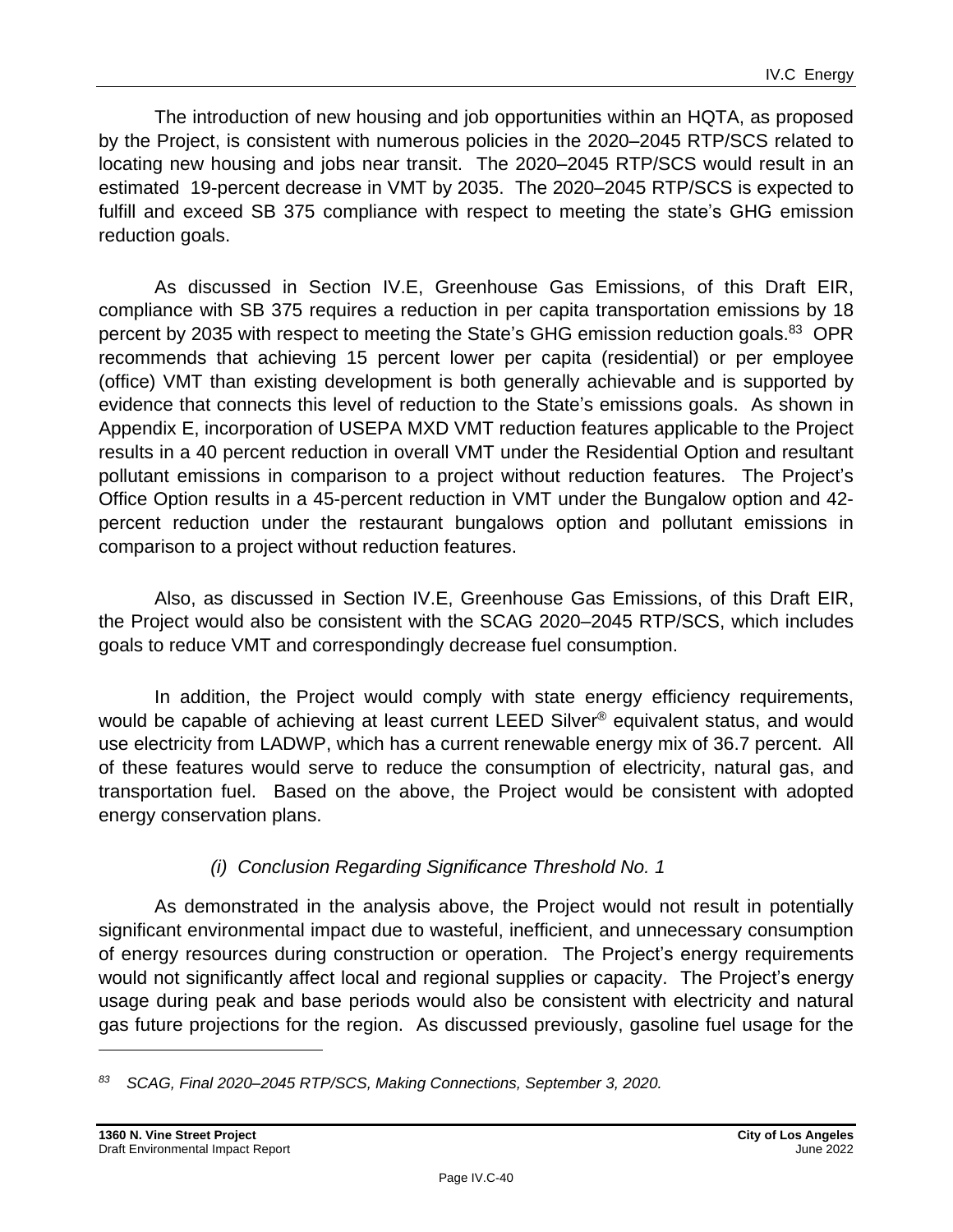region is expected to be on the decline over the next 10 years. Transportation fuel supply is not expected to decrease significantly over this same period and supplies would be sufficient to meet Project demand. Therefore, electricity generation capacity and supplies of natural gas and transportation fuels would also be sufficient to meet the needs of Project-related construction and operations. During operations, the Project would comply with existing energy efficiency requirements such as CalGreen Code as well as include energy conservation measures beyond requirements, such as those related to LEED Silver ® equivalency. **In summary, the Project's energy demands would comply with existing energy efficiency standards and would not cause wasteful, inefficient, or unnecessary use of energy. Therefore, Project impacts related to energy use under Threshold (a) would be less than significant during construction and operation.**

(2) Mitigation Measures

Project-level impacts with related to energy use would be less than significant. Therefore, no mitigation measures are required.

(3) Level of Significance After Mitigation

Project-level impacts related to energy use were determined to be less than significant without mitigation. Therefore, no mitigation measures were required, and the impact level remains less than significant.

#### *Threshold (b): Would the Project conflict with or obstruct a state or local plan for renewable energy or energy efficiency?*

# (1) Impact Analysis

As discussed in Subsection 3.c(2)(h) above, the energy conservation policies and plans relevant to the Project include the California Title 24 energy standards, the 2019 CALGreen Code, and the City of Los Angeles Green Building Code. As these conservation policies are mandatory under the City of LA Building Code, the Project would not conflict with applicable plans for renewable energy or energy efficiency. In addition, the Project would implement measures to achieve LEED Silver® equivalency which would exceed Title 24 energy efficiency requirements.

With regard to transportation related energy usage, the Project would comply with goals of the SCAG's 2020–2045 RTP/SCS, which incorporates VMT targets established by SB 375. The Project's mixed-use development and proximity to major job centers and public transportation would serve to reduce VMT and associated transportation fuel usage within the region. In addition, vehicle trips generated during Project operations would comply with CAFE fuel economy standards. During construction activities, the Project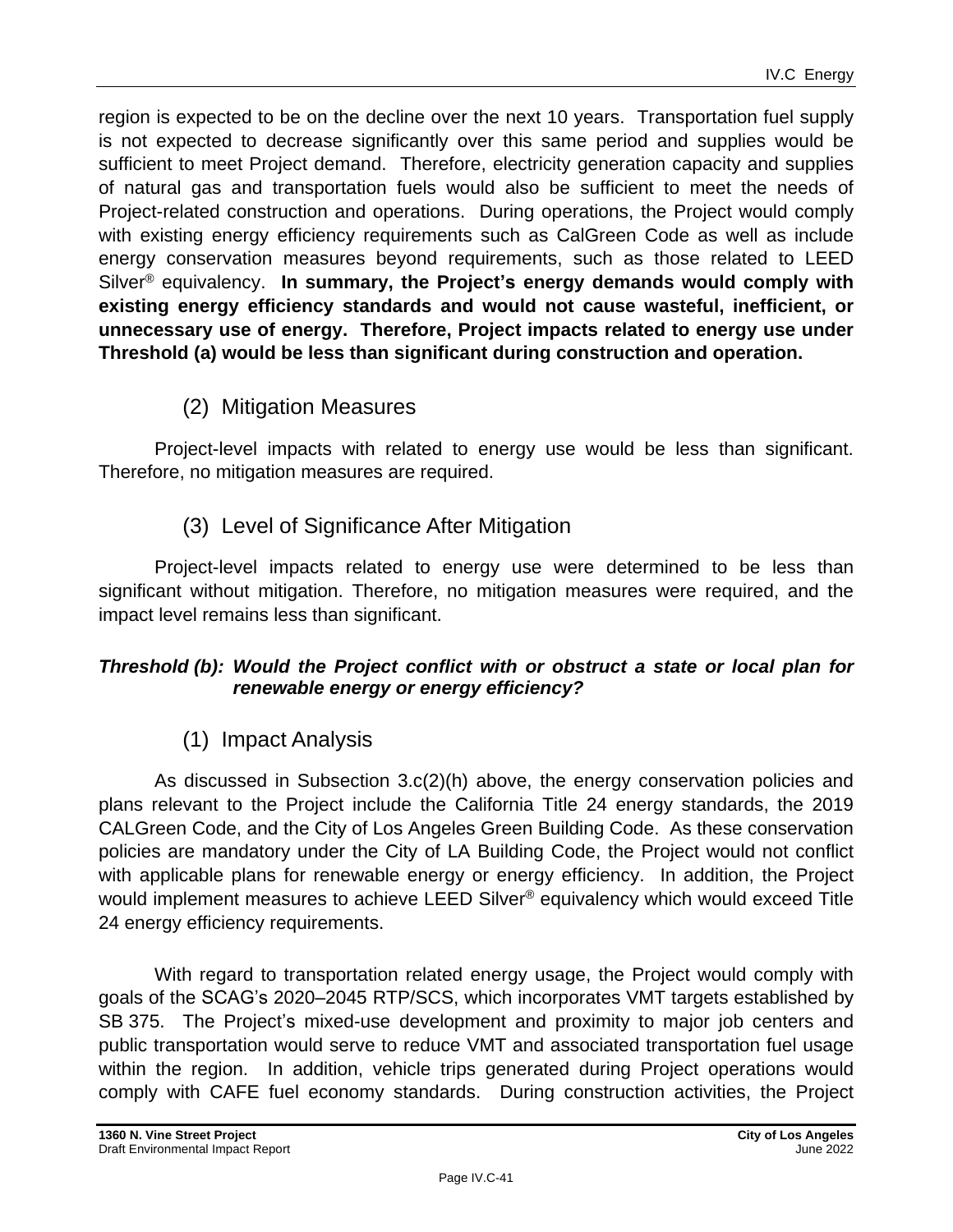would be required to comply with CARB anti-idling regulations and the In-Use Off-Road Diesel Fleet regulations.

Based on the above, the Project would not conflict with adopted energy conservation plans, or violate state or federal energy standards. **Therefore, Project impacts associated with regulatory consistency under Threshold (b) would be less than significant.**

# (2) Mitigation Measures

Project-level impacts related to conflicts with plans would be less than significant. Therefore, no mitigation measures are required.

# (3) Level of Significance After Mitigation

Project-level impacts related to conflicts with plans were determined to be less than significant without mitigation. Therefore, no mitigation measures were required, and the impact level remains less than significant.

# **e. Cumulative Impacts**

(1) Impact Analysis

# *(a) Threshold (a) (Wasteful, Inefficient and Unnecessary Use of Energy)*

Cumulative impacts occur when impacts that are significant or less than significant from a proposed project combine with similar impacts from other past, present, or reasonably foreseeable projects in a similar geographic area. Based on the information presented in Section III, Environmental Setting, of this Draft EIR, there are 102 specific related projects located within the vicinity of the Project Site, as well as the Hollywood Community Plan Update (Related Project No. 103). The geographic context for the cumulative analysis of electricity is LADWP's service area and the geographic context for the cumulative analysis of natural gas is SoCalGas' service area. While the geographic context for transportation-related energy use is more difficult to define, it is meaningful to consider the Project in the context of County-wide consumption. Growth within these geographies is anticipated to increase the demand for electricity, natural gas, and transportation energy, as well as the need for energy infrastructure, such as new or expanded energy facilities.

# *(i) Electricity*

Although Project development would result in the use of renewable and nonrenewable electricity resources during construction and operation, which could limit future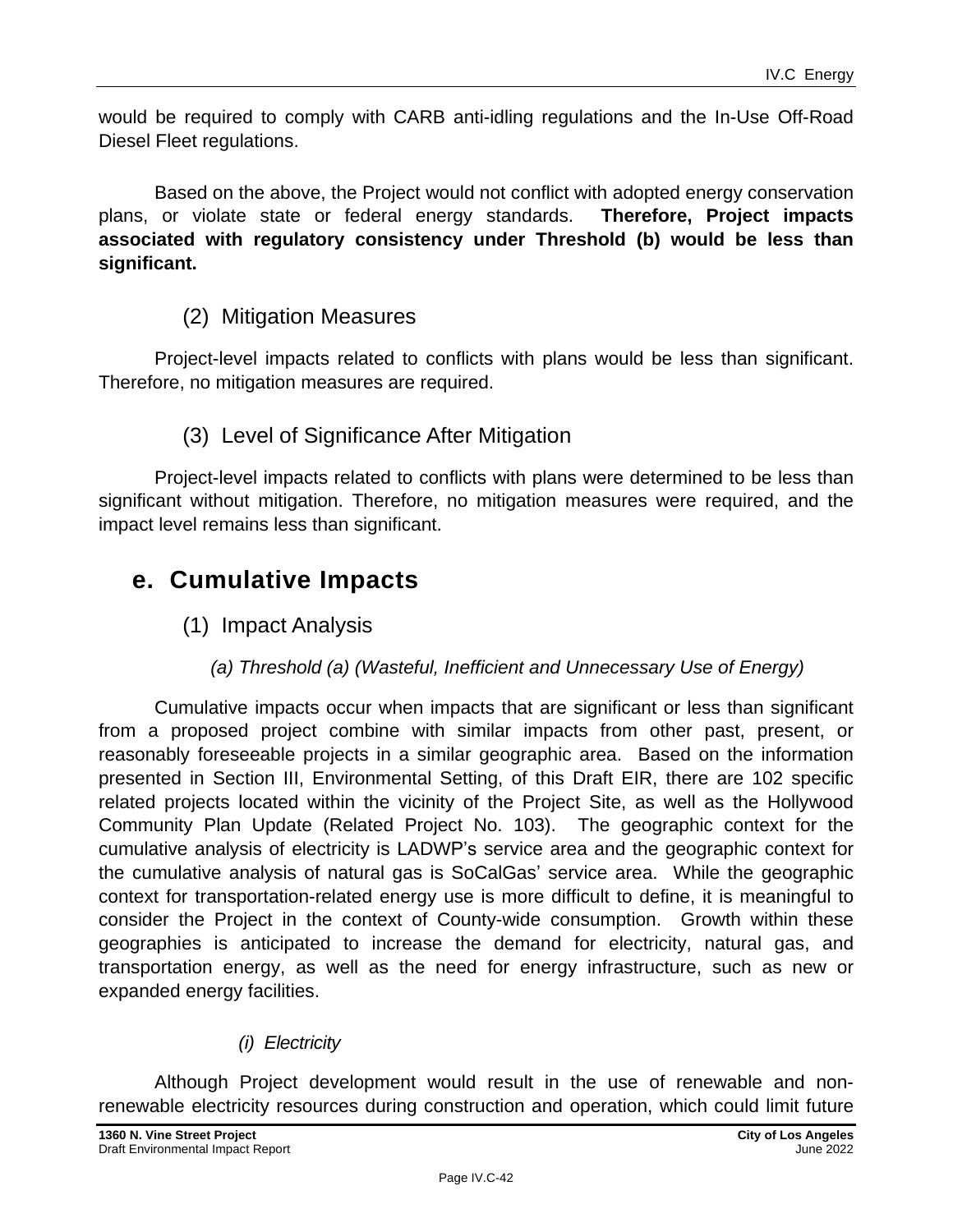availability, the use of such resources would be on a relatively small scale, would be reduced by measures making the Project more energy-efficient, and would be consistent with growth expectations for LADWP's service area. The Project also would incorporate energy efficiency measures to make the Project capable of achieving LEED Silver ® equivalency, as required by GHG-PDF-1. Furthermore, other future development projects would be expected to incorporate energy conservation features, comply with applicable regulations including the CALGreen Code and state energy standards under Title 24, and incorporate mitigation measures, as necessary.

Additionally, as discussed above, LADWP was required to procure at least 33 percent of its energy portfolio from renewable sources by 2020. The current sources of renewable energy procured by LADWP include wind, solar, and geothermal sources. These sources accounted for approximately 37 percent of LADWP's overall energy mix in 2020, the most recent year for which data are available. $84$  This represents the available offsite renewable sources of energy that could meet the Project's and related projects' energy demands. Therefore, the Project and related projects within LADWP's service area would comply with energy conservation plans and efficiency standards required to ensure that energy is used efficiently. **As such, the Project's contribution to cumulative impacts related to wasteful, inefficient and unnecessary use of electricity would not be cumulatively considerable and, thus, would be less than significant.**

#### *(ii) Natural Gas*

Although Project development would result in the use of natural gas resources, which could limit future availability, the use of such resources would be on a relatively small scale, would be reduced by measures rendering the Project more energy-efficient, and would be consistent with regional and local growth expectations for SoCalGas' service area. The Project also would incorporate energy efficiency measures to make the Project capable of achieving LEED Silver® equivalency, as required by GHG-PDF-1 and reduce natural gas usage by limiting the number of natural gas fueled fireplaces, as required by GHG-PDF-2. Furthermore, future development projects within SoCalGas' service area would be expected to incorporate energy conservation features, comply with applicable regulations including the CALGreen Code and State energy standards under Title 24, and incorporate mitigation measures, as necessary. **As such, cumulative impacts related to wasteful, inefficient and unnecessary use of natural gas would not be cumulatively considerable and, thus, would be less than significant.**

*<sup>84</sup> LADWP, 2020 Power Content Label.*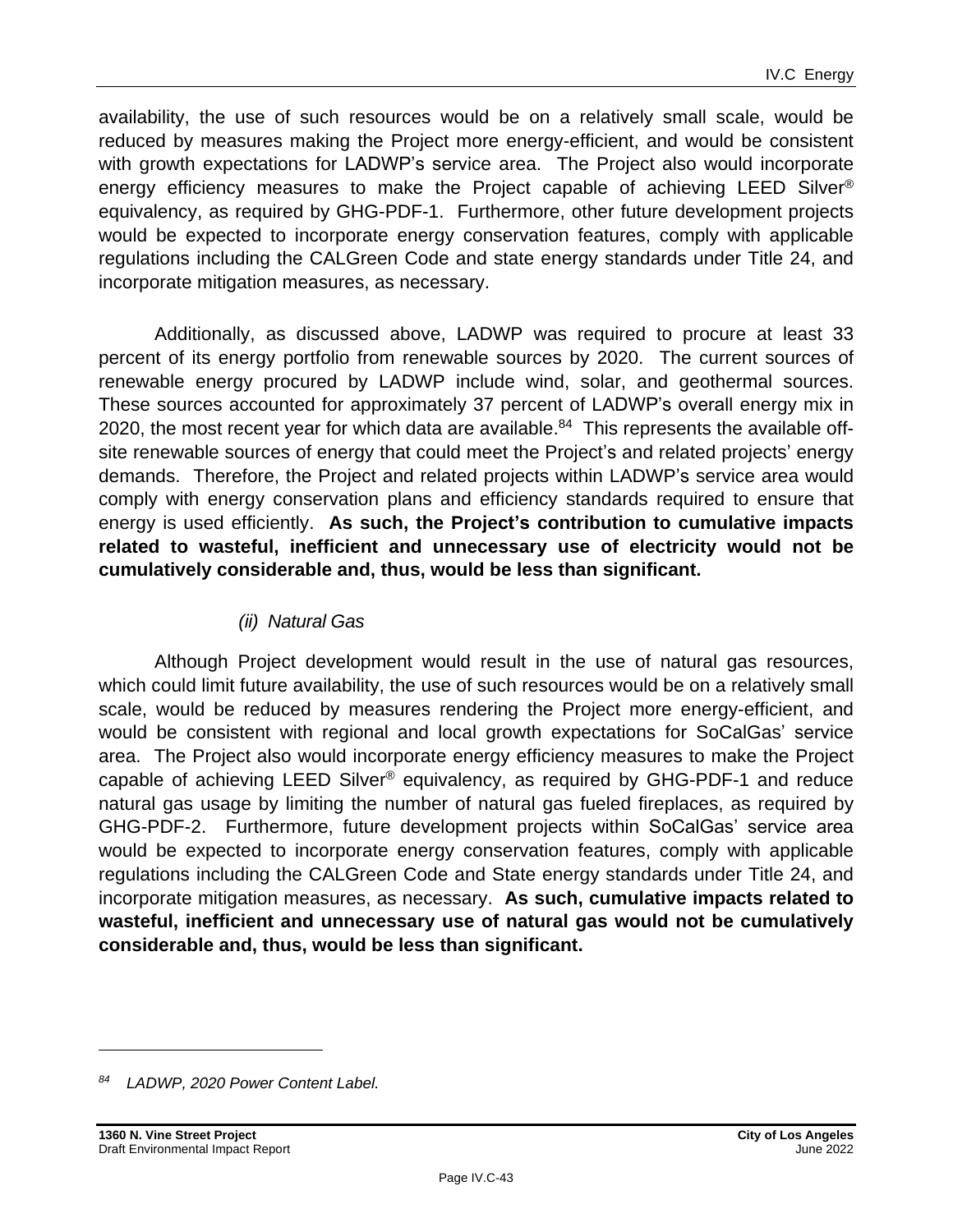#### *(iii) Transportation Energy*

Buildout of the Project, related projects, and additional forecasted growth would cumulatively increase the demand for transportation-related fuel in the state and region. As described above, at buildout, the Project would consist of a small percentage of the total Los Angeles County fuel consumption. For comparison purposes, the transportationrelated fuel usage for the Project would represent approximately 0.006 percent of the 2025 (buildout year) annual on-road gasoline- and diesel-related energy consumption in Los Angeles County under the Residential Option with residential bungalows and 0.007 percent of the annual Los Angeles County transportation fuel consumption under the Residential Option with restaurant bungalows, as shown in Appendix E, of this Draft EIR. Under the Office Option with residential bungalows, the Project would represent approximately 0.004 percent of the 2025 (buildout year) annual on-road gasoline- and diesel-related energy consumption in Los Angeles County under the Office Option with residential bungalows and 0.005 percent of the annual Los Angeles County transportation fuel consumption under the Office Option with restaurant bungalows.

Related projects in the Project vicinity would also be infill projects locating uses near other residential and commercial uses which would reduce distance traveled, as well as consumption of transportation fuel. As analyzed above, Project transportation fuel usage would represent a small percentage of total fuel consumption within Los Angeles County. While it is speculative to assess transportation fuel usage from related projects, it is expected that cumulative transportation fuel usage resulting from the Project and related projects would be consistent with projections discussed above.

Additionally, as described above, petroleum currently accounts for 90 percent of California's transportation energy sources; however, over the last decade the State has implemented several policies, rules, and regulations to improve vehicle efficiency, increase the development and use of alternative fuels, reduce air pollutants and GHGs from the transportation sector, and reduce vehicle miles traveled which would reduce reliance on petroleum fuels. According to the California Department of Tax and Fee Administration, gasoline consumption has increased by four percent from 2010 to 2018<sup>85</sup>; however, the CEC predicts that there will be an increase in the use of alternative fuels, such as natural gas, biofuels, and electricity. As with the Project, other future development projects would be expected to reduce VMT by encouraging the use of alternative modes of transportation and other design features that promote VMT reductions.

*<sup>85</sup> California Department of Tax and Fee Administration, Fuel Taxes Statistics & Reports, www.cdtfa.ca.gov/ taxes-and-fees/spftrpts.htm, accessed July 9, 2021.*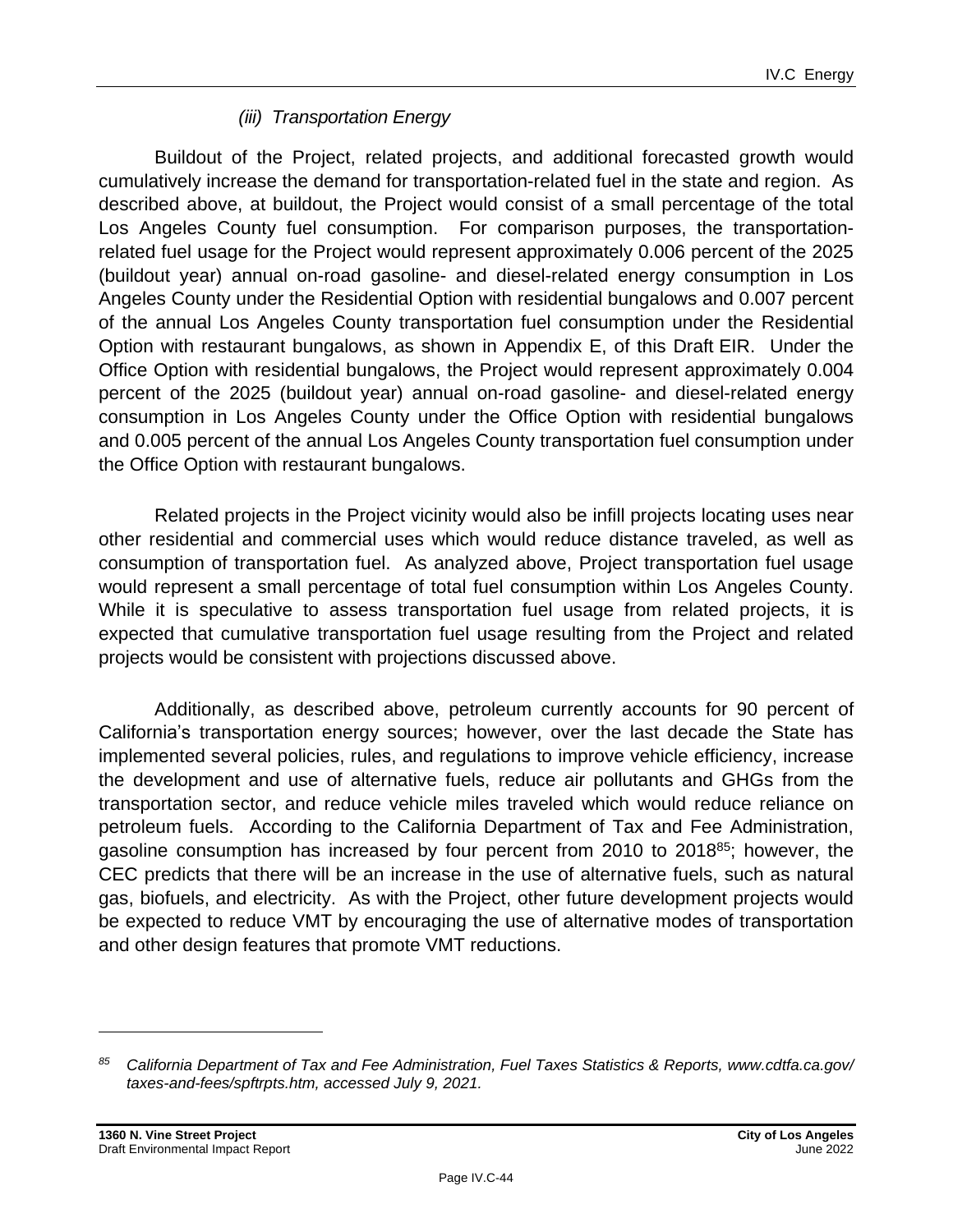Furthermore, as described above, the Project would be consistent with the energy efficiency policies emphasized by the 2020–2045 RTP/SCS. Specifically, the Project would be a mixed-use development consisting of residential or office, grocery store, neighborhood-serving commercial retail, and restaurant uses located along Vine Street and one block from Sunset Boulevard, two commercial corridors that are characterized by a high degree of pedestrian activity. The Project would provide greater proximity to neighborhood services, jobs, and residences and would be well-served by existing public transportation, including Metro and LADOT bus lines and rail lines. The Project also would introduce new housing and job opportunities within an HQTA, which is consistent with numerous policies in the 2020–2045 RTP/SCS related to locating new jobs near transit.<sup>86</sup> Although there are no per capita GHG emission reduction targets for passenger vehicles set by CARB for 2045, the 2020–2045 RTP/SCS GHG emission reduction trajectory shows that more aggressive GHG emission reductions are projected for 2045.<sup>87</sup> Implementation of the 2020–2045 RTP/SCS would result in an estimated 19-percent decrease in per capita GHG emissions by 2035. Implementation of the 2020–2045 RTP/SCS is expected to fulfill and exceed the region's obligations under SB 375 with respect to meeting the State's GHG emission reduction goals. As discussed in Section IV.E, Greenhouse Gas Emissions, of this Draft EIR, the Project results in a VMT reduction of approximately 40 percent under the Residential Option (residential bungalow and restaurant bungalow scenarios) and 45 percent under the Office Option with residential bungalows and a 42-percent reduction under the Office Option with restaurant bungalows in comparison to a standard project without trip reduction features (transit accessibility, mix of uses, proximity to job centers), as estimated by CalEEMod, which would be consistent with the reduction in transportation emission per capita provided in the 2020–2045 RTP/SCS.

Although the 2020–2045 RTP/SCS is intended to reduce GHG emissions, the reduction in VMT would also result in reduced transportation fuel consumption. By its very nature, the 2020–2045 RTP/SCS is a regional planning tool that addresses cumulative growth and resulting environmental effects. In addition, it is assumed that related projects in the Project Site vicinity would reduce VMT, consistent with the goals of the 2020–2045 RTP/SCS. **Therefore, based on the above and as the Project is consistent with the 2020–2045 RTP/SCS, its contribution to cumulative impacts related to wasteful,**

*<sup>86</sup> The Project Site is also located in TPA as defined by PRC Section 20199. PRC Section 21099 defines a "transit priority area" as an area within 0.5 mile of a major transit stop that is "existing or planned, if the planned stop is scheduled to be completed within the planning horizon included in a Transportation Improvement Program adopted pursuant to Section 450.216 or 450.322 of Title 23 of the Code of Federal Regulations." PRC Section 21064.3 defines "major transit stop" as "a site containing an existing rail transit station, a ferry terminal served by either a bus or rail transit service, or the intersection of two or more major bus routes with a frequency of service interval of 15 minutes or less during the morning and afternoon peak commute periods." Also refer to the City's ZIMAS system confirming the location of the Project Site within a TPA.*

*<sup>87</sup> SCAG, 2020–2045 RTP/SCS, September 2020 Technical Reports, Performance Measures, p. 55.*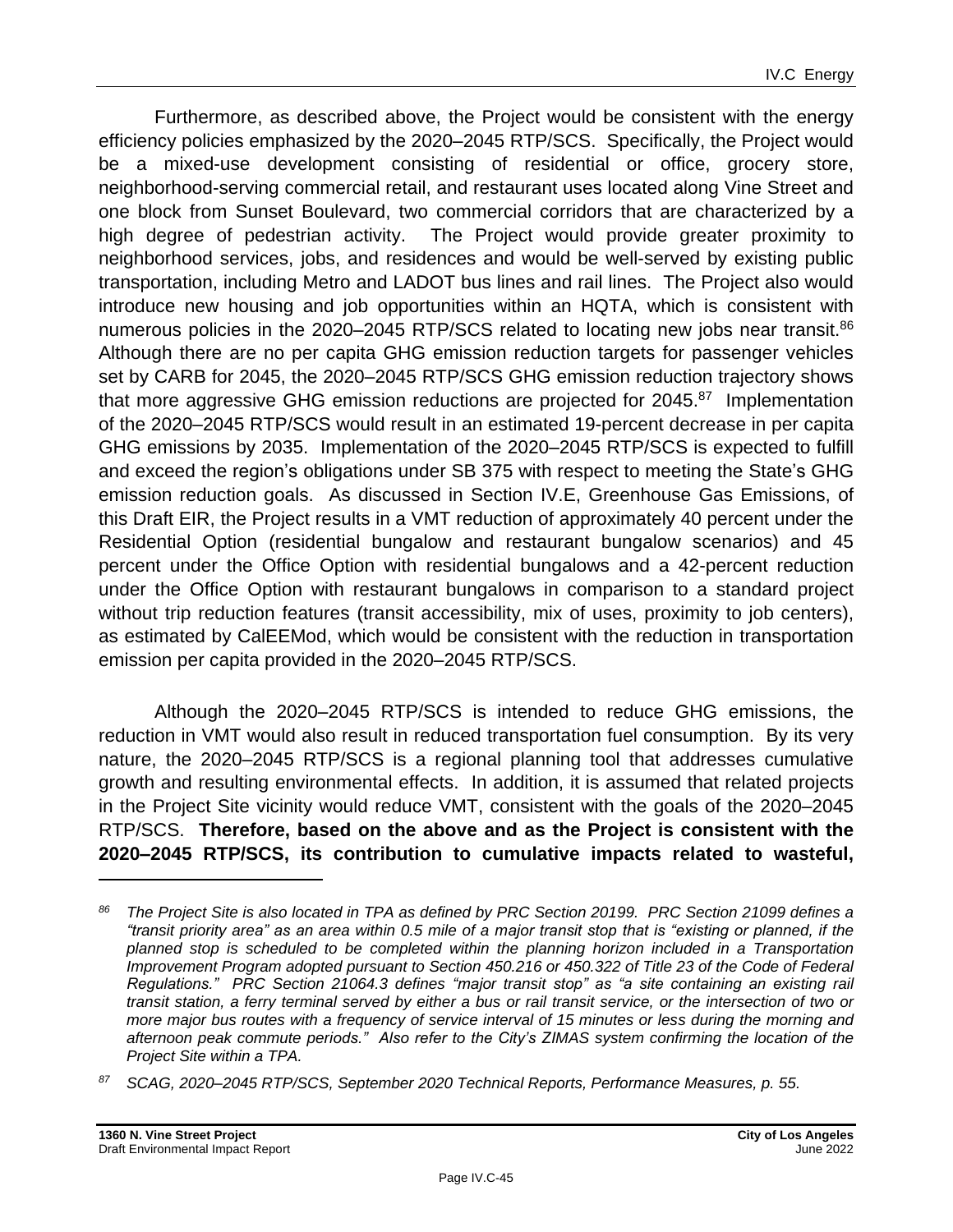**inefficient and unnecessary use of transportation fuel would not be cumulatively considerable and, thus, would be less than significant.**

*(iv) Conclusion*

**Based on the analysis provided above, the Project's contribution to cumulative impacts related to energy consumption (i.e., electricity, natural gas, and fuel) would not result in a cumulatively considerable effect related to potentially significant environmental impacts due to the wasteful, inefficient, and unnecessary consumption of energy during construction or operation. As such, the Project's impacts would not be cumulatively considerable; therefore, cumulative energy impacts under Threshold (a) are concluded to be less than significant.**

#### *(b) Consistency with State or Local Plans*

Related and other future projects within the Project area would be required to comply with energy conservation and renewable energy plans and polices described above, including Title 24, CALGreen Code, and the City of Los Angeles Green Building Code. As related projects would be required to meet the same energy consumption standards, there would be no significant cumulative impacts with regard to consistency with energy conservation plans.

Furthermore, as described above, the Project would be consistent with the policies emphasized by the 2020–2045 RTP/SCS. The Project would be mixed-use and located near major job centers and public transit which would result in a VMT reduction. As discussed in Section IV.E, Greenhouse Gas Emissions, of this Draft EIR, the Project under the Residential Option with either residential bungalows or restaurant bungalows would result in a VMT reduction of approximately 40 percent in comparison to a standard project as estimated by CalEEMod while the Office Option with residential bungalows would result in a 45 percent reduction and the Office Option with restaurant bungalows would result in a 42 percent reduction in comparison to a standard project. Therefore, the Project is consistent with the 2020–2045 RTP/SCS and would not be cumulatively considerable with regard to consistency with energy conservation plans.

# (2) Mitigation Measures

Cumulative impacts with regard to energy use and conflicts with plans would be less than significant. Therefore, no mitigation measures are required.